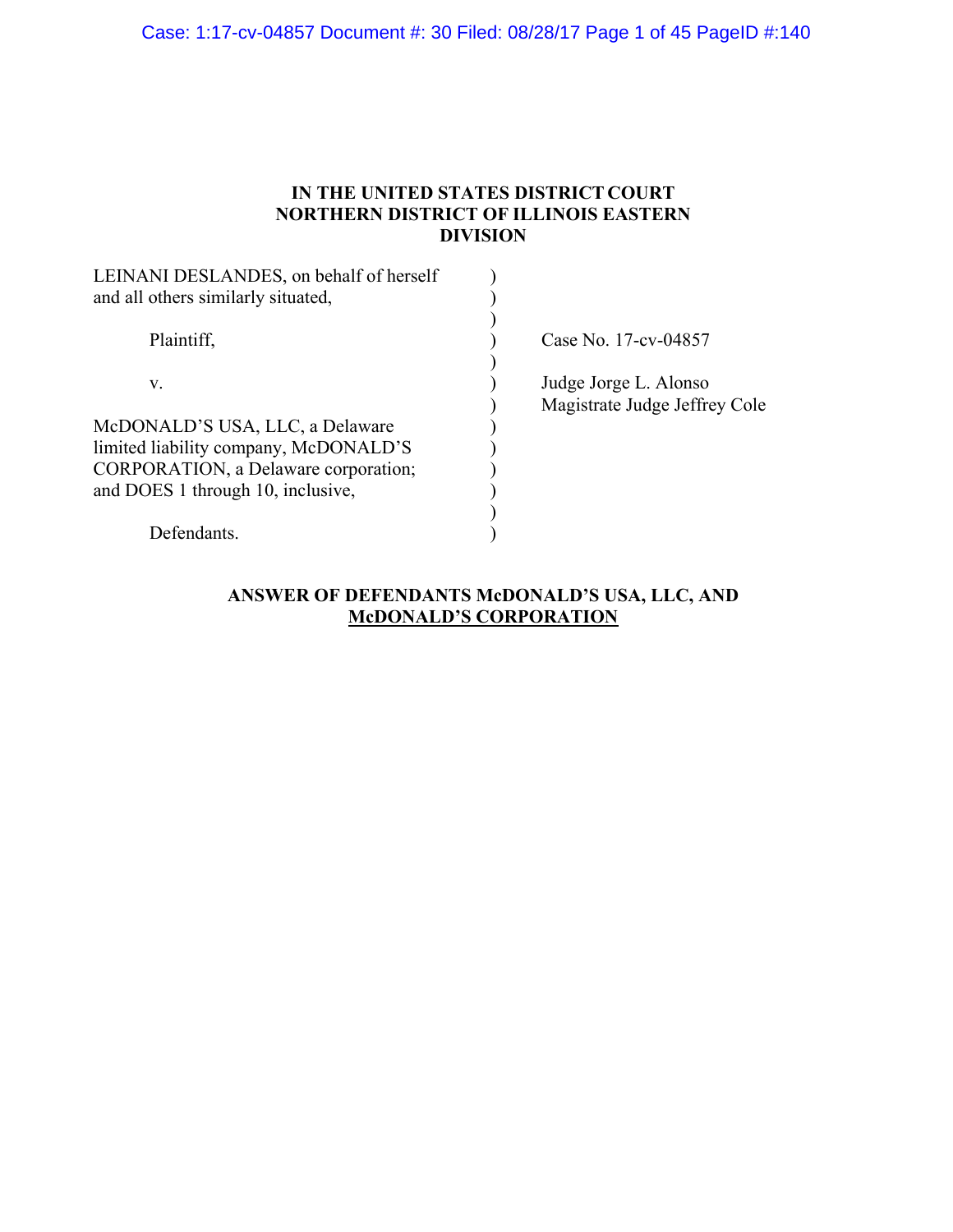Pursuant to Federal Rules of Civil Procedure 7, 8, and 12, McDonald's USA, LLC, and

McDonald's Corporation (collectively "Defendants"), by and through their undersigned counsel,

hereby answer the Class Action Complaint (the "Complaint") filed by Leinani Deslandes ("Plaintiff").<sup>\*</sup>

# **NATURE OF THE ACTION**

1. This action challenges under Section 1 of the Sherman Act a no-solicitation and no-hiring contract, combination, or conspiracy between and among Defendants McDonald's USA, LLC, McDonald's Corporation (together, "Defendant" or "McDonald's") and their franchisees, pursuant to which the franchisees agreed not to recruit or hire each other's employees or employees of McDonald's or its affiliates. McDonald's, at its principal place of business located in Oak Brook, Illinois, was intimately involved in forming, monitoring, and enforcing this anti-competitive contract, combination, or conspiracy. The practice at issue reflects a naked horizontal restraint of competition and a per se violation of the antitrust laws.

**Answer**: Defendants admit that Defendants' principal places of business are Oak Brook,

Illinois. The remainder of the paragraph consists of Plaintiffs' characterizations of their purported

claims to which no response is required. To the extent a response is required, Defendants admit that

Plaintiff purports to bring this lawsuit against Defendants under Section 1 of the Sherman Act

concerning an alleged no-solicitation and no-hiring contract, combination, or conspiracy and otherwise

deny the allegations in paragraph 1 of the Complaint.

2. McDonald's is the world's leading global food service retailer with over 36,000 locations in over 100 countries. More than 80% of McDonald's restaurants worldwide are franchise businesses that are independently owned and operated, and are separate and distinct entities from McDonald's.

**Answer**: Defendants admit that there are over 36,000 McDonald's-brand restaurants in over 100 countries. Defendants admit that more than 80% of McDonald's-brand restaurants worldwide are franchise businesses that are independently owned and operated. Defendants otherwise deny the allegations in paragraph 2 of the Complaint.

3. McDonald's boasts on its corporate website that in the U.S. market, it possesses "a unique and **powerful field organization structure** that, when optimized, gives us a significant competitive

 For ease of reference, the headings below match the headings used in the Complaint; Defendants deny all allegations, if any, contained in the headings.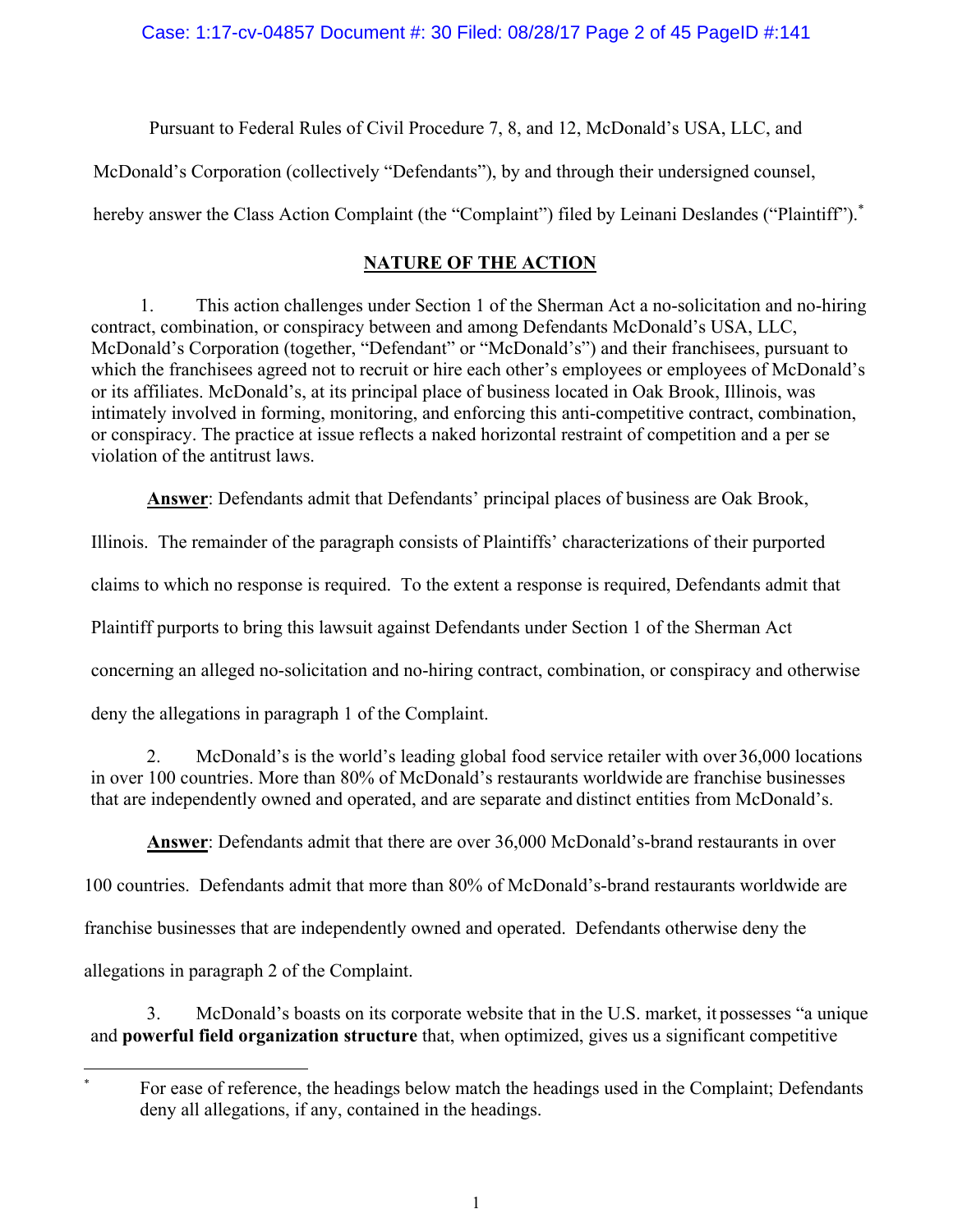# Case: 1:17-cv-04857 Document #: 30 Filed: 08/28/17 Page 3 of 45 PageID #:142

advantage."1 McDonald's also considers itself an "iconic brand, moving toward the future" with "commitments to our people, our communities and our world."<sup>2</sup>

[FN 1] Available at http://corporate.mcdonalds.com/mcd.investors/company-

overview/companyoverview-segment-information.html (emphasis supplied) (last visited April 1, 2017).

[FN 2] Available at http://corporate.mcdonalds.com/mcd/our\_company.html (last visited April 1, 2017).

**Answer**: Because the first uniform resource locator (URL) cited in footnote 1 of the Complaint

is nonfunctioning, Defendants deny the allegations related to it. With respect to the remaining

allegations in paragraph 3 of the Complaint, Defendants admit that the quotations appear at the URL

cited in footnote 2, but otherwise deny the allegations about them and deny that these out-of-context

statements communicate the totality of the statements from which they are taken.

4. As part of McDonald's system to maintain its significant competitive advantage, together with its franchisees, McDonald's has colluded to suppress the wages of the restaurant-based employees who work not only at McDonald's in Orange County, Florida, but also throughout the United States. McDonald's effects this plan through an explicit contractual "no hire" and "no solicitation" clause in its franchise agreements that expressly prohibits its franchisees from "employ[ing] or seek[ing] to employ any person" who at the time is, or within the preceding six months has been, employed by McDonald's, by any of its subsidiaries, or by any other franchisee. This express agreement is an unreasonable restraint of trade.

**Answer**: Defendants deny the allegations in paragraph 4 of the Complaint.

5. The principle of free competition applies to the labor market as well as to trade. "In terms of suppressing competition, companies agreeing not to compete for each other's employees is the same as companies agreeing not to compete for each other's customers," says Joseph Harrington, Wharton professor of business economics and public policy, in his description of a no-poaching agreement.

**Answer**: Defendants lack knowledge or information sufficient to form a belief as to the truth of

the allegations in paragraph 5 of the Complaint and on that basis deny them.

6. According to Peter Cappelli, Wharton management professor and director of Wharton's Center for Human Resources, no-poaching agreements are unfair to employees and such a pact "benefits the companies at the expense of their employees." Mr. Cappelli notes that the reason such agreements are illegal and violate both anti-trust and employment laws is because "[c]ompanies could achieve the same results by making it attractive enough for employees not to leave."

**Answer**: Defendants lack knowledge or information sufficient to form a belief as to the truth of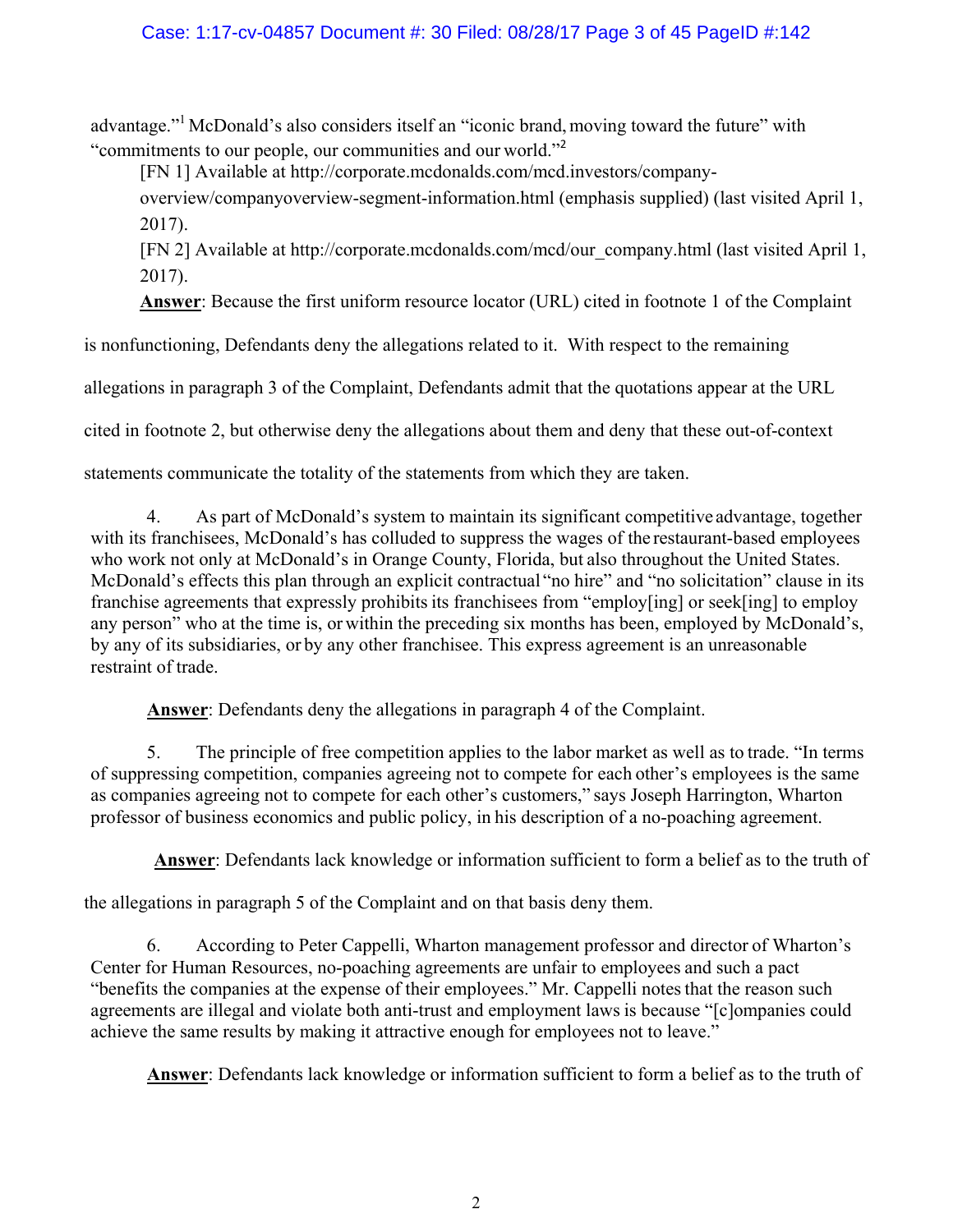# Case: 1:17-cv-04857 Document #: 30 Filed: 08/28/17 Page 4 of 45 PageID #:143

the allegations in paragraph 6 of the Complaint and on that basis deny them.

7. The collusion of employers to refrain from hiring each other's employees restricts employee mobility. This raises employers' power in the market at the expense of employees and diminishes employee bargaining power. This is especially harmful to employees of McDonald's and its franchises as those employees are usually paid below a living wage<sup>3</sup>, and their marketable skills acquired through their work at McDonald's primarily have value only to other McDonald's restaurants and do not transfer to other fast food restaurants or similar businesses.

[FN 3] In 2014, the average hourly wage of fast food employees is \$9.09 or less than \$19,000 per year for a full time worker. The poverty level of a family of four in the U.S. is \$23,850. Patrick M. Sheridan, *Low Wage, health activists prepare McDonald's attack*, CNN Money (May 20, 2014) http://money.cnn.com/2014/05/20/news/companies/mcdonalds-meeting (last visited May 17, 2017).

**Answer**: To the extent the allegations in this paragraph of the Complaint do not relate to

Defendants, Defendants lack knowledge or information sufficient to form a belief as to the truth of the

allegations and on that basis deny them. To the extent the allegations in paragraph 7 of the Complaint

relate to Defendants, Defendants deny them.

8. This no-solicitation and no-hiring agreement between and among McDonald's and McDonald's franchisees, pursuant to which McDonald's franchisees agreed not to recruit each other's employees (even those employees that approached another McDonald's franchise for a job on their own volition) eliminated franchisees' incentives and ability to compete for employees, and restricted employees' mobility. This agreement, far from being a "commitment to [its] people," instead harmed employees by lowering salaries and benefits they otherwise would have commanded in an open marketplace, and deprived such employees of better job growth opportunities.

**Answer**: Defendants deny the allegations in paragraph 8 of the Complaint.

9. This agreement between and among McDonald's and McDonald's franchisees is a naked restraint of trade that is per se unlawful under Section 1 of the Sherman Act, 15 U.S.C. § 1.

**Answer**: The allegations in paragraph 9 of the Complaint are legal arguments, not allegations of

fact, and no response is required. To the extent a response is required, Defendants deny the allegations

in paragraph 9 of the Complaint.

# **THE PARTIES**

10. Plaintiff Leinani Deslandes ("Plaintiff") is a resident of Orange County, Florida. Plaintiff was an employee of Bam-B Enterprises of Central Florida, Inc., which owned and operated the McDonald's store located at 3114 South Semoran Boulevard, Apopka, Florida.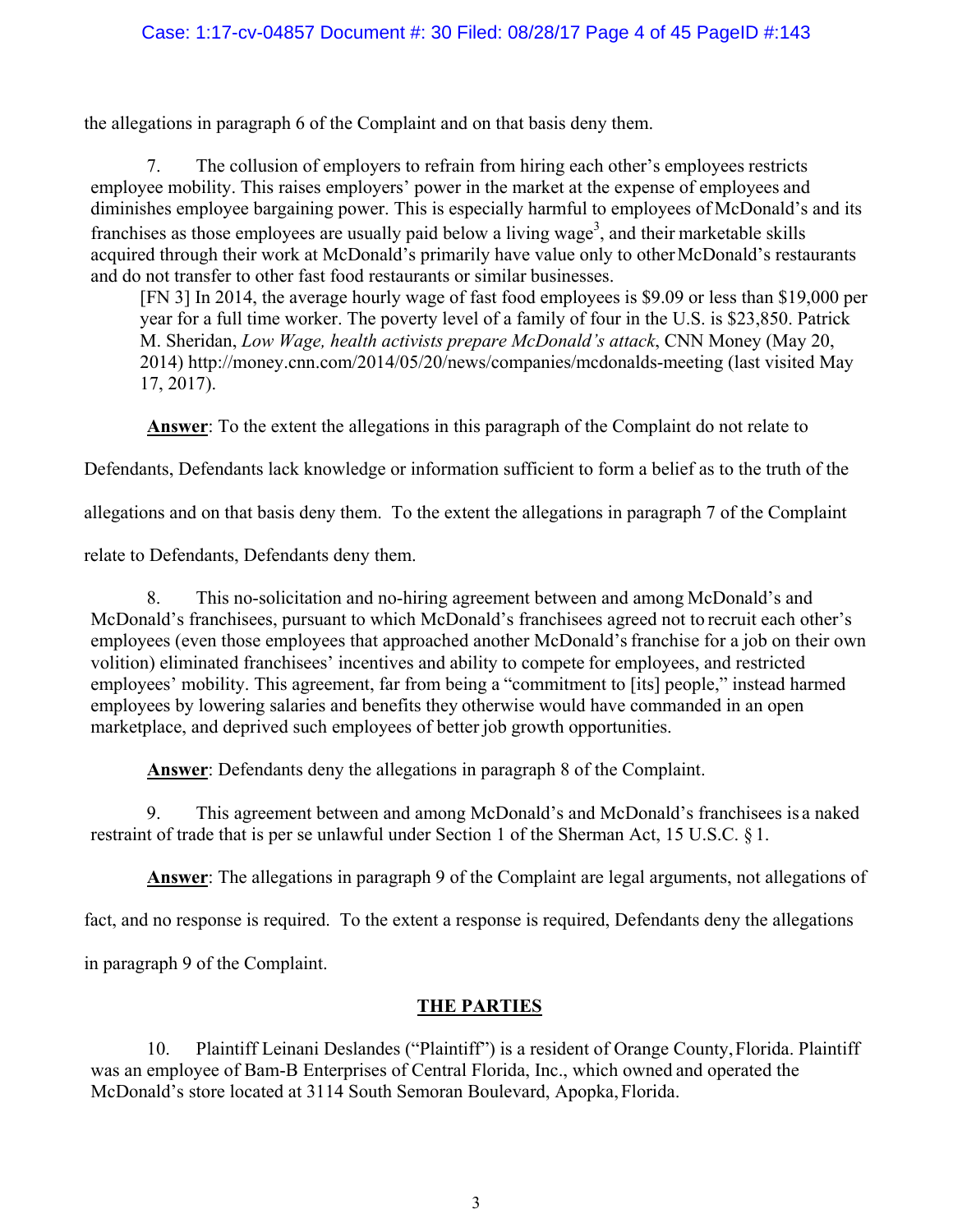### Case: 1:17-cv-04857 Document #: 30 Filed: 08/28/17 Page 5 of 45 PageID #:144

**Answer**: Defendants admit that Plaintiff was an employee of Bam-B Enterprises of Central Florida, Inc., which owned and operated the McDonald's-brand restaurant located at 3114 South Semoran Boulevard, Apopka, Florida. Defendants lack knowledge or information sufficient to form a belief as to the truth of the remaining allegations in paragraph 10 of the Complaint and on that basis deny them.

11. Plaintiff has suffered reduced wages, loss of professional growth opportunities, and worsened, illegal working conditions because of the express restraint of trade in McDonald's franchise agreements prohibiting franchisees from "employ[ing] or seek[ing] to employ" anyone who works (or in the last six months has worked) as an employee at another McDonald's corporate-operated restaurant, a McDonald's subsidiary, or any other McDonald's franchise. Specifically, Plaintiff sought a position from a franchise nearby to the one where she worked that would have paid her significantly more money, but because of the no-solicitation and no-hiring agreement between and among the franchisees and Defendant McDonald's, the other franchise could not offer her the position. Despite being qualified, Plaintiff was not hired for a position that paid more and had better growth potential simply because she was currently employed by another franchise.

**Answer**: To the extent the allegations in this paragraph of the Complaint do not relate to

Defendants, Defendants lack knowledge or information sufficient to form a belief as to the truth of the

allegations and on that basis deny them. To the extent the allegations in paragraph 11 relate to

Defendants, Defendants deny them.

12. Defendant McDonald's USA, LLC is a Delaware limited liability company with its principal place of business in Oak Brook, Illinois. It is a wholly-owned subsidiary of its parent and predecessor, McDonald's Corporation, which is a Delaware corporation with its principal place of business in Oak Brook, Illinois. McDonald's is in the business of selling food to customers primarily through independently owned and operated franchise restaurants. It has multiple franchise restaurants in Illinois, Florida, and every state in the United States.

**Answer**: Defendants admit that McDonald's USA, LLC is a Delaware limited liability company with its principal place of business in Oak Brook, Illinois. Defendants admit that McDonald's USA, LLC is a wholly-owned subsidiary of McDonald's Corporation, which is a Delaware corporation with its principal place of business in Oak Brook, Illinois. Defendants admit that there are multiple franchiseoperated McDonald's-brand restaurants in every state in the United States. Defendants deny the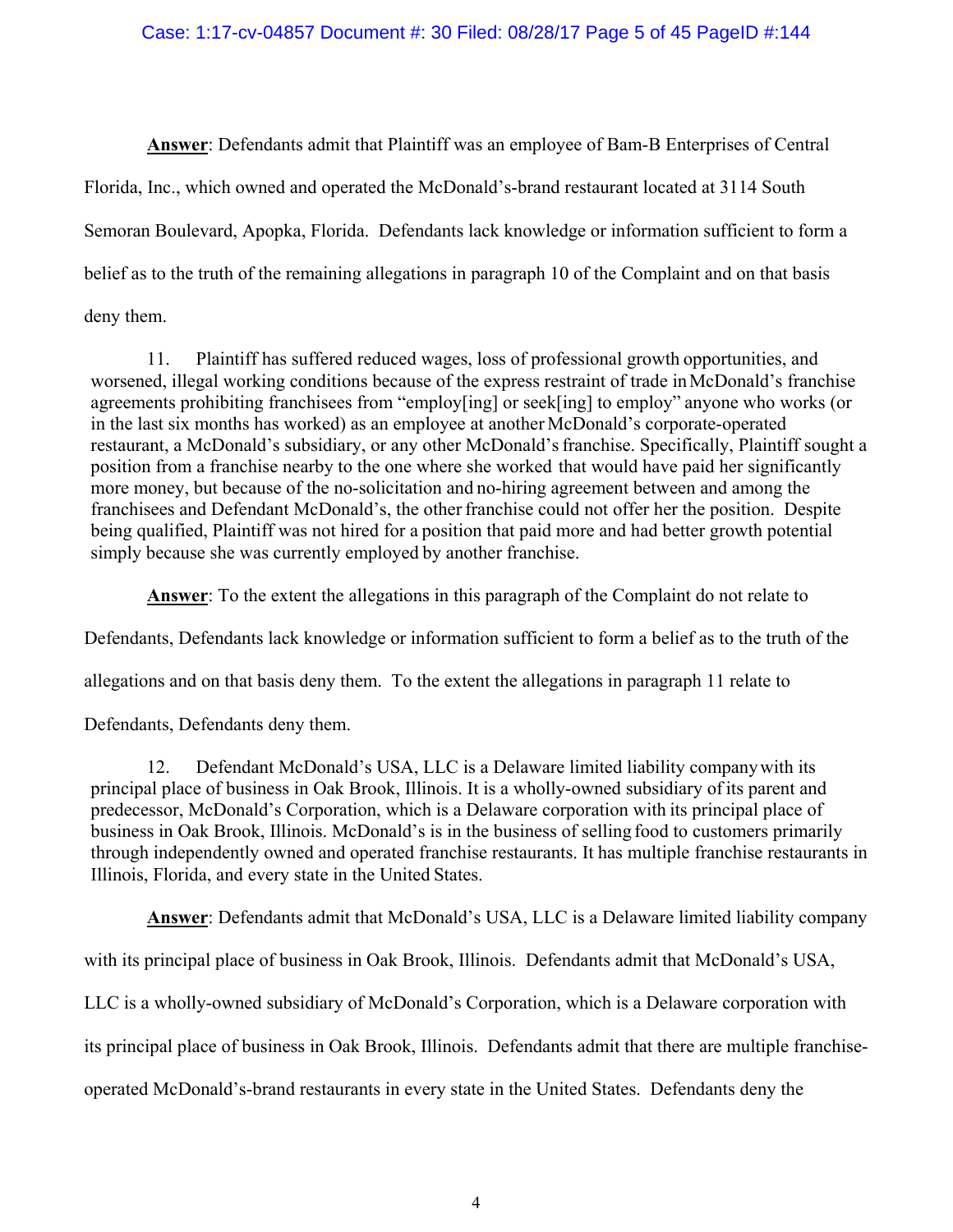remaining allegations in paragraph 12 of the Complaint.

13. Plaintiff is ignorant of the true names and capacities, whether individual, corporate, or associate, of those defendants fictitiously sued as DOES 1 through 10 inclusive and so Plaintiff sues them by these fictitious names. Plaintiff is informed and believes that the DOE defendants 1 through 10 reside in the United States, the State of Illinois, and/or the State of Florida, and are all in some manner responsible for the conduct alleged herein. Upon discovering the true names and capacities of these fictitiously named defendants, Plaintiff will amend this Complaint to show the true names and capacities of these fictitiously named defendants.

**Answer**: Defendants lack knowledge or information sufficient to form a belief as to the truth of

the allegations in paragraph 13 of the Complaint and on that basis deny them.

# **CO-CONSPIRATORS**

14. Various other corporations and persons not made defendants in this Complaint, including McDonald's franchisees, participated as co-conspirators in the violations alleged and performed acts and made statements in furtherance of the violations alleged.

**Answer**: To the extent the allegations in this paragraph of the Complaint do not relate to

Defendants, Defendants lack knowledge or information sufficient to form a belief as to the truth of the

allegations and on that basis deny them. To the extent the allegations in Paragraph 14 relate to

Defendants, Defendants deny them.

# **JURISDICTION AND VENUE**

15. This action is instituted under Sections 4 and 16 of the Clayton Act, 15 U.S.C. §§ 15 and 26, to recover treble damages and the costs of this suit, including reasonable attorneys' fees, against Defendant for the injuries sustained by Plaintiff by virtue of Defendant's violations of Section 1 of the Sherman Act, 15 U.S.C. § 1 and to enjoin further violations. The Court has subject matter jurisdiction under Sections 4 and 16 of the Clayton Act, 15 U.S.C. §§ 15 and 26, under Section 4 of the Sherman Act, 15 U.S.C. § 4, and under 28 U.S.C. §§ 1331, 1332, 1337 and 1367 to prevent and restrain the Defendant from violating Section 1 of the Sherman Act, 15 U.S.C. § 1.

**Answer**: Paragraph 15 of the Complaint contains Plaintiff's jurisdictional allegations, to which no response is required. To the extent a response is required, Defendants admit that this Court has jurisdiction over the subject matter of Plaintiff's claims and otherwise deny the allegations as they relate to Defendants.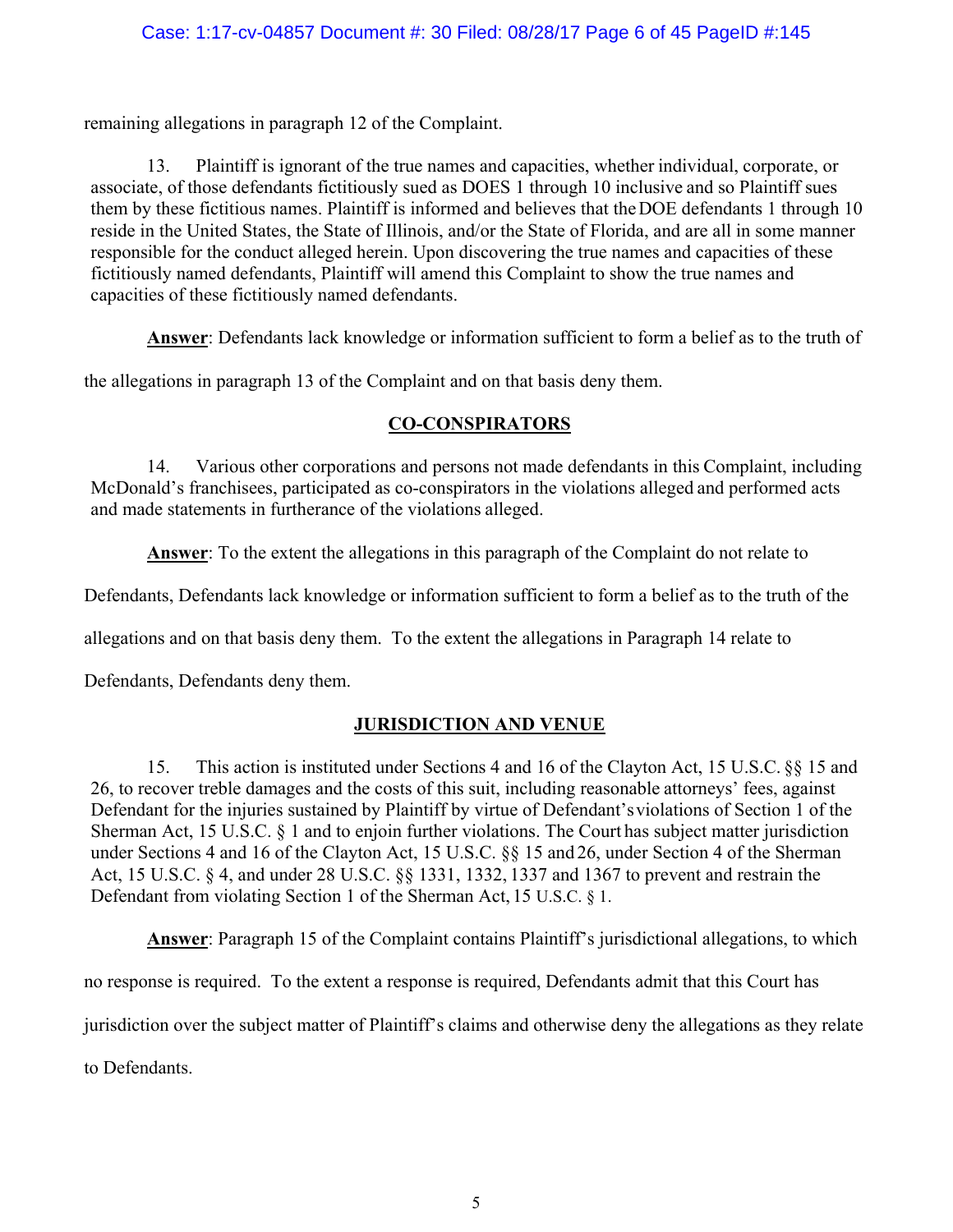### Case: 1:17-cv-04857 Document #: 30 Filed: 08/28/17 Page 7 of 45 PageID #:146

16. Venue is proper in this judicial district under Sections 4, 12, and 16 of the Clayton Act, 15 U.S.C. §§ 15, 22, and 26, and under 28 U.S.C. § 1391(b)(2), (c)(2). McDonald's transacts or has transacted business in this district and has its principal place of business here. Based on information and belief, a substantial part of the events that gave rise to this action occurred here, namely, the decision to implement and the drafting of the no-solicit and no-hire clause in the franchise agreements, McDonald's entry into that agreement, and the selection of Illinois law to interpret and govern that agreement.

**Answer**: Paragraph 16 of the Complaint contains Plaintiff's legal assertions regarding venue, to which no response is required. To the extent a response is required, Defendants admit that the franchise agreement between McDonald's USA LLC and franchisees in the U.S. states that it shall be interpreted in accordance with and governed by the laws of the state of Illinois. Defendants admit that on information and belief the drafting of the franchise agreements occurred in Illinois.

17. McDonald's is in the business of selling food to consumers through independently owned and operated franchise restaurants. These restaurants are in each state in the United States, and McDonald's has substantial business activities with each franchised restaurant, including entering into a contractual franchise agreement with the owner of the franchise. McDonald's engages in substantial activities at issue in this Complaint that are in the flow of and substantially affect interstate commerce.

**Answer**: To the extent Paragraph 17 of the Complaint contains legal conclusions, no response is required. To the extent a response is required, Defendants admit that there are McDonald's-brand restaurants in each state of the United States, and that there are contractual franchise agreements between McDonald's USA LLC and franchisees. Defendants otherwise deny the allegations in paragraph 17 of the Complaint.

18. McDonald's is one of the world's largest restaurant chains, serving approximately 68 million customers daily in 120 countries across approximately 36,899 outlets. McDonald's primarily sells hamburgers, cheeseburgers, chicken products, french fries, breakfast items, soft drinks, milkshakes, wraps, and desserts.

**Answer**: Defendants admit that, world-wide, McDonald's-branded restaurants serve approximately 68 million customers daily at approximately 36,000 outlets in 120 countries. Defendants deny the remaining allegations in paragraph 18 of the Complaint.

19. A McDonald's restaurant is operated by either a franchisee, an affiliate, or the corporation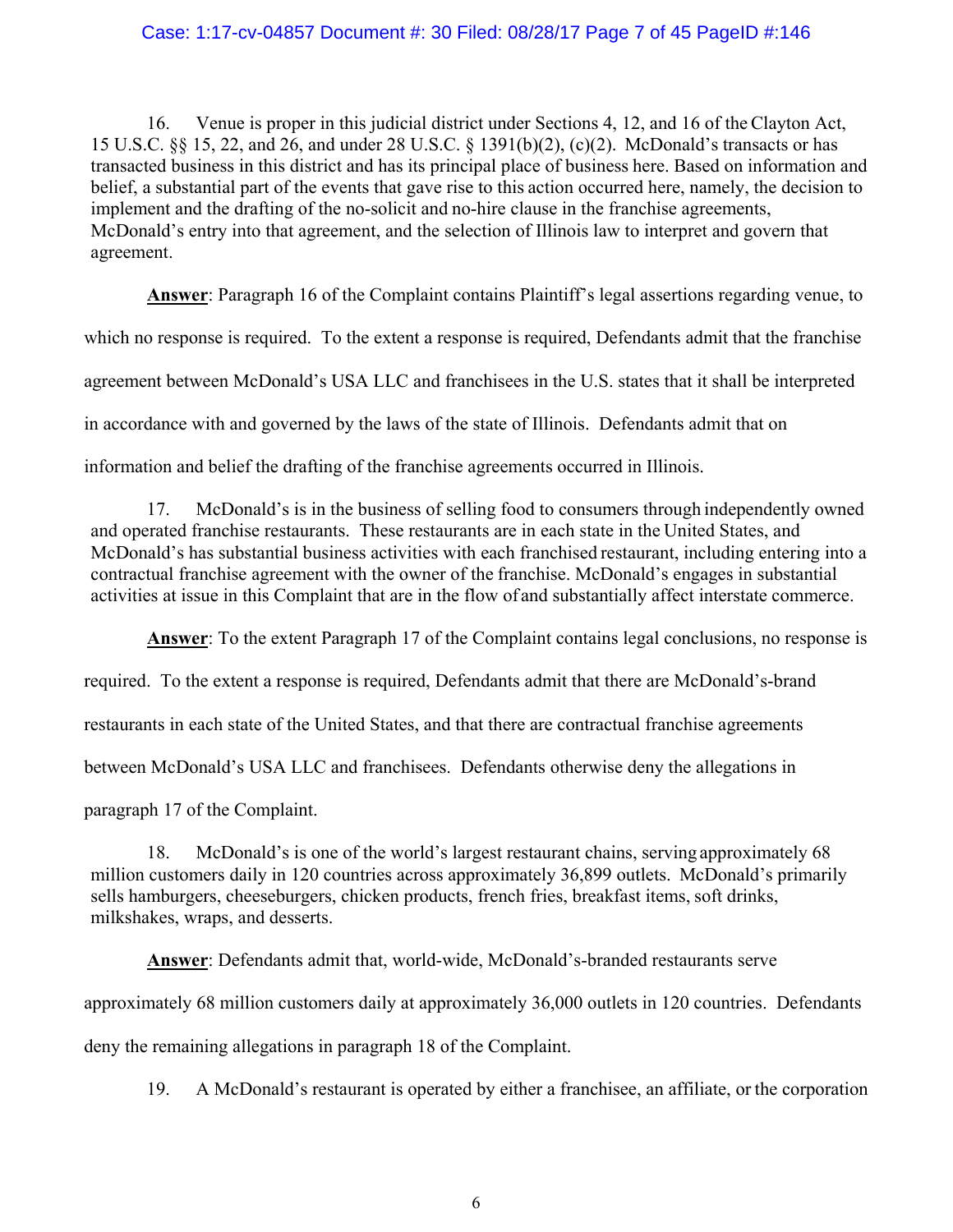#### Case: 1:17-cv-04857 Document #: 30 Filed: 08/28/17 Page 8 of 45 PageID #:147

itself. McDonald's revenues come from the rent, royalties, and fees paid by the franchisees, as well as sales in its company-operated restaurants.

**Answer**: Defendants admit that some McDonald's-brand restaurants in the U.S. are operated by franchisees. Since 2005, McDonald's USA, LLC, not McDonald's Corporation, has been the franchisor for franchisee-operated McDonald's-brand restaurants in the U.S. Other McDonald's-brand restaurants in the U.S. are owned by McDonald's Operating Companies, which the company calls McOpCos (hereinafter "McOpCos"), which are indirect or direct subsidiaries of McDonald's Corporation. Some McDonald's-brand restaurants in U.S. territories are operated by developmental licensees. Neither McDonald's Corporation nor McDonald's USA, LLC, owns, operates, or controls the day-to-day operations of franchisee restaurants in the U.S. or U.S. territories. Defendants deny the remaining allegations in paragraph 19 of the Complaint.

20. Currently, McDonald's has franchised about 80% of its restaurants, while the remainder are owned and operated by the company. Most of the company's franchisees are subject to a standard 20-year franchise license agreement.

**Answer**: Defendants admit that approximately 90% of McDonald's restaurants in the U.S. are franchised. Defendants further admit that McDonald's USA, LLC, uses a franchise agreement, which is periodically updated. Defendants further admit the term of a McDonald's USA, LLC franchise agreement is typically 20 years. Defendants deny the remaining allegations in paragraph 20 of the Complaint.

21. Each franchise is operated by an entity that is a separate legal entity from McDonald's USA, LLC and McDonald's Corporation. Each franchise is an independently owned and independently managed business.

**Answer**: Defendants admit that neither McDonald's Corporation nor McDonald's USA, LLC, own or operate franchisee restaurants in the U.S. Defendants admit that each franchise is an independently owned and independently managed business. Defendants deny the remaining allegations, if any, in paragraph 21 of the Complaint.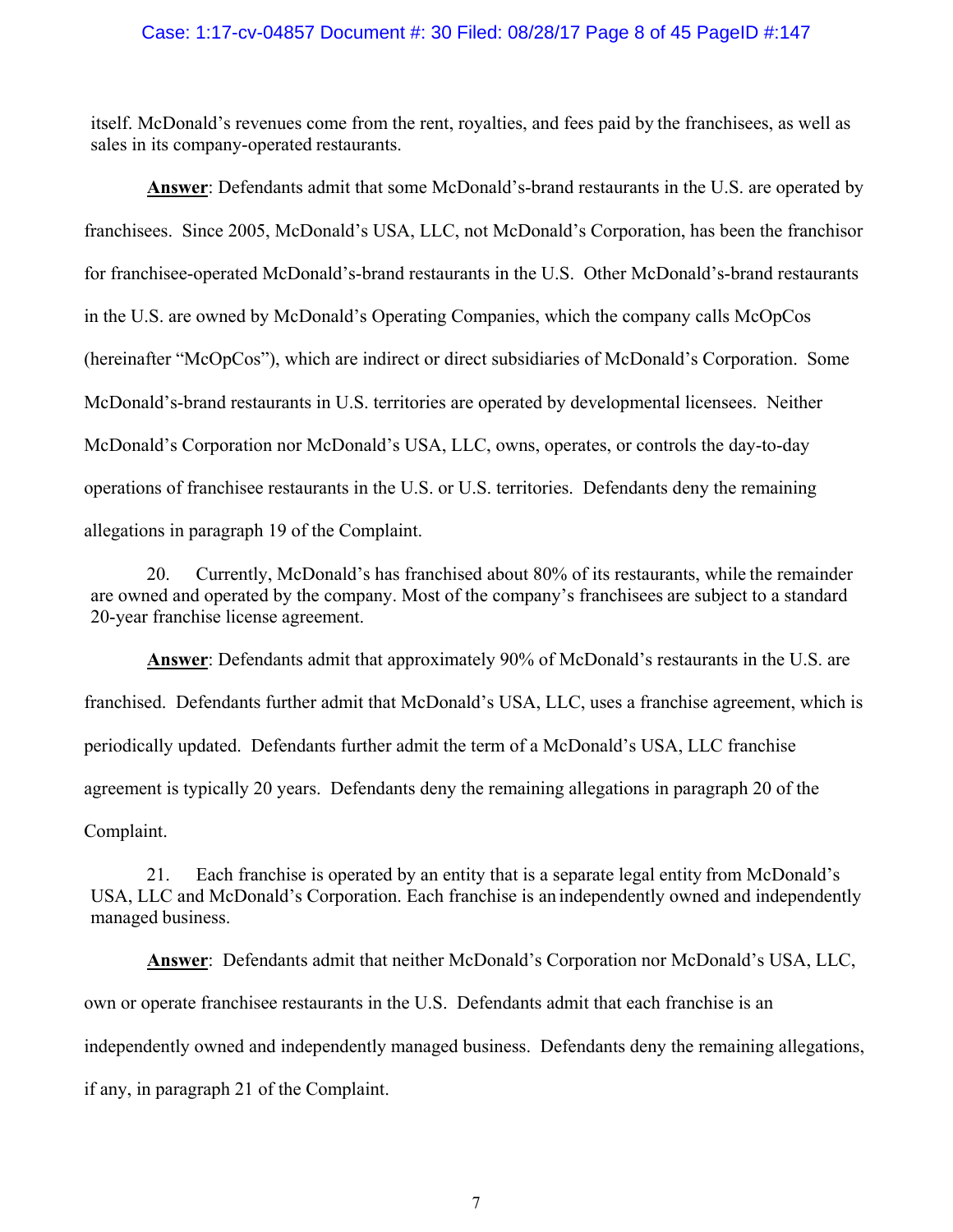#### Case: 1:17-cv-04857 Document #: 30 Filed: 08/28/17 Page 9 of 45 PageID #:148

22. There are approximately 420,000 employees that work for McDonald's or its franchise restaurants in the United States. McDonald's had a net income of \$4.686 billion for the fiscal year 2016. McDonald's current valuation is over \$90 billion.

**Answer**: Defendants admit that there were approximately 375,000 employees of McDonald's Corporation, including employees of its corporate office and company-owned restaurants, as of year-end 2016. Defendants admit that McDonald's Corporation had a net income of approximately \$4.686 billion during the 2016 fiscal year. Defendants admit that, as of the date of this Answer, McDonald's Corporation's market capitalization is over \$90 billion. Defendants lack knowledge or information sufficient to form a belief as to the truth of the remaining allegations in paragraph 22 of the Complaint and on that basis deny them.

23. According to a BBC report published in 2012, McDonald's franchises are the world's second largest private employer, with 1.5 million employees working for franchises.

**Answer**: Defendants lack knowledge or information sufficient to form a belief as to the truth of

the allegations in paragraph 23 of the Complaint and on that basis deny them.

24. According to *Fast Food Nation* by Eric Schlosser (2001), nearly one in eight workers in the United States has at some time been employed by a McDonald's restaurant.

**Answer**: Defendants lack knowledge or information sufficient to form a belief as to the truth of the allegations in paragraph 24 of the Complaint and on that basis deny them.

25. Overall, franchising is very important to McDonald's profitability. The chart below illustrates the margins McDonald's receives from this part of its business: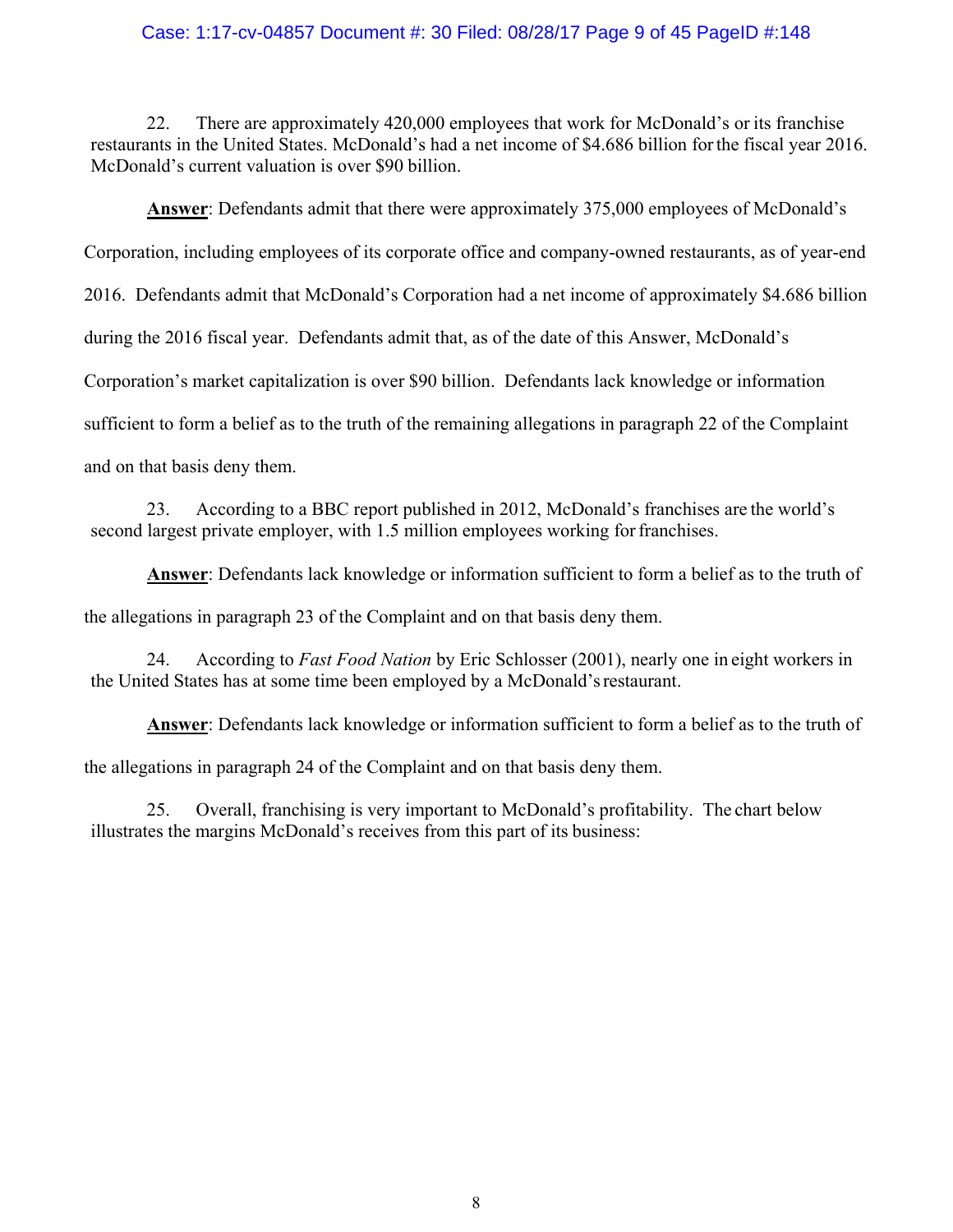# Case: 1:17-cv-04857 Document #: 30 Filed: 08/28/17 Page 10 of 45 PageID #:149

| In millions                               | 2012    | 2011     | 2010     |
|-------------------------------------------|---------|----------|----------|
| U.S.                                      | \$3,594 | \$ 3.436 | \$ 3.239 |
| Europe                                    | 2,352   | 2.400    | 2.063    |
| APMEA                                     | 924     | 858      | 686      |
| <b>Other Countries &amp;</b><br>Corporate | 567     | 538      | 476      |
| Total                                     | \$7,437 | \$7,232  | \$6.464  |
|                                           |         |          |          |
| Percent of revenues                       |         |          |          |
| U.S.                                      | 83.9%   | 83.9%    | 83.4%    |
| Europe                                    | 79.0    | 79.1     | 78.2     |
| APMEA                                     | 88.8    | 89.5     | 89.3     |
| <b>Other Countries &amp;</b><br>Corporate | 85.6    | 86.1     | 86.0     |
| Total                                     | 83.0%   | 83.0%    | 82.4%    |
|                                           |         |          |          |

#### **Franchised margins**

**Answer**: Defendants admit that the excerpted chart is derived from public filings, but deny that it is a full and accurate representation of those filings. Defendants admit that franchising is very important to Defendants' profitability.

26. In McDonald's operated restaurants/franchises, the company develops and refines operating standards, marketing concepts, and product and pricing strategies.

**Answer**: Defendants admit that McOpCos develop and refine operating standards, marketing

concepts, and product and pricing strategies in restaurants that they own and/or operate. To the extent

the allegations in paragraph 26 of the Complaint state otherwise, Defendants deny them.

27. McDonald's also regularly leases to the franchisee the property where the McDonald's franchise is operated.

**Answer**: Defendants admit that McDonald's USA, LLC leases property to certain franchisees,

including the property on which franchisee-operated restaurants are located. Defendants otherwise deny

the allegations in paragraph 27.

28. McDonald's license agreements and operator's lease agreement both provide that the franchisees are independent of McDonald's and are responsible for all obligations and liabilities of the business, and responsible for the day-to-day operations of the business.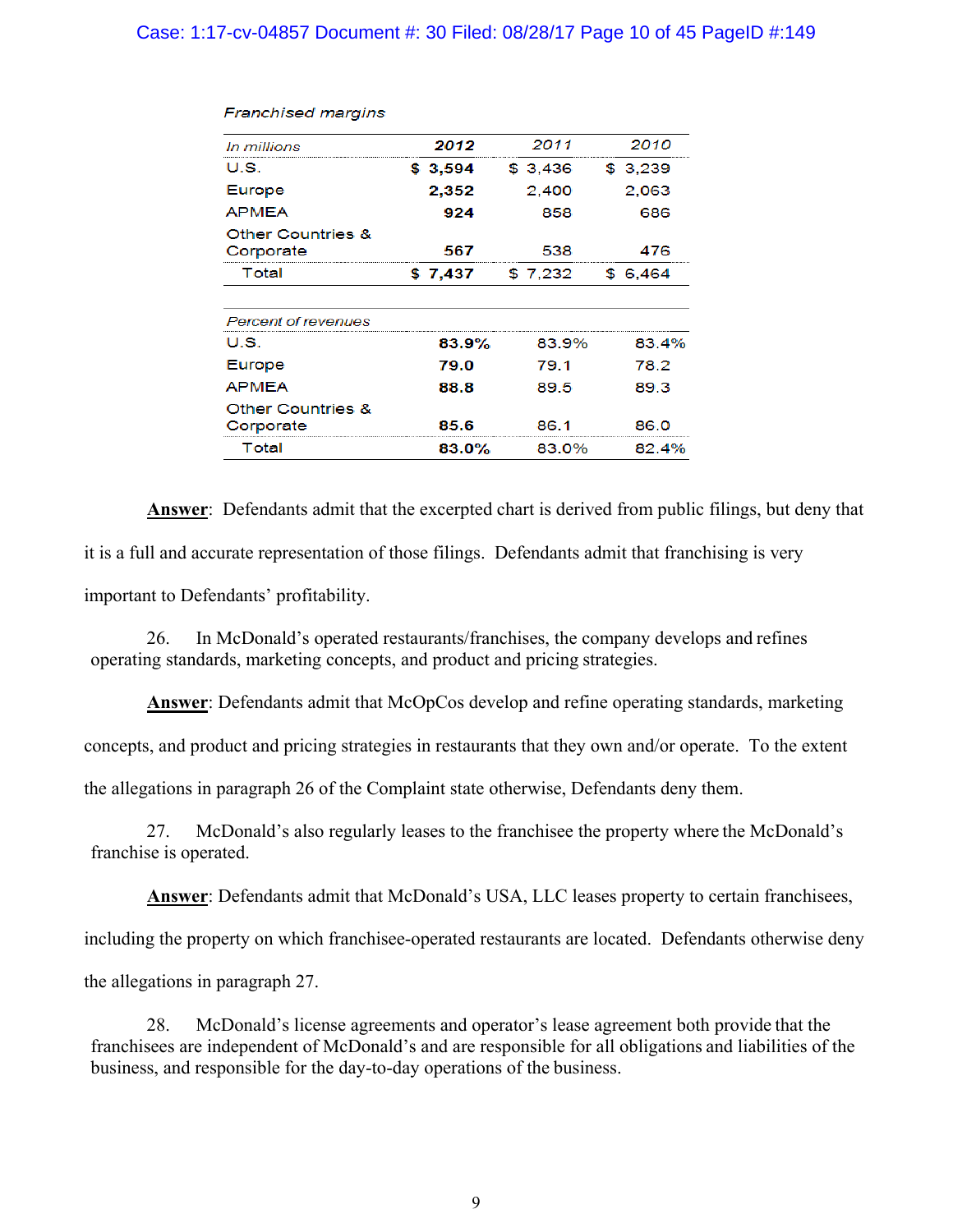#### Case: 1:17-cv-04857 Document #: 30 Filed: 08/28/17 Page 11 of 45 PageID #:150

**Answer**: To the extent paragraph 28 of the Complaint states a legal conclusion, no response is required. To the extent a response is required, Defendants admit that franchisees in the U.S. are responsible for all obligations and liabilities of the premises, as that term is defined in the operative lease agreement, that franchisees in the U.S. are responsible for all obligations and liabilities of the restaurant and its business, as those terms are defined in the operative franchise agreement, and that franchisees are responsible for the day-to-day operations of the business. Defendants otherwise deny the allegations in paragraph 28 of the Complaint.

29. The McDonald's franchisee has no exclusive, protected, or territorial rights in the contiguous market area of their restaurant location.

**Answer**: Defendants admit the allegations in paragraph 29 of the Complaint.

30. The McDonald's franchisee is contractually prohibited from, directly or indirectly, employing, or seeking to employ, any person who is at the time employed by either McDonald's or one of its other franchises, unless the employee has been unemployed from McDonald's for a minimum of  $six(6)$  months.

**Answer**: Defendants deny the allegations in paragraph 30 of the Complaint.

31. Since the late 1990s, McDonald's has continually attempted to reduce labor costs. This included replacing employees with electronic kiosks which would perform actions such taking orders and accepting money. In 1999, McDonald's first tested "E-Clerks" in suburban Chicago, Illinois, and Wyoming, Michigan, with the devices being able to "save money on live staffers" and attracting larger purchase amounts than average employees.

**Answer**: Defendants lack knowledge or information sufficient to form a belief as to whether E-

Clerks were first tested in 1999 in suburban Chicago, Illinois, Wyoming, and Michigan and on that basis

deny those allegations. To the extent the remaining allegations in this paragraph of the Complaint do

not relate to Defendants, Defendants lack knowledge or information sufficient to form a belief as to the

truth of the allegations and on that basis deny them; to the extent those allegations relate to Defendants,

Defendants deny them.

32. A study conducted by Anzalone Liszt Grove Research and released by *Fast Food Forward* showed that approximately eighty-four percent (84%) of all fast food employees working in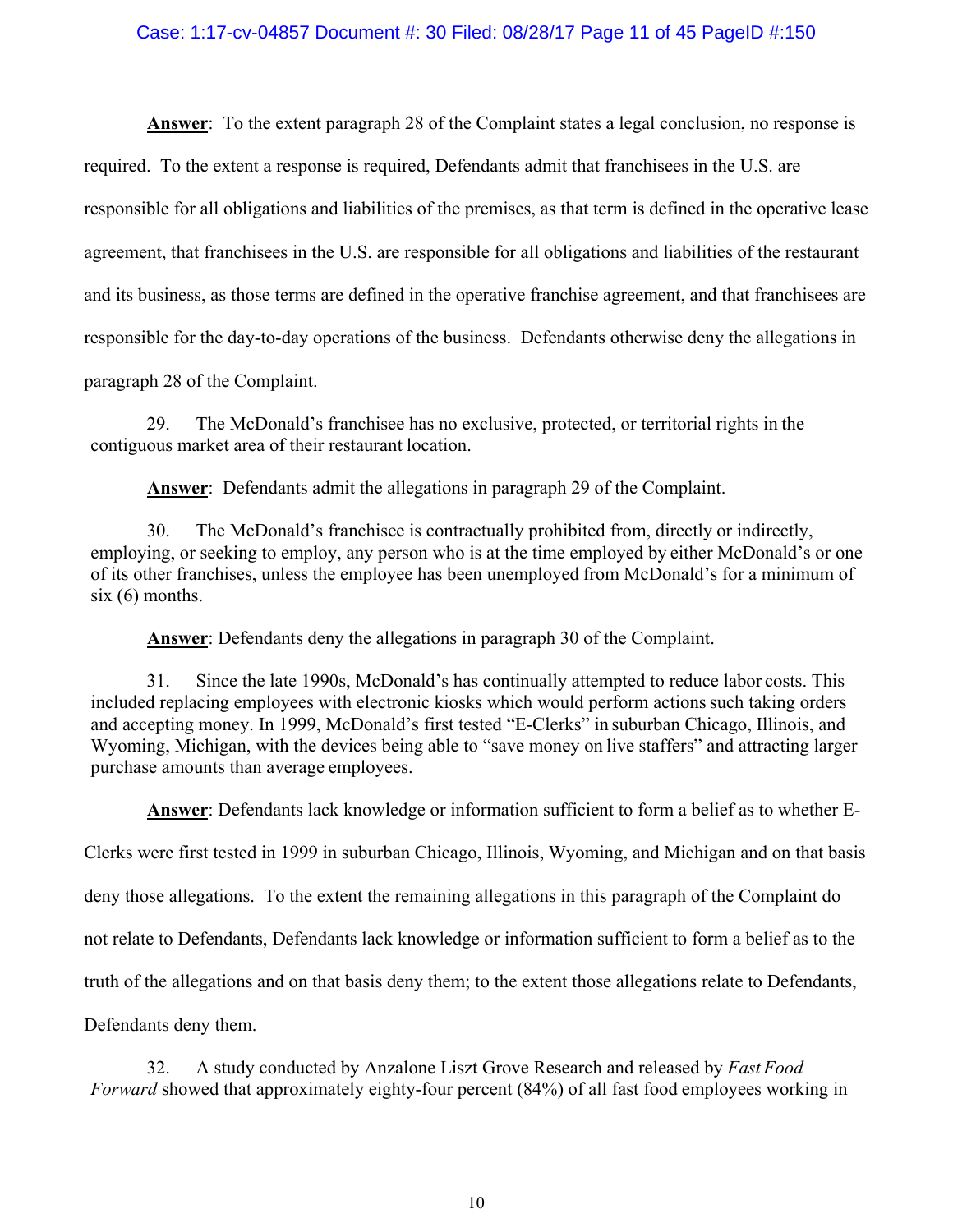# Case: 1:17-cv-04857 Document #: 30 Filed: 08/28/17 Page 12 of 45 PageID #:151

New York City in April 2013 had been paid less than their legal wages by their employers.

**Answer**: Defendants lack knowledge or information sufficient to form a belief as to the truth of

the allegations in paragraph 32 of the Complaint and on that basis deny them.

33. From 2007 to 2011, fast food workers in the U.S. drew an average of \$7 billion of public assistance annually resulting from receiving low wages.

**Answer**: Defendants lack knowledge or information sufficient to form a belief as to the truth of

the allegations in paragraph 33 of the Complaint and on that basis deny them.

34. Because McDonald's franchise employees were paid less than a living wage, McResource, the McDonald's intranet website, advised employees to break their food into smaller pieces to feel fuller, seek refunds for unopened holiday purchases, sell possessions online for quick cash, and to "quit complaining" as "stress hormone levels rise by 15 percent after ten minutes of complaining."<sup>4</sup>

[FN 4] Susanna Kim, *McDonald's Defends Telling Workers to 'Quit Complaining' to Reduce Stress*, ABC News (November 21, 2013) http://abcnews.go.com/Business/mcdonaldsdefendsemployees-tips-deemed-offensive-clueless-sdovcacy/story?id=20954354 (last visited April 1, 2017).

**Answer**: To the extent the allegations in paragraph 34 of the Complaint do not relate to

Defendants, Defendants lack knowledge or information sufficient to form a belief as to the truth of the

allegations and on that basis deny them. To the extent the allegations in Paragraph 34 relate to

Defendants, Defendants deny them.

35. In December 2013, McDonald's shut down the McResource website amidst negative publicity and criticism.

**Answer**: Defendants admit that McResource was deactivated in December 2013. Defendants

deny the remaining allegations in paragraph 35 of the Complaint.

36. The *Roosevelt Institute* accuses some McDonald's restaurants of actually paying less than the minimum wage to entry positions due to "rampant" wage theft.<sup>5</sup>

[FN 5] Harmony Goldberg, *How McDonald's gets away with rampant wage theft*, Salon, (April 6, 2015), http://www.salon.com/2014/04/06/how mcdonalds gets away with rampant wage theft partner/ (last visited April 1, 2017).

**Answer**: To the extent the allegations in paragraph 36 of the Complaint do not relate to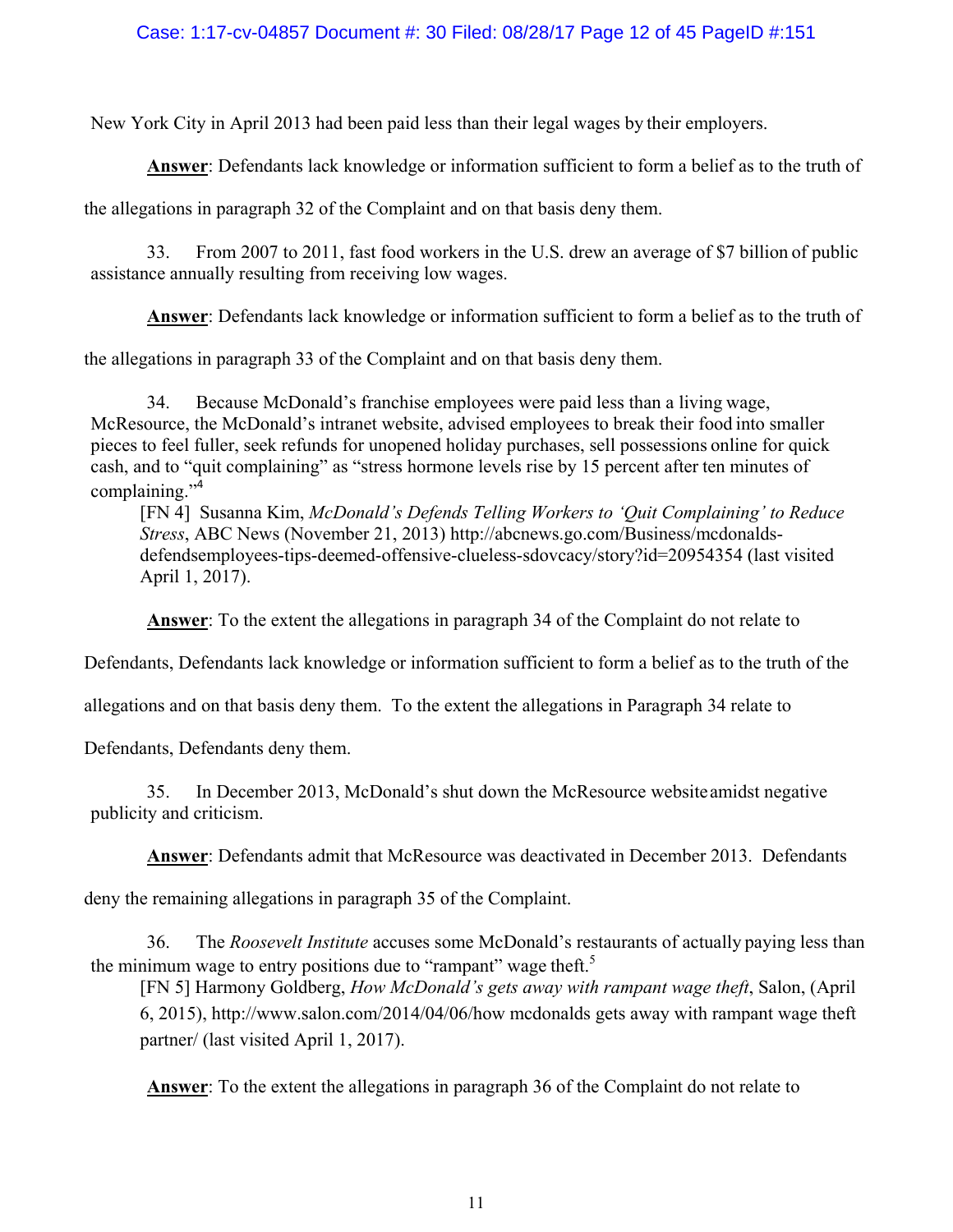# Case: 1:17-cv-04857 Document #: 30 Filed: 08/28/17 Page 13 of 45 PageID #:152

Defendants, Defendants lack knowledge or information sufficient to form a belief as to the truth of the

allegations and on that basis deny them. To the extent the allegations in Paragraph 36 relate to

Defendants, Defendants deny them.

37. For example, in South Korea, McDonald's pays part-time employees \$5.50 per hour and is accused of paying less with arbitrary schedules, adjustments and pay delays, thereby taking full advantage when there are little to no legal protection of employees.

**Answer**: Defendants lack knowledge or information sufficient to form a belief as to the truth of

the allegations in paragraph 37 of the Complaint and on that basis deny them.

38. In late 2015, anonymous aggregated data collected by *Glassdoor* concluded that McDonald's pays entry-level employees in the United States between \$7.25 per hour and \$11 per hour, with an average of \$8.69 per hour. Shift managers are paid an average of \$10.34 per hour. Assistant managers are paid an average of \$11.57 per hour.

**Answer**: Defendants lack knowledge or information sufficient to form a belief as to the truth of

the allegations in paragraph 38 of the Complaint and on that basis deny them.

39. In 2015, McDonald's CEO, Steve Easterbrook, earned an annual salary of \$7.9 million, a 368% raise over his 2014 salary; all while low-wage McDonald's workers are striking around the world for a livable income.

**Answer**: Defendants lack knowledge or information sufficient to form a belief as to the

motivations McDonald's workers have had in labor disputes and on that basis deny those allegations.

Defendants deny the remaining allegations in paragraph 39 of the Complaint.

40. McDonald's workers have on occasion decided to strike over pay, with most of the employees on strike seeking to be paid \$15.00. McDonald's has helped franchise owners beat back union-backed strikes calling for living wages.

**Answer**: Defendants deny the allegations in paragraph 40 of the Complaint.

41. When interviewed about the strikes, former McDonald's CEO Ed Rensi argued that increasing employee wages would take away from entry-level jobs: "It's cheaper to buy a \$35,000 robotic arm than it is to hire an employee who's inefficient making \$15 per hour bagging french fries."<sup>6</sup> McDonald's attitude towards working conditions is not much better than its attitude toward wages. In March 2015, McDonald's workers in 19 U.S. cities filed 28 health and safety complaints with OSHA, which allege that low staffing, lack of protective gear, poor training and pressure to work fast have resulted in injuries. The complaints also allege that, because of a lack of first aid supplies, workers were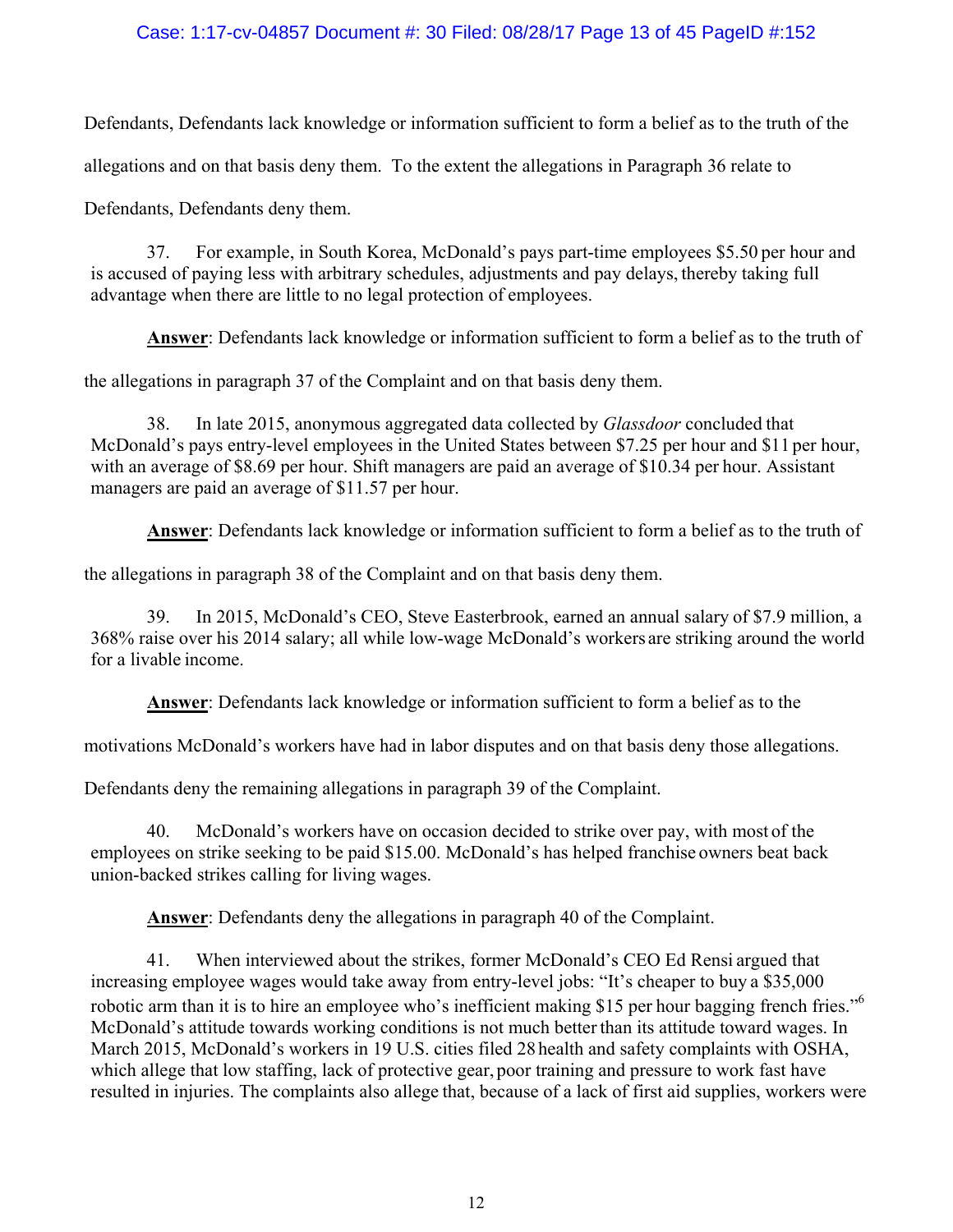#### Case: 1:17-cv-04857 Document #: 30 Filed: 08/28/17 Page 14 of 45 PageID #:153

told by management to treat burn injuries with condiments such as mayonnaise and mustard. [FN 6] Kate Taylor, *McDonald's ex-CEO just revealed a terrifying reality for fast-food workers*, Insider (May 25, 2016), http://www.businessinsider.com/mcdonalds-ex-ceo-takes-onminimumwage-2016-5 (last visited April 1, 2017).

**Answer**: Defendants lack knowledge or information sufficient to form a belief as to the truth of

the allegations respecting the alleged OSHA complaints filed in March 2015 and on that basis deny

them. Defendants deny the remaining allegations in paragraph 41 of the Complaint.

42. Despite the objections of McDonald's, the term "McJob" was added to Merriam-Webster's Collegiate Dictionary in 2003. The term is defined as "a low-paying job that requires little skill and provides little opportunity for advancement."<sup>7</sup>

[FN 7] Available at https://www.merriam-wwebster.com/dictionary/McJob (last visited April 1, 2017).

**Answer**: Defendants admit that the term "McJob" was added to Merriam-Webster's Collegiate Dictionary in 2003. Because the cited URL is not functional, Defendants are without information necessary to verify the allegations, and on that basis deny them. Defendants deny the remaining allegations in paragraph 42 of the Complaint.

43. Like other fast food chains in the industry, McDonald's restaurants maintain teams of staff in order to oversee operations and guide entry-level employees through daily responsibilities.

**Answer**: To the extent the allegations in paragraph 43 of the Complaint do not relate to Defendants, Defendants lack knowledge or information sufficient to form a belief as to the truth of the allegations and on that basis deny them. To the extent the allegations in paragraph 43 relate to Defendants, Defendants admit that on information and belief each McDonald's-brand restaurant is staffed by employees. Defendants otherwise deny the allegations in paragraph 43 of the Complaint.

44. Specific job titles falling under the category of "management" include shift or swing manager, assistant manager, and store manager.

**Answer**: Because the term "management" is undefined in paragraph 44, Defendants lack knowledge or information sufficient to form a belief as to the truth of the allegation in paragraph 44 of the Complaint and on that basis deny it. Defendants admit that at certain points in time, employees in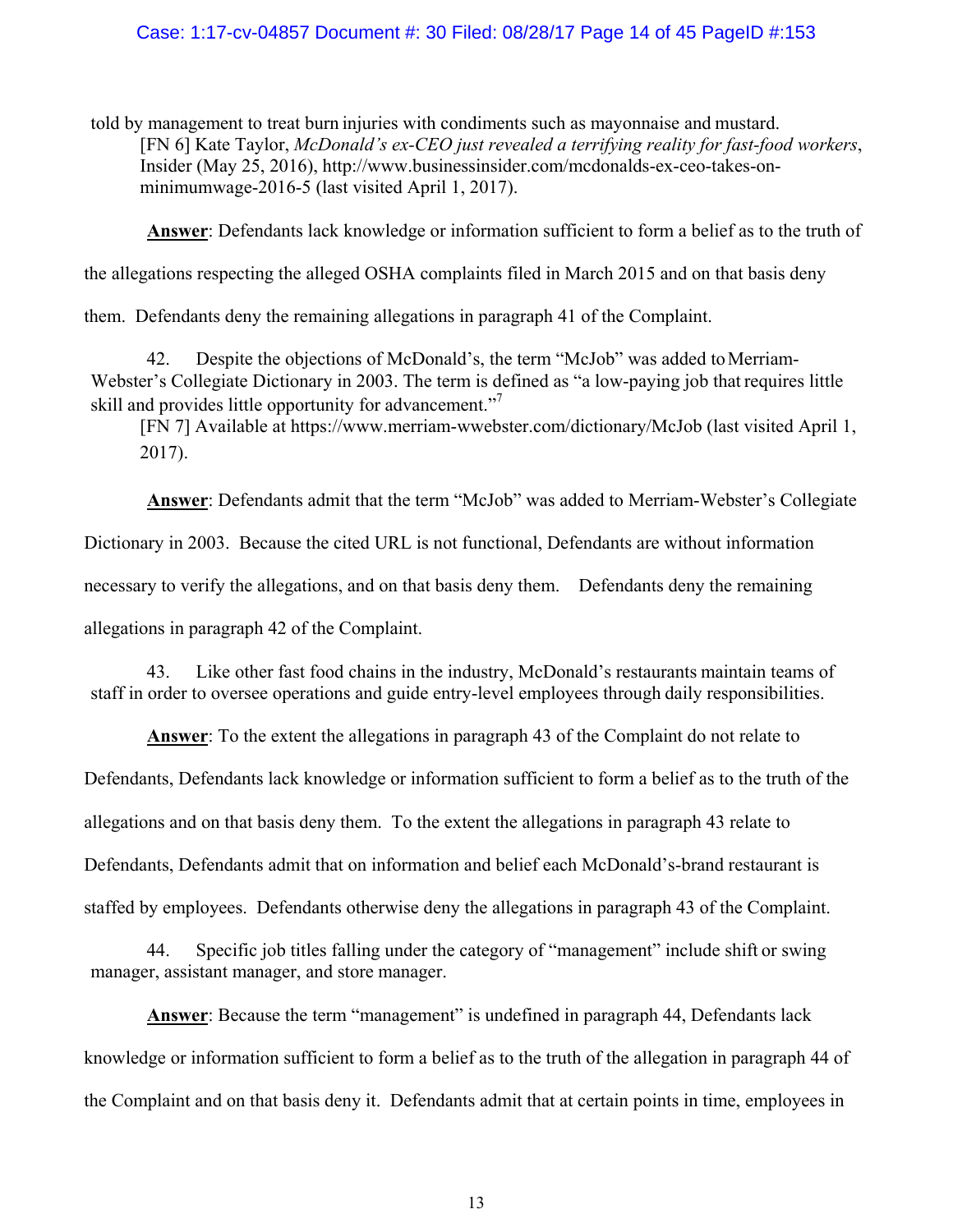#### Case: 1:17-cv-04857 Document #: 30 Filed: 08/28/17 Page 15 of 45 PageID #:154

McOpCo restaurants have held jobs with titles that include the term manager, which includes shift, swing, and general manager. Defendants deny the remaining allegations in paragraph 44 of the Complaint.

45. Swing managers may work part-time or full-time, depending on the needs of the specific location.

**Answer**: Defendants admit that certain McOpCo restaurants have a position called swing manager. Defendants further admit that a given employee in the swing manager position may work fewer than forty hours per week depending on the needs of the specific restaurant in which that employee works and that employee's own needs. Defendants lack knowledge or information sufficient to form a belief as to the truth of the allegations in paragraph 45 of the Complaint as those allegations apply to individual franchise restaurants or franchisees generally and on that basis deny them.

46. Assistant managers and store managers usually work full-time schedules of 40 hours or more per week. Processing payroll, updating time sheets, demonstrating protocol, tracking supply and shipment orders and communicating with the company regional offices are additional job duties of assistant and store managers.

**Answer**: Defendants admit that general managers at McOpCo restaurants may work 40 hours or more per week in certain circumstances and may perform the following job duties: Processing payroll, updating time sheets, demonstrating protocol, tracking supply and shipment orders, and communicating with the company regional offices. Defendants lack knowledge or information sufficient to form a belief as to the truth of the allegations in paragraph 46 of the Complaint as they apply to individual franchise restaurants or franchisees generally, and on that basis deny them.

47. Wages and salaries for employees of franchised stores are not dictated in any way by McDonald's, but average pay scales start out at \$8.00 per hour for inexperienced shift managers and eventually rise to roughly \$12.00 per hour for highly qualified or tenured shift managers.

**Answer**: Defendants admit that wages and salaries for employees of franchised stores are not dictated in any way by Defendants. Defendants lack knowledge or information sufficient to form a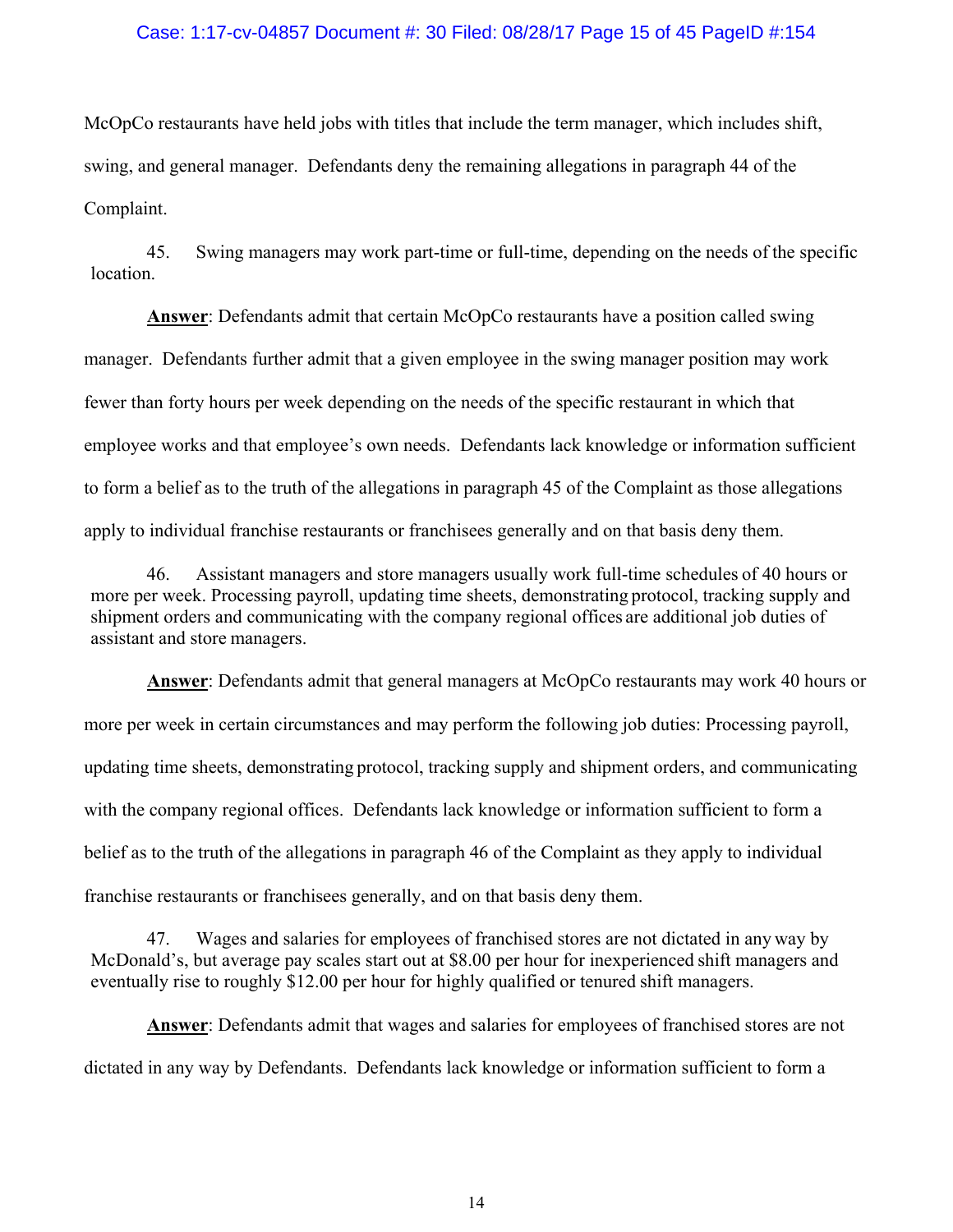### Case: 1:17-cv-04857 Document #: 30 Filed: 08/28/17 Page 16 of 45 PageID #:155

belief as to the truth of the remaining allegations in paragraph 47 of the Complaint as they relate to franchised stores and on that basis deny them.

48. Assistant manager positions yield annual salary options slightly varied by location but usually falling between \$20,000 and \$30,000.

**Answer**: Defendants deny the allegations in paragraph 48 of the Complaint to the extent they relate to McOpCo restaurants. Defendants lack knowledge or information sufficient to form a belief as to the truth of the remaining allegations in paragraph 48 of the Complaint as they relate to franchised stores and on that basis deny them.

49. Store managers may begin at \$30,000 per year and receive raises or pay increases.

**Answer**: Defendants deny the allegations in paragraph 49 of the Complaint as they relate to McOpCo restaurants. Defendants lack knowledge or information sufficient to form a belief as to the truth of the remaining allegations in paragraph 48 of the Complaint as they relate to franchised stores and on that basis deny them.

50. Each franchise is its own economic decision-maker on employment issues, so wages are not uniform among the competing franchisee stores. Low wages, however, are consistent across the McDonald's empire of company and franchise-owned restaurants, and have allowed McDonald's shareholders and executives, and thousands of its franchise owners, to become very wealthy while fulltime, hardworking employees have to seek government benefits just to put food on their own tables. A significant reason that gross inequity exists between McDonald's and franchise owners on the one hand, and their employees on the other, is that McDonald's is stifling employee wages through its no-hire prohibition.

**Answer**: Defendants admit that each franchise is its own economic decision-maker on employment issues. Based on information and belief, Defendants admit that wages are not uniform at each franchise-operated restaurant in the U.S. Defendants deny the remaining allegations in paragraph 50 of the Complaint.

### **PLAINTIFF DESLANDES**

51. In 2009, Plaintiff began working for Bam-B at the McDonald's Store in Apopka, Florida. At all relevant times herein, Plaintiff was paid on an hourly basis and properly recorded all of her hours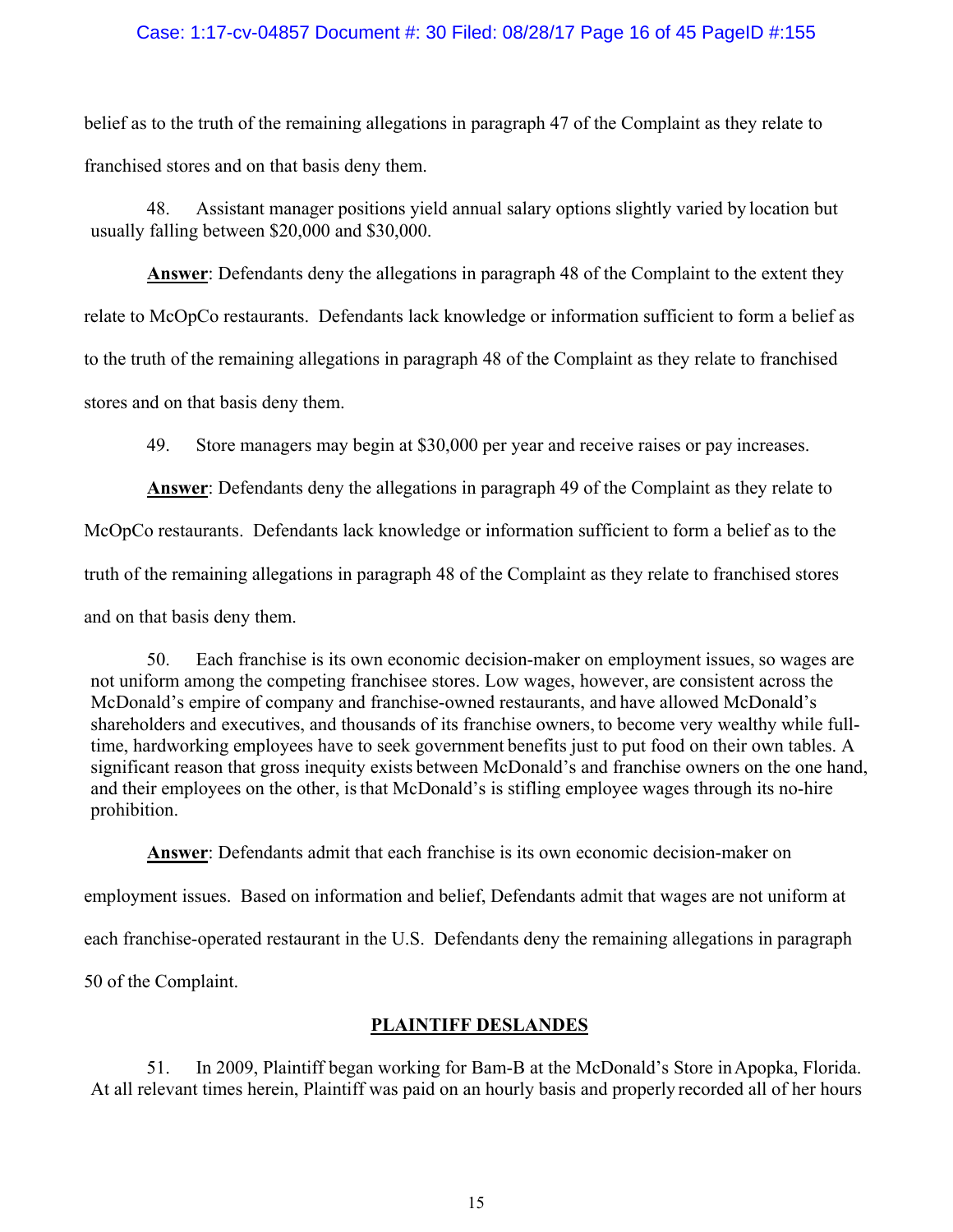worked.

**Answer**: Defendants admit that Plaintiff worked at a McDonald's store in Apopka, Florida.

Defendants lack knowledge or information sufficient to form a belief as to the truth of the remaining

allegations in paragraph 51 of the Complaint and on that basis deny them.

52. Between 2009 and 2010, Plaintiff received various promotions and raises and did exemplary work.

**Answer**: Defendants lack knowledge or information sufficient to form a belief as to the truth of

the allegations in paragraph 52 of the Complaint and on that basis deny them.

53. Plaintiff started as an entry-level crew person earning \$7.00 per hour. After about three months, Plaintiff was promoted to Shift Manager earning \$10.00 per hour.

**Answer**: Defendants lack knowledge or information sufficient to form a belief as to the truth of

the allegations in paragraph 53 of the Complaint and on that basis deny them.

54. In 2011, Plaintiff was promoted to Department Manager of Guest Services earning \$12.00, where she was responsible for guest services and managing the cash. There were two other Department Managers on her level. One was in charge of employees and human resources, and the other was in charge of kitchen and ordering.

**Answer**: Defendants lack knowledge or information sufficient to form a belief as to the truth of

the allegations in paragraph 54 of the Complaint and on that basis deny them.

55. After becoming Department Manager, Plaintiff began course work to become eligible for a General Manager position. McDonald's offers proprietary training programs necessary in order to advance through the McDonald's system. Plaintiff took on required weeklong training courses, online classes, and phone conferences put on by McDonald's. In continuing her knowledge, expertise, and education in the McDonald's system, Plaintiff tolerated a difficult work environment, including requiring her to work overtime, but failing to pay overtime wages; providing her difficult shifts in which she had to sacrifice time with her children to meet management expectations; and failure to provide raises and bonuses.

**Answer**: On information and belief, Defendants admit that there are training courses, online

classes, and phone conferences for employees of McDonald's-brand restaurants. Defendants otherwise

lack knowledge or information sufficient to form a belief as to the truth of the allegations in paragraph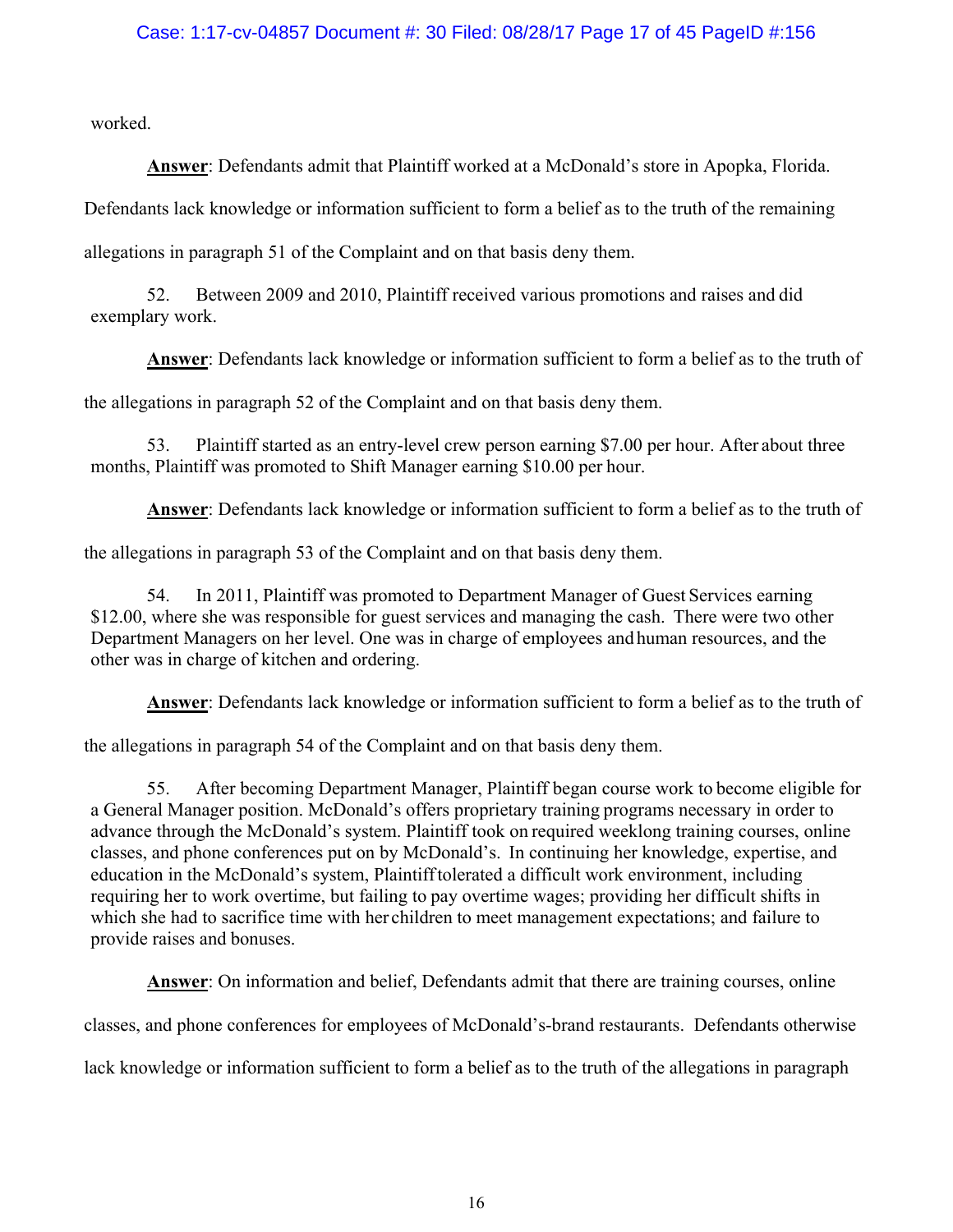# Case: 1:17-cv-04857 Document #: 30 Filed: 08/28/17 Page 18 of 45 PageID #:157

55 of the Complaint and on that basis deny them.

56. Before Plaintiff could become a General Manager, she had to complete one final weeklong proprietary McDonald's training course at McDonald's "Hamburger University" in Illinois. The training was scheduled for April 2015; however, before Plaintiff could go, her supervisors found out she was several months pregnant and they cancelled her training. Plaintiff was not due until more than six months later. It was clear that this franchise that had suppressed her wages and abused the overtime laws was now going to hinder her McDonald's system education and promotion because she was pregnant.

**Answer**: Defendants admit that to work as a general manager at a McDonald's restaurant, an

individual must complete training at Hamburger University. Defendants further admit that the

Hamburger University is in Illinois. Defendants lack knowledge or information sufficient to form a

belief as to the truth of the remaining allegations in paragraph 56 of the Complaint and on that basis

deny them.

57. Plaintiff immediately decided to look for another managerial job that would appreciate her skills, not violate overtime law, not discriminate against her because she was pregnant, and would give her the pay and promotion opportunities she deserved based on her performance. For reasons that are further described below, the experience and education Plaintiff developed over the previous four years at Bam-B and in McDonald's training had significant value in the McDonald's organization made up of thousands of different franchises, but they did not translate to restaurants outside of the McDonald's system.

**Answer**: Defendants deny that the experience and education employees develop working at a

McDonald's-brand restaurant do not translate to restaurants outside of the McDonald's system.

Defendants otherwise lack knowledge or information sufficient to form a belief as to the truth of the

allegations in paragraph 57 of the Complaint and on that basis deny them.

58. Soon thereafter, Plaintiff located a departmental manager opening at a nearby independently owned McDonald's restaurant operated by a different McDonald's franchise owner. While doing the same job, that position started at \$13.75 per hour, a substantial 15 percent raise for Plaintiff, and after a 90-day probation period, the pay would increase to \$14.75 per hour, which would have been a 23 percent increase in pay from her stagnated \$12.00 per hour at Bam-B. Further, the other franchise did not appear to be violating overtime laws, which would either give Plaintiff an additional effective increase in pay, or give her more time with her family.

**Answer**: Defendants lack knowledge or information sufficient to form a belief as to the truth of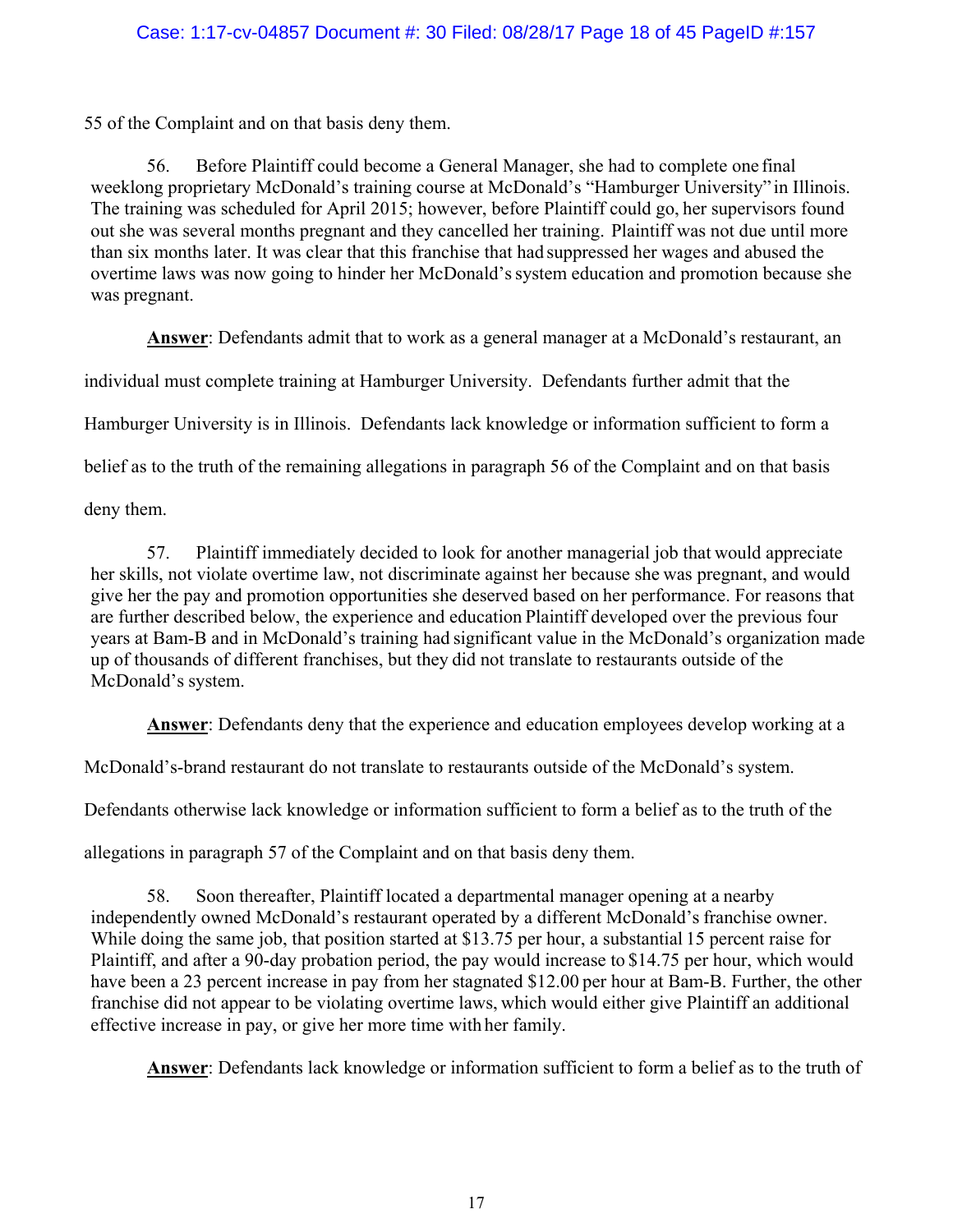# Case: 1:17-cv-04857 Document #: 30 Filed: 08/28/17 Page 19 of 45 PageID #:158

the allegations in paragraph 58 of the Complaint and on that basis deny them.

59. This appeared to be a very good opportunity to leave a business that was underpaying employees, denying promotions and raises, and violating labor laws. The new franchise expressed a desire to hire Plaintiff with more pay, better promotion opportunities, and a better shift, but said that it could not hire her because she was currently employed by another McDonald's franchise owner and it could not hire employees working at other McDonald's franchises unless she was "released" by the Bam-B franchise.

**Answer**: To the extent paragraph 59 alleges that Defendants "violat[ed] labor laws," the

assertion is a legal conclusion to which no response is required; to the extent a response is required,

Defendants deny the allegation as it relates to them. Defendants lack knowledge or information

sufficient to form a belief as to the truth of the remaining allegations in paragraph 59 of the Complaint

and on that basis deny them.

60. Plaintiff asked her supervisors at Bam-B to "release" her so that she could pursue this opportunity. Her supervisors informed her that her request was denied and they would not release her because she was "too valuable." She continued working for Bam-B, unable to use her skills, expertise and education at McDonald's to secure a raise or promotion. However, Plaintiff had a family to feed; therefore, she continued to work for Bam-B.

**Answer**: Defendants lack knowledge or information sufficient to form a belief as to the truth of

the allegations in paragraph 60 of the Complaint and on that basis deny them.

61. In January 2016, Plaintiff finally quit her job with Bam-B because she continued to work without raises, promotions or promotion opportunities,  $\frac{8}{3}$  all while Bam-B continued to engage in violation of overtime laws. It was clear that things were not going to change, and Bam-B was not going to release her to use her skills, education and experience at another McDonald's franchise.

[FN 8] Plaintiff never received any further opportunity to complete her Hamburger University training to become a General Manager (despite the fact she was assigned to perform many of the general manager duties as there was a constant rotation of general managers).

**Answer**: Defendants lack knowledge or information sufficient to form a belief as to the truth of

the allegations in paragraph 61 of the Complaint and on that basis deny them.

62. Plaintiff's training was in McDonald's management, which is only valuable and transferrable within the McDonald's system. Plaintiff knew it would be futile to obtain employment in another franchise. The no-solicit and no-hire prohibition plus disenchantment with the McDonald's organization for allowing this to happen, meant that she had to start work with a new organization, back at an entry level position. Plaintiff consequently took employment with Hobby Lobby, a retail store, at a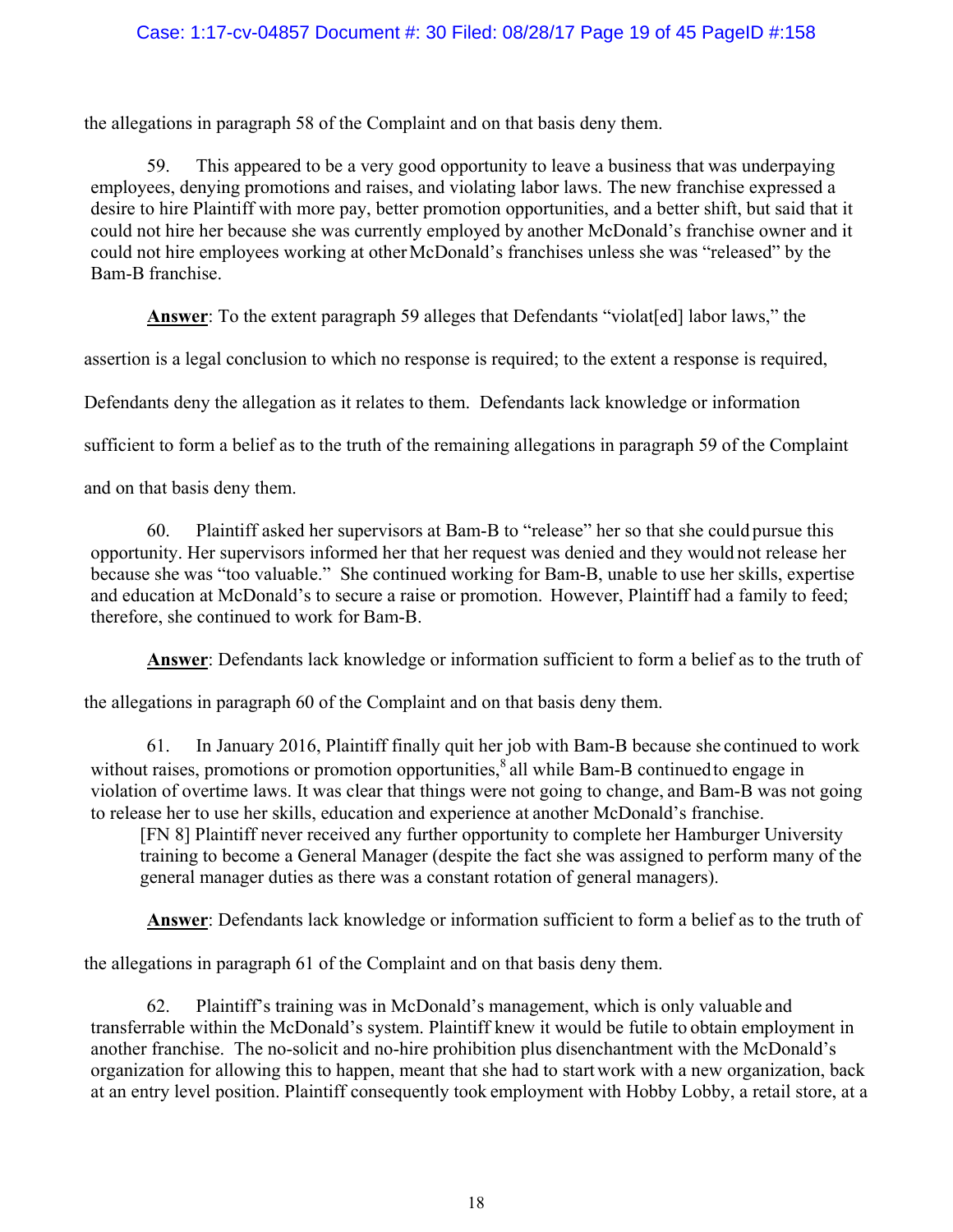significantly lower pay rate of \$10.25 per hour.

**Answer**: Defendants deny that training provided to employees of Defendants or employees of

McDonald's franchisees are "only valuable and transferable within the McDonald's system."

Defendants lack knowledge or information sufficient to form a belief as to the truth of the remaining

allegations in paragraph 62 of the Complaint and on that basis deny them.

# **D. McDonald's Model Is Designed to Encourage Franchise Competition With Regard to Sales**

63. While McDonald's implemented policies to actively thwart competition for employees between and among it and franchises in order to suppress employee wages, it encouraged competition between franchises in food sales that benefitted McDonald's.

**Answer**: Defendants deny the allegations in paragraph 63 of the Complaint.

64. McDonald's public disclosures and agreements with McDonald's franchisees emphasize that McDonald's franchisees operate separately from each other and from McDonald's.

**Answer**: Defendants lack knowledge or information sufficient to identify the documents

referenced in paragraph 64 of the Complaint and therefore deny the related allegations.

65. McDonald's franchise agreements state that, "Franchisee shall have no authority, express or implied, to act as agent of McDonald's or any of its affiliates for any purpose."

**Answer**: Defendants admit that certain U.S. franchise agreements include the quoted language,

but deny that the allegations of paragraph 65 accurately relay and reflect the content of those

agreements.

66. McDonald's franchise agreements also state that the franchisee has no "'exclusive,' 'protected,' or otherwise territorial rights in the contiguous market area of such Restaurant [location] . .  $\cdot$  .  $\cdot$ 

**Answer**: Defendants admit that certain U.S. franchise agreements include the quoted language,

but deny that the allegations of paragraph 66 accurately relay and reflect the content of those

agreements.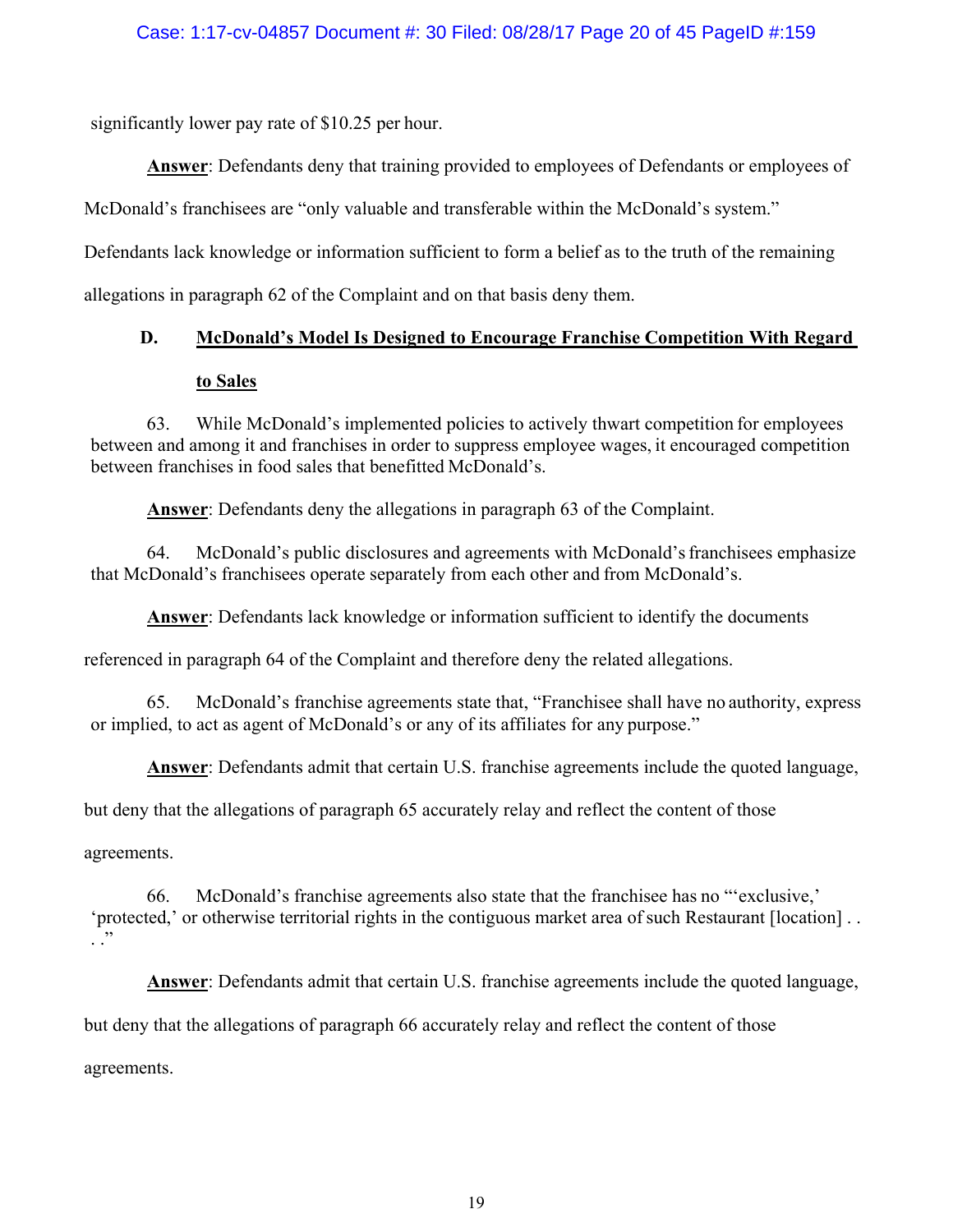# Case: 1:17-cv-04857 Document #: 30 Filed: 08/28/17 Page 21 of 45 PageID #:160

67. McDonald's Franchise Disclosure Document reiterates that the Franchise Agreement "does not contain any exclusive grant, exclusive area, exclusive territorial rights, protected territory, or any right to exclude, control, or impose conditions on the location or development of future McDonald's restaurants at any time. You will not receive an exclusive territory."

**Answer**: Defendants admit that certain U.S. franchise disclosure documents include the quoted

language, but deny that the allegations of paragraph 67 accurately relay and reflect the content of those

agreements. Defendants otherwise deny the allegations in paragraph 67 of the Complaint.

68. The Franchise Disclosure Document stresses that the franchisee "may face competition from other franchisees [or] from outlets that we own" and that "[t]he sales and customer trading patterns . . . . do not represent any continuing franchisee entitlement or expectation. McDonald's may establish other franchisee or … company-owned outlets that may alter customer trading patterns and affect the sales of, and compete with, your location."

**Answer**: Defendants admit that the McDonald's Franchise Disclosure Document contains the

quoted language, but deny that the allegations of paragraph 68 accurately relay and reflect the content of

that Document. Defendants otherwise deny the allegations in paragraph 68 of the Complaint.

69. Additionally, as a way of protecting itself from liability, McDonald's franchise agreements expressly provide that the Franchisee and McDonald's "are not and do not intend to be partners, associates, or joint employers in any way and McDonald's shall not be construed to be jointly liable for any acts or omissions of Franchisee under any circumstances."

**Answer**: Defendants admit that certain U.S. franchise agreements include the quoted language,

but deny that the allegations of paragraph 69 accurately relay and reflect the content of those

agreements. Defendants deny the remaining allegations in paragraph 69 of the Complaint.

70. While franchisees are required to pay to McDonald's a percentage of gross sales revenues, franchisees are free to negotiate purchasing terms with approved suppliers and to seek approval of new suppliers.

**Answer**: Defendants admit the allegations in paragraph 70 of the Complaint.

71. Franchisees may also compete with each other by allowing customers to use certain credit and debit cards or certain gift cards, neither of which is a system-wide requirement.

**Answer**: Defendants admit that there is not a system-wide requirement that franchisees allow

customers to use certain credit and debit cards or certain gift cards. Defendants lack knowledge or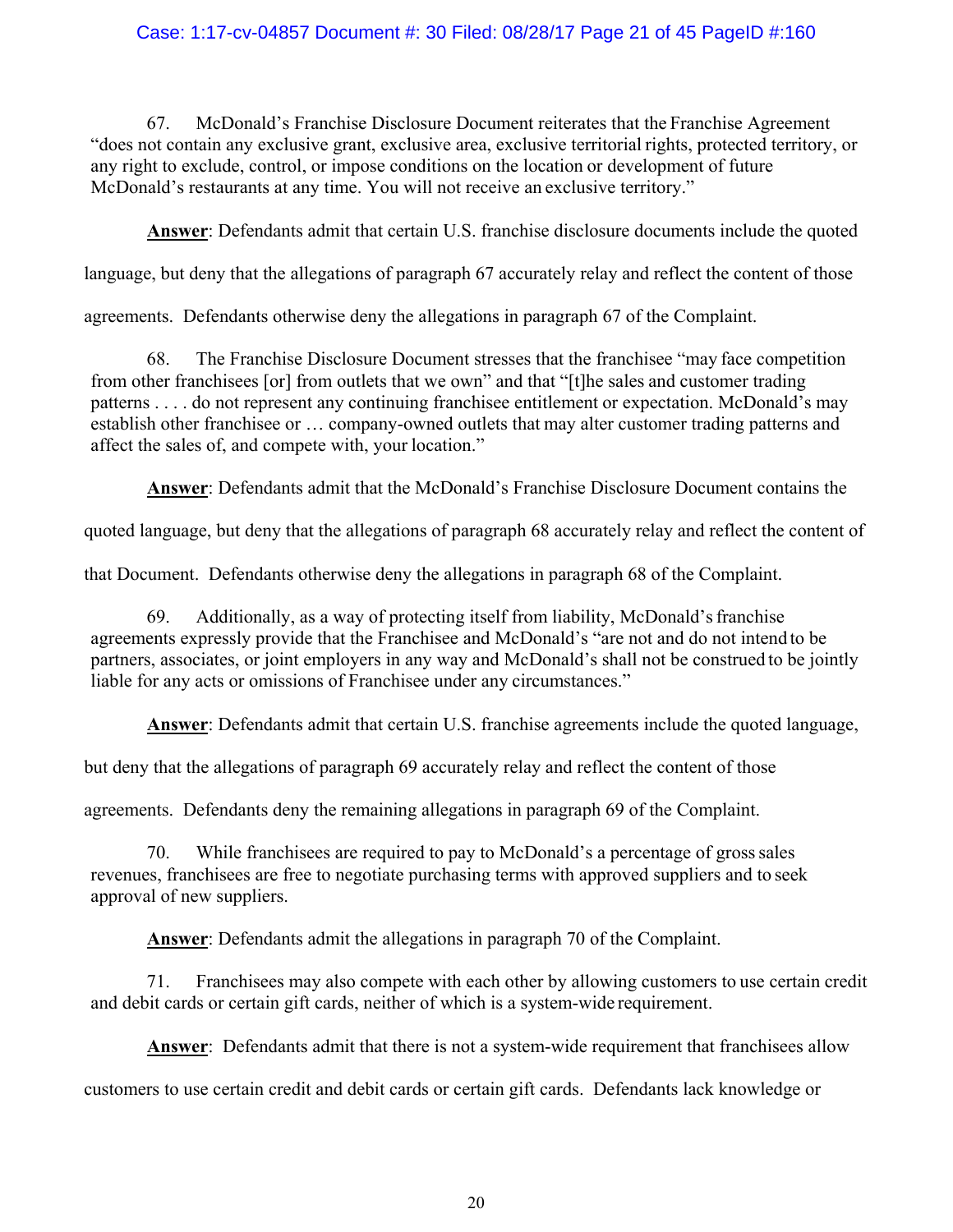# Case: 1:17-cv-04857 Document #: 30 Filed: 08/28/17 Page 22 of 45 PageID #:161

information sufficient to form a belief regarding the truth of the allegations as they apply to third parties and on that basis deny the remaining allegations in paragraph 71 of the Complaint.

72. A franchisee's profitability is a function of a number of inputs, including its cost of labor, which McDonald's specifically identifies as a franchisee operating expense. Franchisees are required to enroll present and future managers at McDonald's training centers, the travel cost and expense of which is borne by franchisees.

**Answer**: Defendants admit that a franchisee's profitability is a function of a number of inputs,

one of which is the cost of labor. Defendants admit that labor costs are an operating expense for

franchisees. Defendants admit that franchisees' managers must enroll in training consistent with the

franchisees' obligations under the applicable franchise agreement.

According to McDonald's Senior Director of U.S. Franchising, franchisees are responsible for the day-to-day operations of their restaurants, including employment matters and legal compliance.

**Answer**: Defendants lack knowledge or information sufficient to form a belief as to whether a

Senior Director of U.S. Franchising made the statement alleged in paragraph 73 of the Complaint and on

that basis deny that such a statement was made. Defendants admit that franchisees are responsible for

the day-to-day operations of their restaurants, including employment matters and legal compliance.

74. But for the no-hire agreement, each McDonald's franchise (and McDonald's itself in its corporate-operated stores) is its own economic decision-maker with respect to hiring, firing, staffing, promotions and employee wages. But for the no-hire agreement, each McDonald's franchise (and McDonald's itself) would compete with each other for the best- performing employees.

**Answer**: The allegations in paragraph 74 of the Complaint are legal conclusions to which no

response is required. To the extent a response is required, Defendants deny the allegations in paragraph

74 of the Complaint.

### **E. The "No Hire" Agreement**

75. While independent business owners should be encouraged to compete with each other for employees, McDonald's and its franchisees enter into express contractual franchise agreements, forbidding employee competition.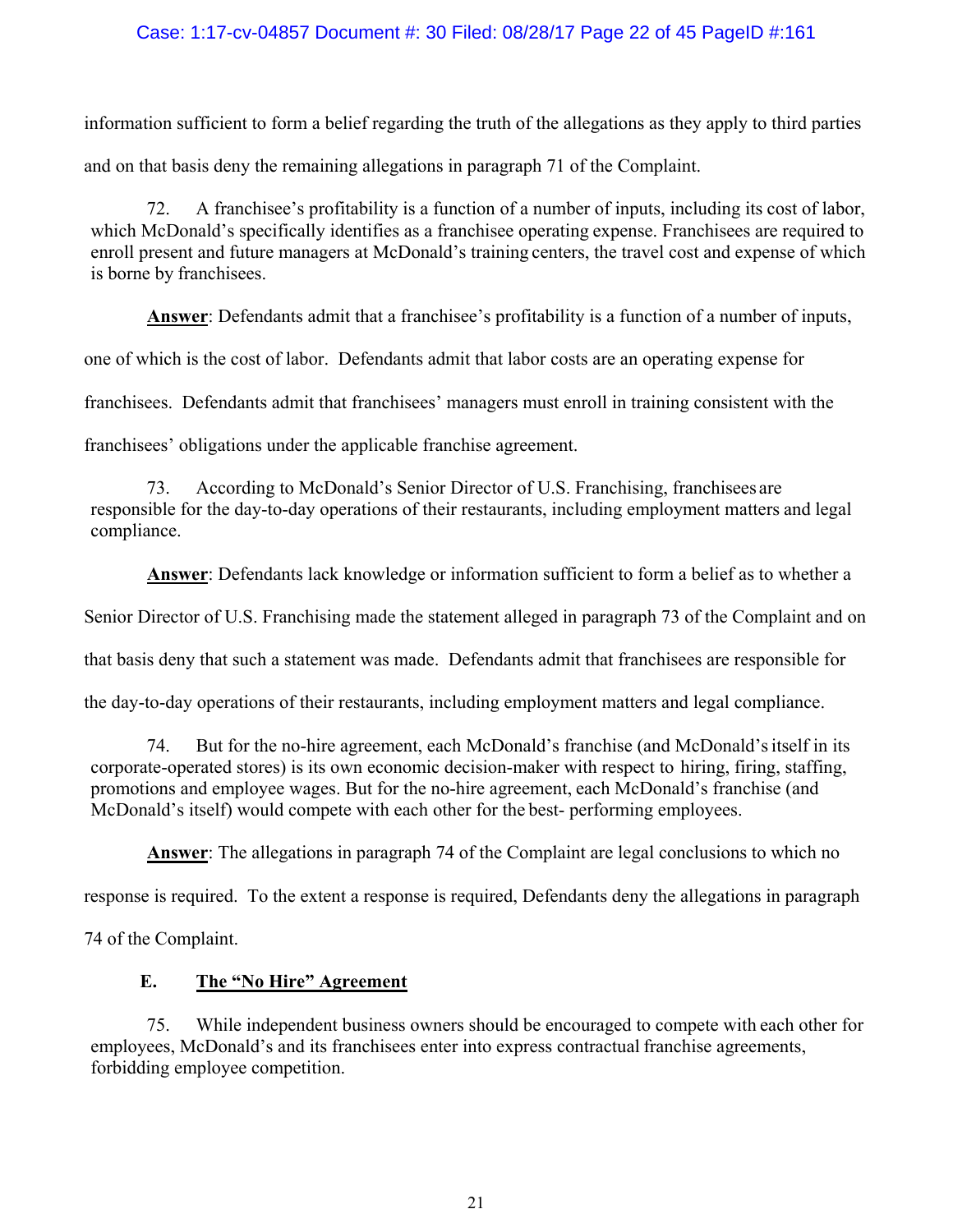# Case: 1:17-cv-04857 Document #: 30 Filed: 08/28/17 Page 23 of 45 PageID #:162

**Answer**: Defendants lack knowledge or information sufficient to form a belief as to the truth of

the allegation that "independent business owners should be encouraged to compete with each other for

employees" and on that basis deny it. Defendants deny the remaining allegations in paragraph 75 of the

Complaint.

76. The standard language in McDonald's franchise agreements with all its franchisees includes an express "no-solicit" and "no-hire" provision that prohibits franchisees from hiring employees of other McDonald's franchisees.

**Answer**: Defendants deny the allegations in paragraph 76 of the Complaint.

77. The relevant provision from the McDonald's franchise agreement states:

*Interference With Employment Relations of Others.* During the term of this Franchise, Franchisee shall not employ or seek to employ any person who is at the time employed by McDonald's, any of its subsidiaries, or by any person who is at the time operating a McDonald's restaurant or otherwise induce, directly or indirectly, such person to leave such employment. This paragraph [] shall not be violated if such person has left the employ of any of the foregoing parties for a period in excess of six (6) months.

**Answer**: Defendants admit that certain U.S. franchise agreements include the quoted language,

but deny that the allegations of paragraph 77 accurately relay and reflect the content of those

agreements.

# **F. Other Evidence of a Horizontal Agreement among Competing Franchisees and McDonald's**

78. Public corporate filings reveal that McDonald's admits that its success depends in part on its "System's ability to recruit, motivate and retain a qualified workforce to work in our restaurants in an intensely competitive environment" and the "[i]ncreased costs associated" with retaining qualified employees applies to its franchisees.

**Answer**: Defendants admit that certain of McDonald's Corp.'s public filings include the quoted

language in paragraph 78 but deny that they accurately relay and reflect the full content of those filings.

79. Employment applications available online for McDonald's restaurants ask applicants whether they have worked for McDonald's before. That question is separate and apart from the history of employment portion on the application. This helps the prospective employer easily flag current employees employed by competing McDonald's franchisees and prevents violation of the no-hire provision.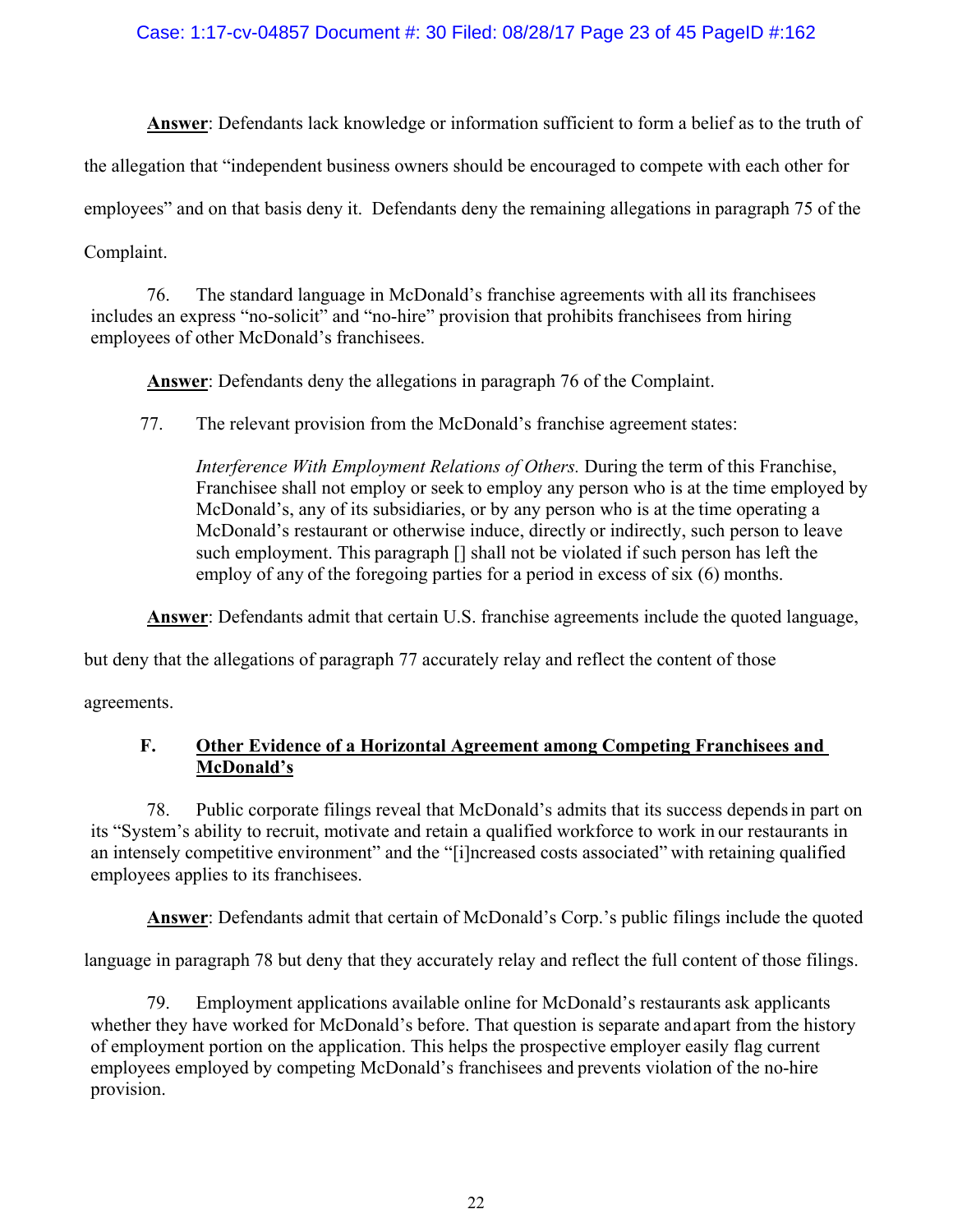# Case: 1:17-cv-04857 Document #: 30 Filed: 08/28/17 Page 24 of 45 PageID #:163

**Answer**: Defendants admit that certain applications for employment at McDonald's-brand restaurants available online ask applicants whether they have worked for McDonald's in addition to asking applicants for their employment background more generally. Defendants deny the remaining allegations in paragraph 79 of the Complaint.

80. The "no-solicit" and "no-hire" agreement embodies norms that are widely accepted across the fast-food industry and familiar to franchisees. In advising new restaurant owners on how to hire their first general manager, one industry expert instructs that, "you have to be careful that you do not earn a reputation for stealing other people's employees."

**Answer**: Defendants lack knowledge or information sufficient to form a belief as to the truth of

the allegations in paragraph 80 of the Complaint and on that basis deny them.

81. Plaintiff was a direct victim of this "no-solicit" and "no-hire" provision, in that it was complied with by both independent franchise owners to prevent Plaintiff from using competition to obtain a living wage, promotion opportunities, and find comparable and/or better employment.

**Answer**: Defendants deny the allegations in paragraph 81 of the Complaint.

# **G. The "No-Hire" Agreement Is Against the Independent Interests of the Franchisees**

82. This no-hire provision is short-sighted and ultimately not in the independent franchisees' interest, even though it is in the interest of the conspirators as a whole when acting together. Employees are critical to the success of McDonald's franchisees.

**Answer**: Defendants admit that employees are critical to the success of McDonald's

franchisees. Defendants deny the remaining allegations in paragraph 82 of the Complaint.

83. It is the sales in franchise-operated restaurants that brings the most revenue to McDonald's, so McDonald's profits hinge on the success or failure of its franchisees. A significant component of making the franchise profitable is hiring qualified, motivated, and superior employees.

**Answer**: Defendants admit that franchise-operated restaurants cumulatively bring the most

revenue to Defendants. Defendants lack knowledge or information sufficient to form a belief as to

whether a significant component of making a franchise profitable is hiring qualified, motivated, and

superior employees and on that basis denies it. Defendants deny the remaining allegations in paragraph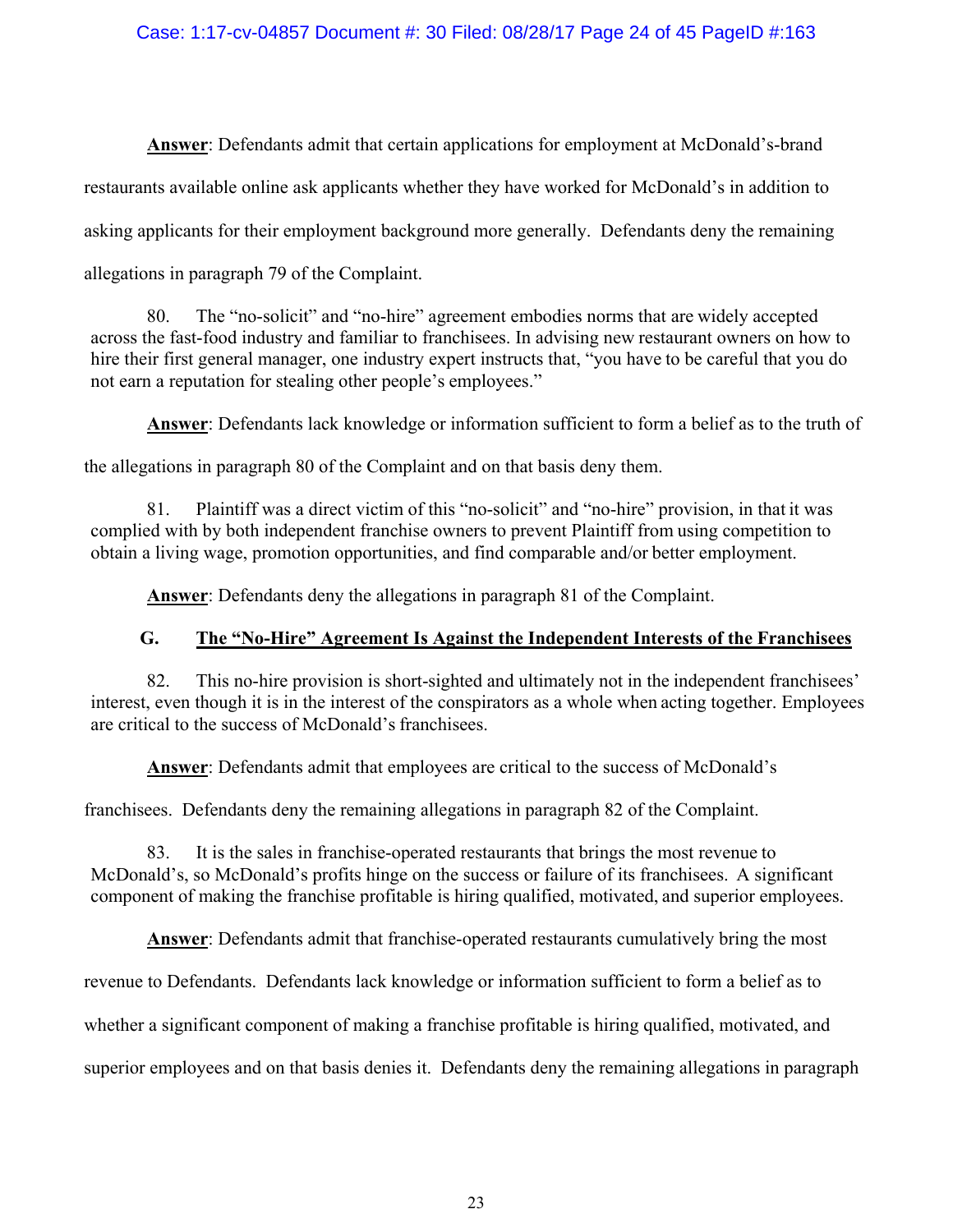83 of the Complaint.

84. Therefore, it is in the independent interest of each McDonald's franchisee to compete for the most talented and experienced restaurant employees.

**Answer**: To the extent this paragraph involves allegations regarding the independent interests of

third-parties, Defendants lack knowledge or information sufficient to form a belief as to the truth of the

allegations in paragraph 84 of the Complaint and on that basis deny them.

85. By adhering to the no-hire agreement, franchisees artificially restrict their own ability to hire other employees in a manner that is inconsistent with their own unilateral economic interests. By acting in concert, however, they also artificially protect themselves from having their own employees poached by other franchises that see additional value in those employees, such as their training, experience and/or work ethic. This allows franchisees to retain their best employees without having to pay market wages to these employees or compete in the market place relative to working conditions and promotion opportunities.

**Answer**: Defendants deny the allegations in paragraph 85 of the Complaint.

86. The "no-hire" agreement does not serve the interests of ensuring that McDonald's restaurants produce a quality product.

**Answer**: Defendants deny the allegations in paragraph 86 of the Complaint.

87. The "no-hire" agreement does not serve employees because it does not incentivize McDonald's franchisees to invest in higher wages, benefits, and working conditions. It also disincentivizes employees to perform their best work as their opportunities by doing so are limited.

**Answer**: Defendants deny the allegations in paragraph 87 of the Complaint.

88. The "no-hire" agreement does not serve fast-food customers because it does not incentivize McDonald's franchisees to invest in training workers to improve the McDonald's food, experience and service.

**Answer**: Defendants deny the allegations in paragraph 88 of the Complaint.

# **H. Employment with Non-McDonald's Brands is Not a Reasonable Substitute for**

# **McDonald's Employees**

89. Consistent with Plaintiff's experience, online reviews for employment at McDonald's restaurants report that there was little or no way "to advance after working for nearly two years;" "management told [employees] they were easily replaceable;" "advancement never an option" and working at McDonald's offered "no real opportunity for advancement." That is all made possible by the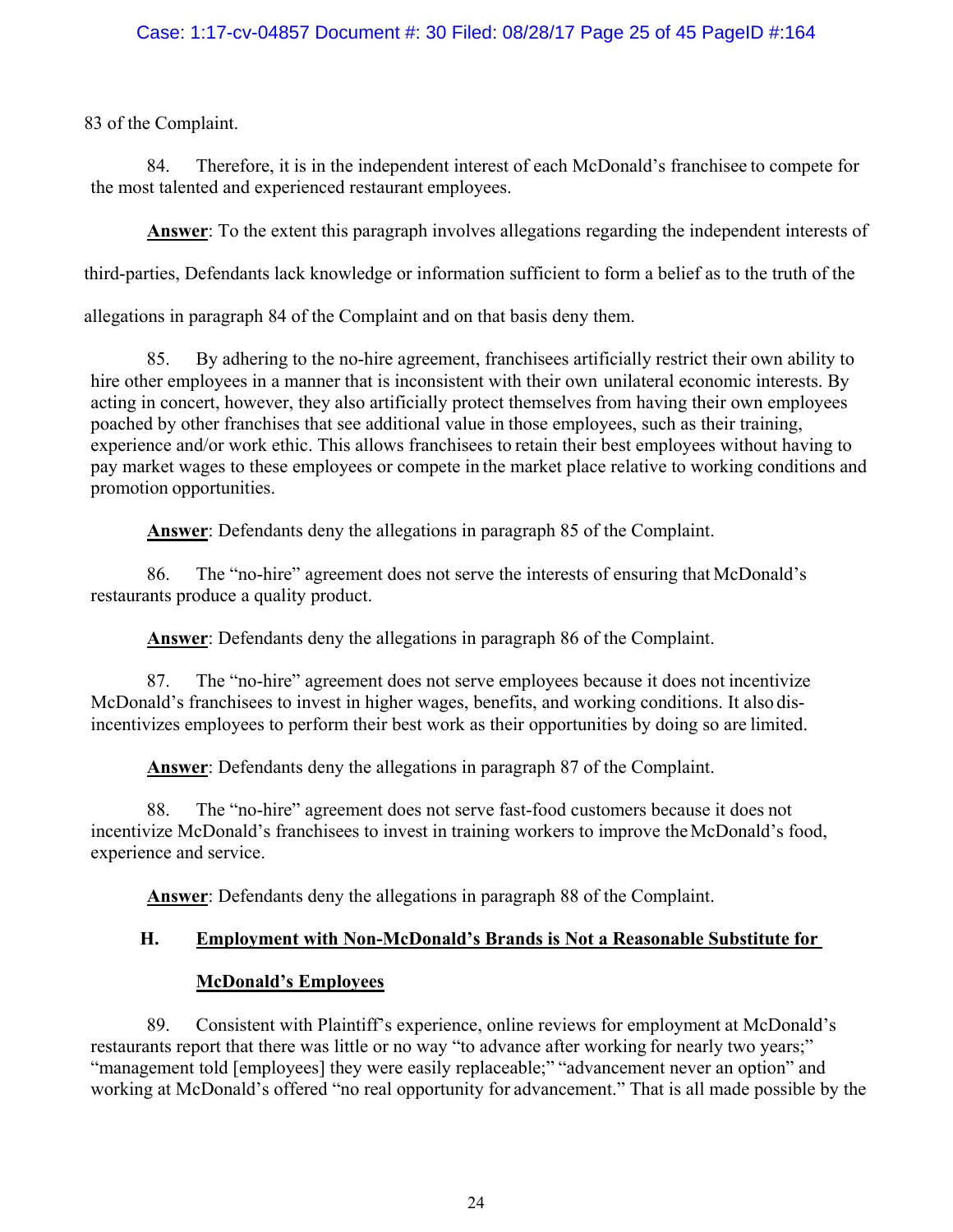# Case: 1:17-cv-04857 Document #: 30 Filed: 08/28/17 Page 26 of 45 PageID #:165

"no-hire" prohibition. If franchisees had to either pay and promote good employees, or lose them to competitor franchisees, they would be forced to pay competitive wages and provide competitive promotion opportunities. However, because of the no-hire prohibition, and because the education, training and experience within the McDonald's enterprise are unique to McDonald's and not transferrable to other restaurants, McDonald's franchisees do not have to compete with non-McDonald's business for their employees except at the entry-level position.

**Answer**: Defendants lack knowledge or information to identify the on-line reviews quoted in

paragraph 89 of the Complaint and on that basis denies the allegations about them. Defendants otherwise

deny the remaining allegations in paragraph 89 of the Complaint.

90. Training, education, and experience within the McDonald's system are not transferrable to other restaurants for a number of reasons. McDonald's franchises utilize McDonald's own proprietary computer systems and platforms, including proprietary applications and data systems, which new franchises must purchase through McDonald's approved suppliers. Franchises electronically submit their store financial information to McDonald's via a separate proprietary web-based system. Experience with these systems is of little value to other restaurants. McDonald's franchises also utilize proprietary store operating procedures, McDonald's methods of inventory control and bookkeeping/accounting procedures, and McDonald's-prescribed equipment. Training is also accomplished through proprietary curricula and systems. According to McDonald's Franchise Disclosure Document, training is designed to provide the "specific skill sets in the various facets of the conduct of a McDonald's restaurant, including such areas as equipment, standards, controls, and leading people." The Disclosure informs that it takes "approximately two years" to complete all of the learning plans from Shift Manager through General Manager.

**Answer**: Defendants admit that certain McDonald's franchises utilize proprietary hardware and

software for the point-of-sale system and that many franchisees elect to use proprietary in-store-

processor software, which is purchased through McDonald's-approved suppliers. Defendants further admit that certain franchises may also elect to use proprietary store operating procedures, methods of inventory control, bookkeeping/accounting procedures, and equipment. Defendants further admit that employee training is also accomplished at times through proprietary curricula and systems. Defendants admit that the quoted language appears in certain McDonald's franchise disclosure documents, but deny that the allegations of paragraph 90 accurately relay and reflect the content of those agreements. Defendants deny the remaining allegations in paragraph 90 of the Complaint.

91. Because Plaintiff was unable to transfer her skills and experience to a competing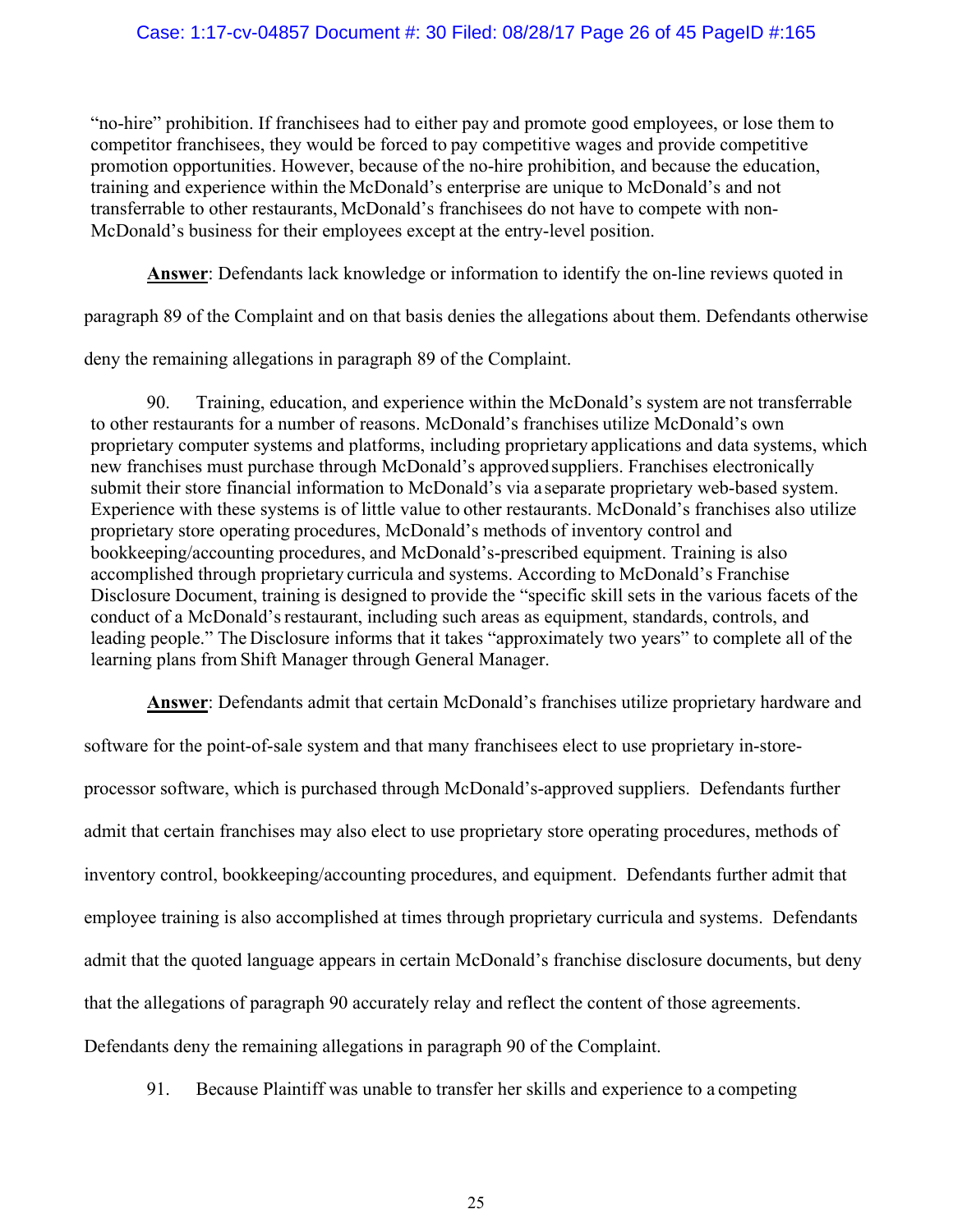franchise restaurant at significantly more money, her only option was to quit and start over at an entrylevel job and salary in another industry.

**Answer**: Defendants lack knowledge or information sufficient to form a belief as to the truth of

the allegations in paragraph 91 of the Complaint and on that basis deny them.

# **I. Plaintiff and the Class Members Have Suffered Antitrust Injury**

92. Because of the "no-solicit" and "no-hire" agreement, Plaintiff and the putative class have suffered injury in the form of reduced wages and worsened working conditions.

**Answer**: The assertions in paragraph 92 of the Complaint are legal conclusions to which no

response is required. To the extent a response is required, Defendants deny the allegations in paragraph

92 of the Complaint.

93. Suppressed wages due to employers' agreement not to compete with each other is injury of the type the antitrust laws were intended to prevent and flows from that which makes the "no-hire" and "no-solicit" agreement unlawful.

**Answer**: The assertions in paragraph 93 of the Complaint are legal conclusions to which no

response is required. To the extent a response is required, Defendants deny the allegations in paragraph

93 of the Complaint.

# **CLASS ALLEGATIONS**

94. Plaintiff brings this action on her own behalf, and on behalf of a nationwide class pursuant to Federal Rules of Civil Procedure, Rules 23(a), 23(b)(2), and/or 23(b)(3).

Nationwide Class:

All persons in the United States who are current or former employees and/or managers at all McDonald's restaurants whether operated by McDonald's itself or by a McDonald's Franchisee.

**Answer**: To the extent paragraph 94 of the Complaint states legal conclusions, Defendants are

not required to respond. To the extent a further response is required, Defendants admit that Plaintiff

purports to bring this action under Federal Rule of Civil Procedure 23 on behalf of herself and others.

Defendants deny any other allegations in paragraph 94 of the Complaint and specifically deny that there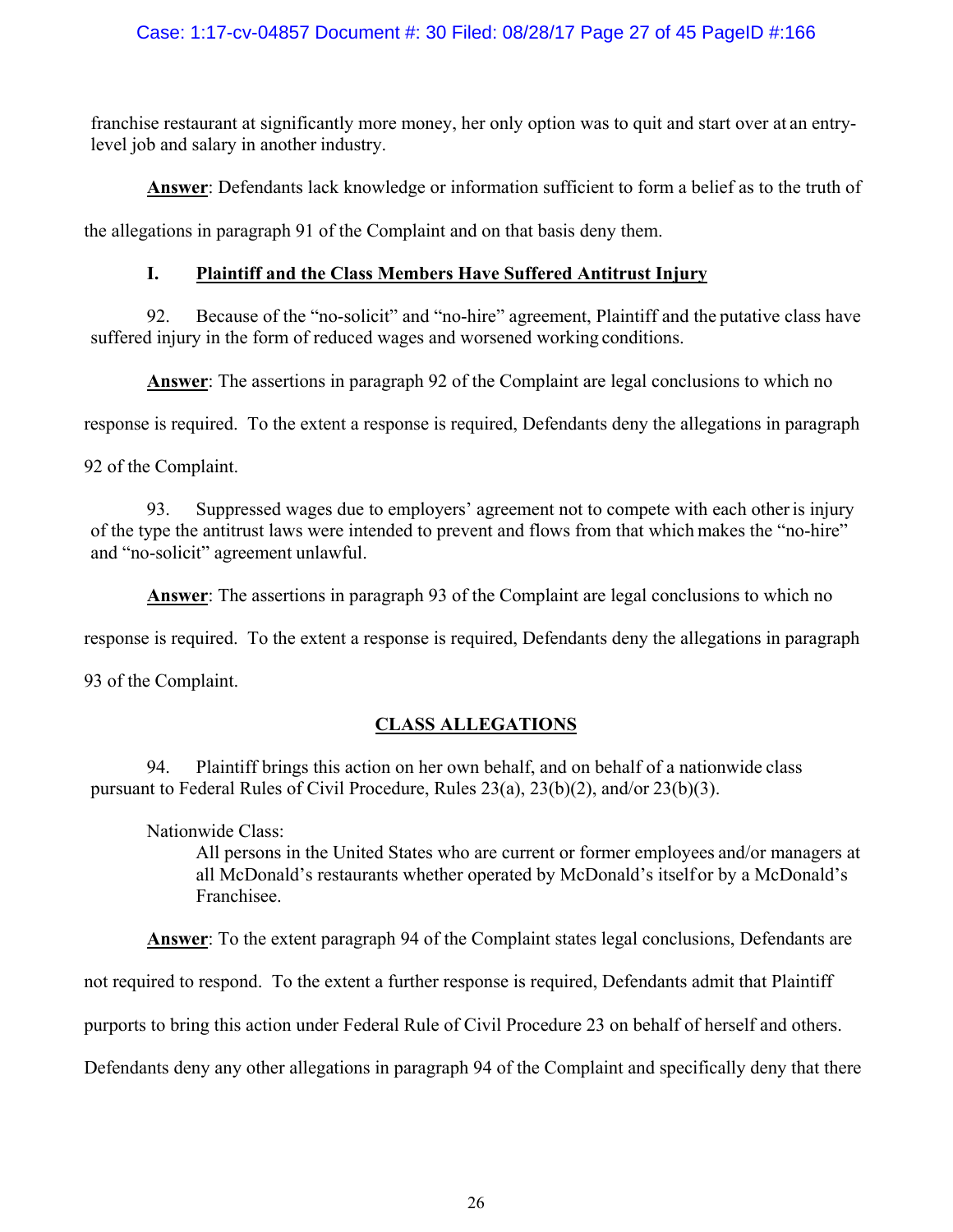### Case: 1:17-cv-04857 Document #: 30 Filed: 08/28/17 Page 28 of 45 PageID #:167

exists a class that is certifiable under Federal Rule of Civil Procedure 23, that Plaintiff's class definitions are proper, or that Plaintiff is an adequate class representative.

95. Alternatively, Plaintiff brings this action on her own behalf, and on behalf of a Class of Florida residents pursuant to Rule  $23(a)$ ,  $23(b)(2)$ , and/or  $23(b)(3)$ .

#### Florida Class:

All persons in the State of Florida who are current or former employees and/or managers at all McDonald's restaurants whether operated by McDonald's itself or by a McDonald's Franchisee.

**Answer**: To the extent paragraph 95 of the Complaint states legal conclusions, Defendants are not required to respond. To the extent a further response is required, Defendants admit that Plaintiff purports to bring this action under Federal Rule of Civil Procedure 23 on behalf of herself and others. Defendants deny any other allegations in paragraph 95 of the Complaint and specifically deny that there exists a class that is certifiable under Federal Rule of Civil Procedure 23, that Plaintiff's class definitions are proper, or that Plaintiff is an adequate class representative.

96. Except where necessary to differentiate, the Nationwide Class, the Florida Class, and their members shall be referred to herein as the "Class," the "Classes" or "Class Members." Excluded from the Classes are Defendant McDonald's, its affiliates, officers and directors, and the Judge(s) assigned to this case. Plaintiff reserves the right to modify, change, or expand the Class definitions on discovery and further investigation.

**Answer**: To the extent paragraph 96 of the Complaint states legal conclusions, Defendants are not required to respond. To the extent a further response is required, Defendants admit that Plaintiff purports to bring this action on behalf of herself and others and that Plaintiff purports to exclude the Court, Defendants, and Defendants' affiliates, officers, and directors from the putative classes. Defendants deny any other allegations in paragraph 96 of the Complaint and specifically deny that there exists a class that is certifiable under Federal Rule of Civil Procedure 23, that Plaintiff's class definitions are proper, or that Plaintiff is an adequate class representative.

97. Numerosity: Upon information and belief, the Classes are so numerous that joinder of all members is impractical; there are over 14,000 McDonald's restaurants in the United States. While the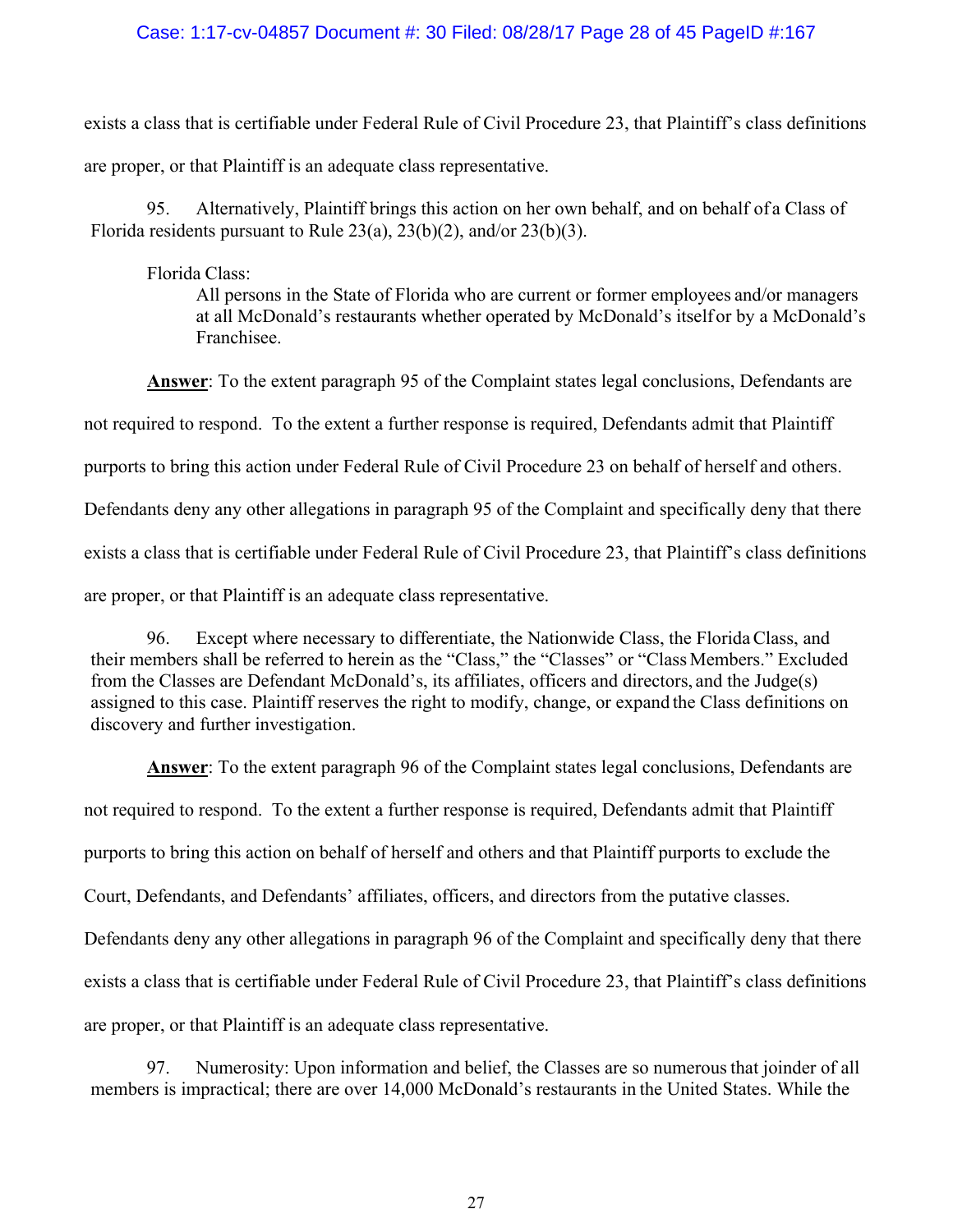# Case: 1:17-cv-04857 Document #: 30 Filed: 08/28/17 Page 29 of 45 PageID #:168

exact number and identities of the individual Members of the Classes are unknown at this time, such information being in the sole possession of Defendant and obtainable by Plaintiff only through the discovery process, Plaintiff believes, and on that basis alleges, that thousands of Class Members are the subjects of the Class.

**Answer**: To the extent paragraph 97 of the Complaint states legal conclusions, Defendants are

not required to respond. Defendants admit that there are over 14,000 McDonald's-branded restaurants

in the United States. Defendants deny the remaining allegations in paragraph 97 of the Complaint.

98. Existence and Predominance of Common Questions of Fact and Law: Common questions of fact and law exist as to all Members of the Class. These questions predominate over the questions affecting individual Class Members. These common legal and factual questions include, but are not limited to, whether:

- a. Defendant engaged in unlawful contracts, combinations, and/or conspiracies in restraint of trade and commerce;
- b. Defendant's conduct constituted unfair competition;
- c. Defendant's conduct constituted unlawful, unfair, and fraudulent business acts and practices;
- d. Defendant violated the Sherman Antitrust Act, 15 U.S.C. §§ 1, *et seq.*;
- e. Defendant violated the Illinois Antitrust Act, 740 ILCS 10/1, *et seq.*;
- f. Defendant violated the Illinois Consumer Fraud and Deceptive Business Practices Act, 815 ILCS 505/1, *et seq.*;
- g. Defendant should be required to disclose the existence of such agreements, contracts, combinations, and/or conspiracies;
- h. Plaintiff and Class Members are entitled to damages, restitution, restitutionary disgorgement, equitable relief, and/or other relief; and
- i. The amount and nature of such relief to be awarded to Plaintiff and the Class.

**Answer**: To the extent paragraph 98 of the Complaint states legal conclusions, Defendants are

not required to respond. To the extent a further response is required, Defendants deny the allegations in

paragraph 98 of the Complaint.

99. Typicality: All of Plaintiff's claims are typical of the claim of the Class inasmuch as Plaintiff was a McDonald's franchisee restaurant manager/employee, and each Member of the Class either was or is a McDonald's owned or franchisee restaurant employee/manager subject to the same agreements and rules as Plaintiff. Further, Plaintiff and all the Members of the Class sustained the same monetary and economic injuries of being subjected to artificial suppression of compensation, wages, benefits, and growth opportunity, and the remedy sought for each is the same in which Plaintiff seeks relief against Defendant for herself and all absent Class Members.

**Answer**: To the extent paragraph 98 of the Complaint states legal conclusions, Defendants are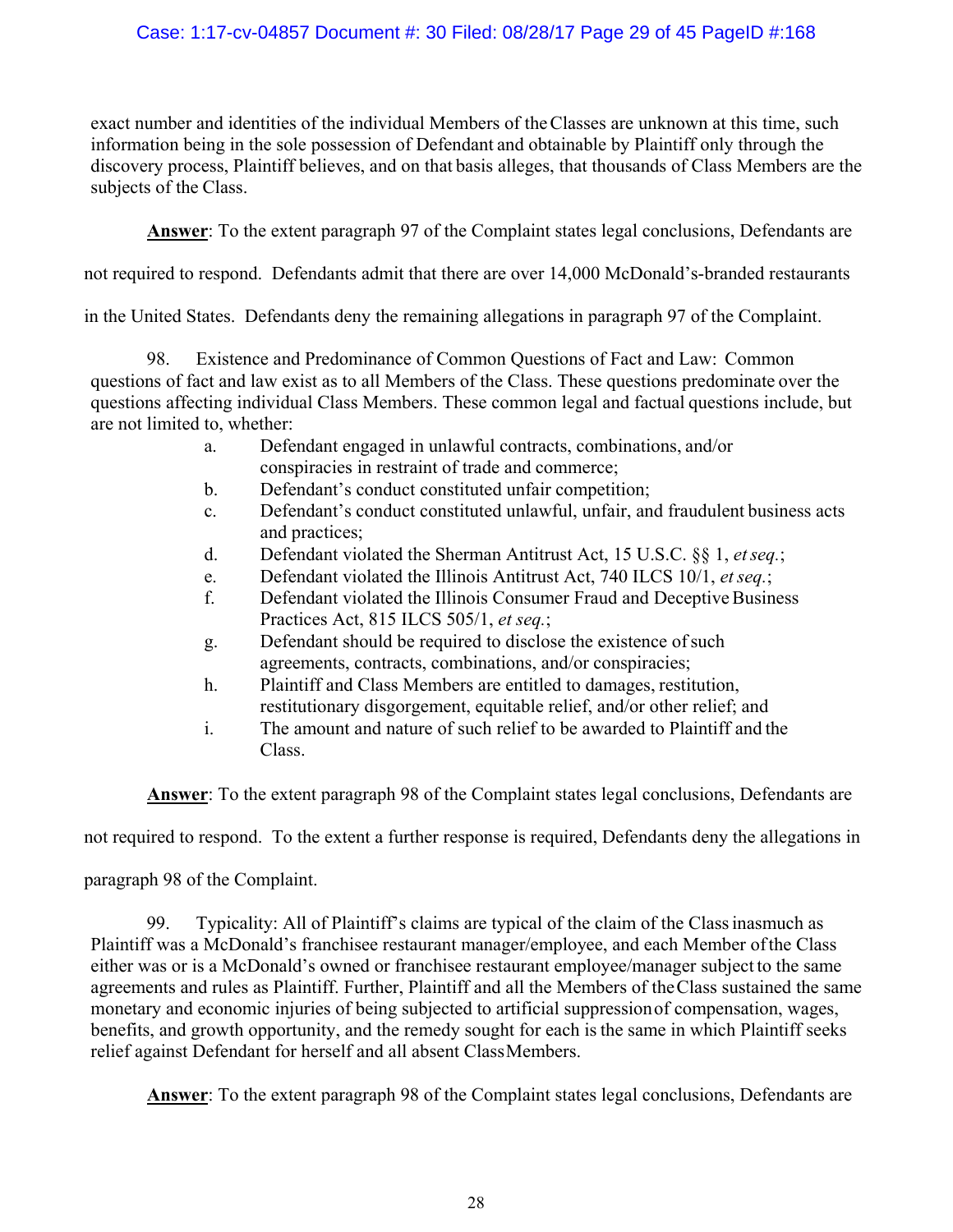# Case: 1:17-cv-04857 Document #: 30 Filed: 08/28/17 Page 30 of 45 PageID #:169

not required to respond. To the extent a further answer is required, Defendants deny the allegations of paragraph 99, except that Defendants admit that Plaintiff was a manager and employee at a franchised McDonald's restaurant.

100. Adequacy: Plaintiff is an adequate representative because her interest does not conflict with the interest of the Classes that she seeks to represent, she has retained counsel competent and highly experienced in complex Class Action litigation, and she intends to prosecute this action vigorously. The interest of the Class will be fairly and adequately protected by Plaintiff and her counsel.

**Answer**: To the extent paragraph 100 of the Complaint states legal conclusions, Defendants are not required to respond. To the extent a further response is required, Defendants deny the allegations in paragraph 100 of the Complaint.

101. Superiority: A Class Action is superior to all other available means of fair and efficient adjudication of the claims of Plaintiff and members of the Classes. The injuries suffered by each individual Class Member is relatively small in comparison to the burden and expense of the individual prosecution of the complex and extensive litigation necessitated by Defendant's conduct. It would be virtually impossible for members of the Classes individually to redress effectively the wrongs done to them. Even if the Members of the Classes could afford such individual litigation, the court system could not. Individualized litigation presents a potential for inconsistent or contradictory judgements. Individualized litigation increases the delay and expense to all parties, and to the court system, presented by the complex legal and factual issues of the case. By contrast, the Class Action device presents far fewer management difficulties, and provides the benefits of single adjudication, an economy of scale, and comprehensive supervision by a single court. Upon information and belief, Members of the Classes can be readily identified and notified based on, inter alia, Defendant's employment records and franchisees' records.

**Answer**: To the extent paragraph 101 of the Complaint states legal conclusions, Defendants are

not required to respond. To the extent a further response is required, Defendants deny the allegations in

paragraph 101 of the Complaint.

102. Defendant has acted, and refuses to act, on grounds generally applicable to the Classes, thereby making appropriate final equitable relief with respect to the Classes as a whole.

**Answer**: To the extent paragraph 102 of the Complaint states legal conclusions, Defendants are

not required to respond. To the extent a further response is required, Defendants deny the allegations in

paragraph 102 of the Complaint.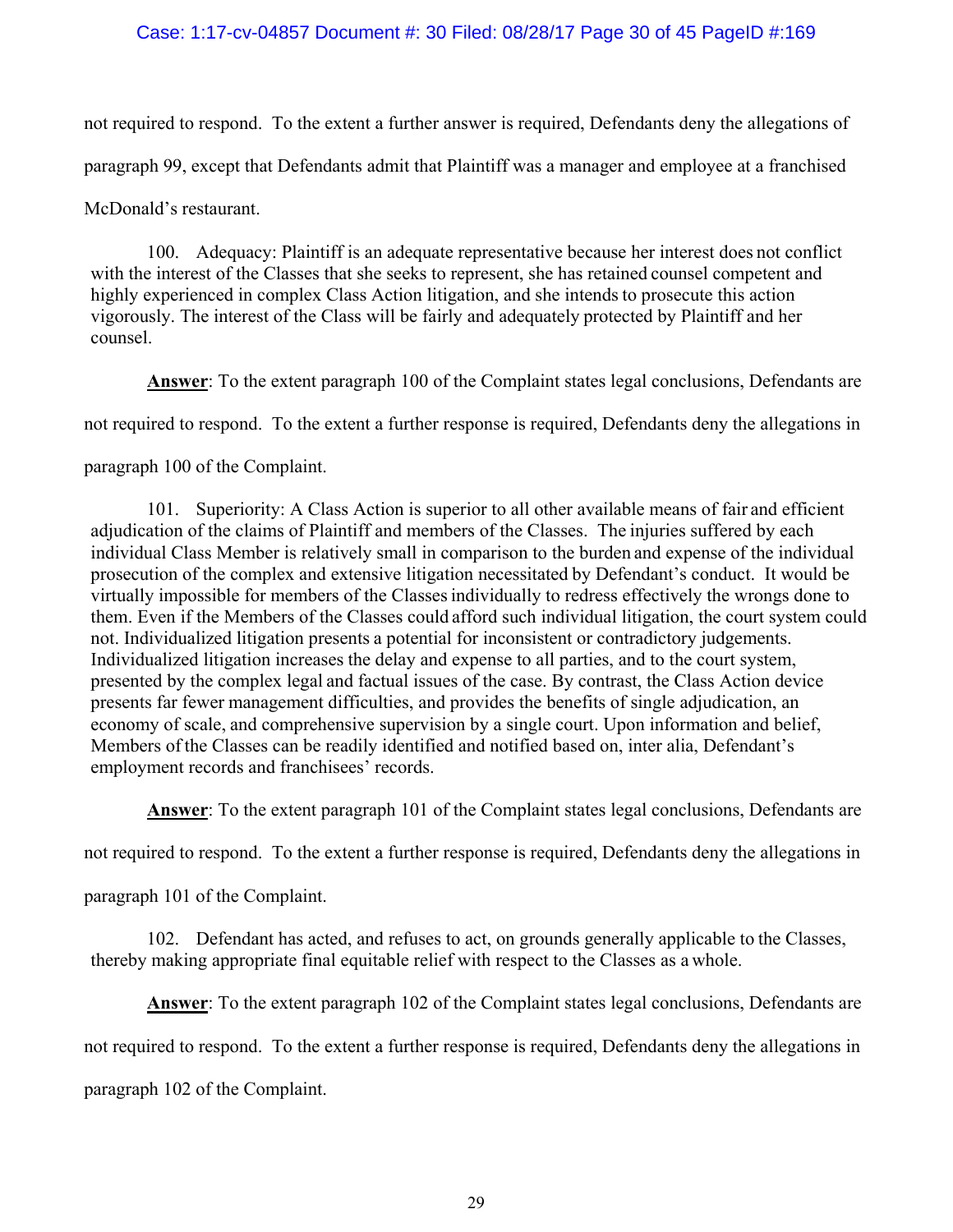# **CLAIMS FOR RELIEF**

# **COUNT 1: VIOLATIONS OF SECTION 1 OF THE SHERMAN ACT**

# **15 U.S.C § 1,** *et seq.*

103. Plaintiff, on behalf of herself and all others similarly situated, re-alleges and incorporates by reference the allegations contained in the preceding and succeeding paragraphs of this Complaint, and further alleges against Defendant as follows:

**Answer**: Defendants incorporate its responses to paragraphs 1 through 102 of Plaintiff's

Complaint herein as if separately pled.

104. Beginning no later than 2013, Defendant entered into and engaged in unlawful contracts, combinations in the form of trust or otherwise, and/or conspiracies in restraint of trade and commerce in violation of Section 1 of the Sherman Act, 15 U.S.C. § 1, *et seq*.

**Answer**: To the extent paragraph 104 of the Complaint states legal conclusions, Defendants are

not required to respond. To the extent a further response is required, Defendants deny the allegations in

paragraph 104 of the Complaint.

105. Defendant engaged in predatory and anticompetitive behavior by restricting competition among business franchisees, which unfairly suppressed employee wages, and unreasonably restrained trade.

**Answer**: To the extent paragraph 105 of the Complaint states legal conclusions, Defendants are

not required to respond. To the extent a further response is required, Defendants deny the allegations in

paragraph 105 of the Complaint.

106. Defendant's conduct included concerted efforts, actions and undertakings among the Defendant and franchisee owners with the intent, purpose and effect of: (a) artificially suppressing the compensation of Plaintiff and Class Members; (b) eliminating competition among Defendant and franchise owners for skilled labor; and (c) restraining employees' ability to secure better compensation, advancement, benefits, and working conditions.

**Answer**: To the extent paragraph 106 of the Complaint states legal conclusions, Defendants are

not required to respond. To the extent a further response is required, Defendants deny the allegations in

paragraph 106 of the Complaint.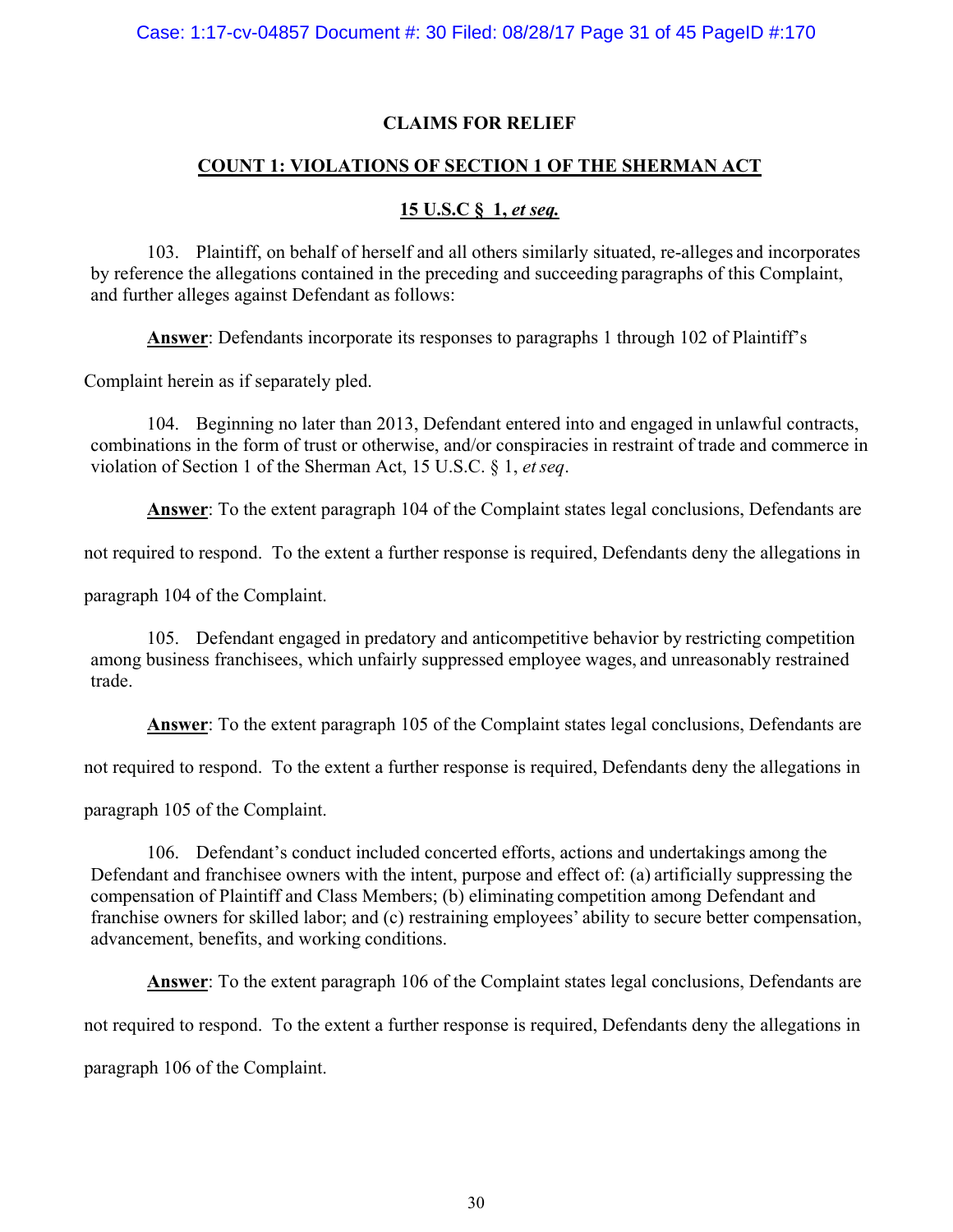### Case: 1:17-cv-04857 Document #: 30 Filed: 08/28/17 Page 32 of 45 PageID #:171

107. Defendant perpetrated the scheme with the specific intent of lowering costs to the benefit of Defendant and franchise owners.

**Answer**: To the extent paragraph 107 of the Complaint states legal conclusions, Defendants are not required to respond. To the extent a further response is required, Defendants deny the allegations in paragraph 107 of the Complaint.

108. Defendant's conduct in furtherance of its contracts, combinations and/or conspiracies were authorized, ordered, or done by its respective officers, directors, agents, employees, or representatives while actively engaging in the management of Defendant's affairs.

**Answer**: To the extent paragraph 108 of the Complaint states legal conclusions, Defendants are not required to respond. To the extent a further response is required, Defendants deny the allegations in

paragraph 108 of the Complaint.

109. Plaintiff and Class Members have received lower compensation from Defendant and independent franchise businesses than they would otherwise would have received in the absence of Defendant's unlawful conduct and, as a result, have been injured in their property and have suffered damages in an amount according to proof at trial.

**Answer**: To the extent paragraph 109 of the Complaint states legal conclusions, Defendants are

not required to respond. To the extent a further response is required, Defendants deny the allegations in

paragraph 109 of the Complaint.

110. Defendant's contracts, combinations, and/or conspiracies are per se violations of Section 1 of the Sherman Act.

**Answer**: To the extent paragraph 110 of the Complaint states legal conclusions, Defendants are

not required to respond. To the extent a further response is required, Defendants deny the allegations in

paragraph 110 of the Complaint.

111. In the alternative, Defendant is liable under a "quick look" analysis where an observer with even a rudimentary understanding of economics could conclude that the arrangements in question would have an anticompetitive effect on customers and markets.

**Answer**: To the extent paragraph 111 of the Complaint states legal conclusions, Defendants are

not required to respond. To the extent a further response is required, Defendants deny the allegations in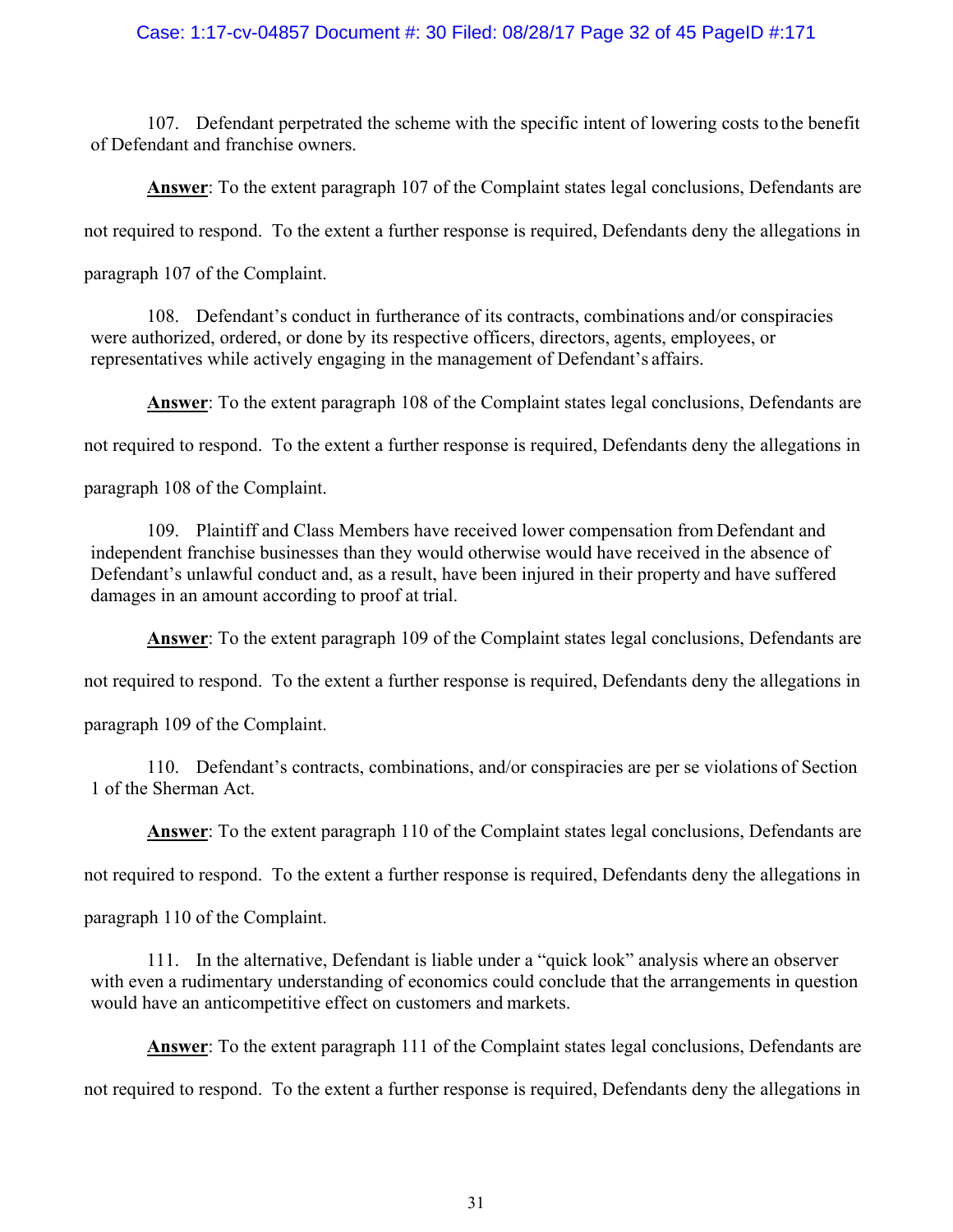# Case: 1:17-cv-04857 Document #: 30 Filed: 08/28/17 Page 33 of 45 PageID #:172

paragraph 111 of the Complaint.

112. Defendant's contracts, combinations, and/or conspiracies have had a substantial effect on interstate commerce.

**Answer**: To the extent paragraph 112 of the Complaint states legal conclusions, Defendants are

not required to respond. To the extent a further response is required, Defendants deny the allegations in

paragraph 112 of the Complaint.

113. As a direct and proximate result of Defendant's contract, combination, and/or conspiracy to restrain trade and commerce, Plaintiff and Class Members have suffered injury to their business or property and will continue to suffer economic injury and deprivation of the benefit of free and fair competition.

**Answer**: To the extent paragraph 113 of the Complaint states legal conclusions, Defendants are

not required to respond. To the extent a further response is required, Defendants deny the allegations in

paragraph 113 of the Complaint.

114. Plaintiff and the Class Members are entitled to treble damages, attorneys' fees, reasonable expenses, and costs of suit for the violations of the Sherman Act alleged herein.

**Answer**: To the extent paragraph 114 of the Complaint states legal conclusions, Defendants are

not required to respond. To the extent a further response is required, Defendants deny the allegations in

paragraph 114 of the Complaint.

# **COUNT II: VIOLATIONS OF THE ILLINOIS ANTITRUST ACT**

### **740 ILCS 10/1,** *et seq.*

115. Plaintiff, on behalf of herself and all others similarly situated, re-alleges and incorporates by reference the allegations contained in the preceding and succeeding paragraphs of this Complaint, and further alleges against Defendant as follows:

**Answer**: Defendants incorporate its responses to paragraphs 1 through 114 of Plaintiff's

Complaint herein as if separately pled.

116. Defendant engaged in unlawful contracts, combinations, and/or conspiracies in restraint, trade or commerce in violation of Illinois Antitrust Act, 740 ILCS 10/1, *et seq*.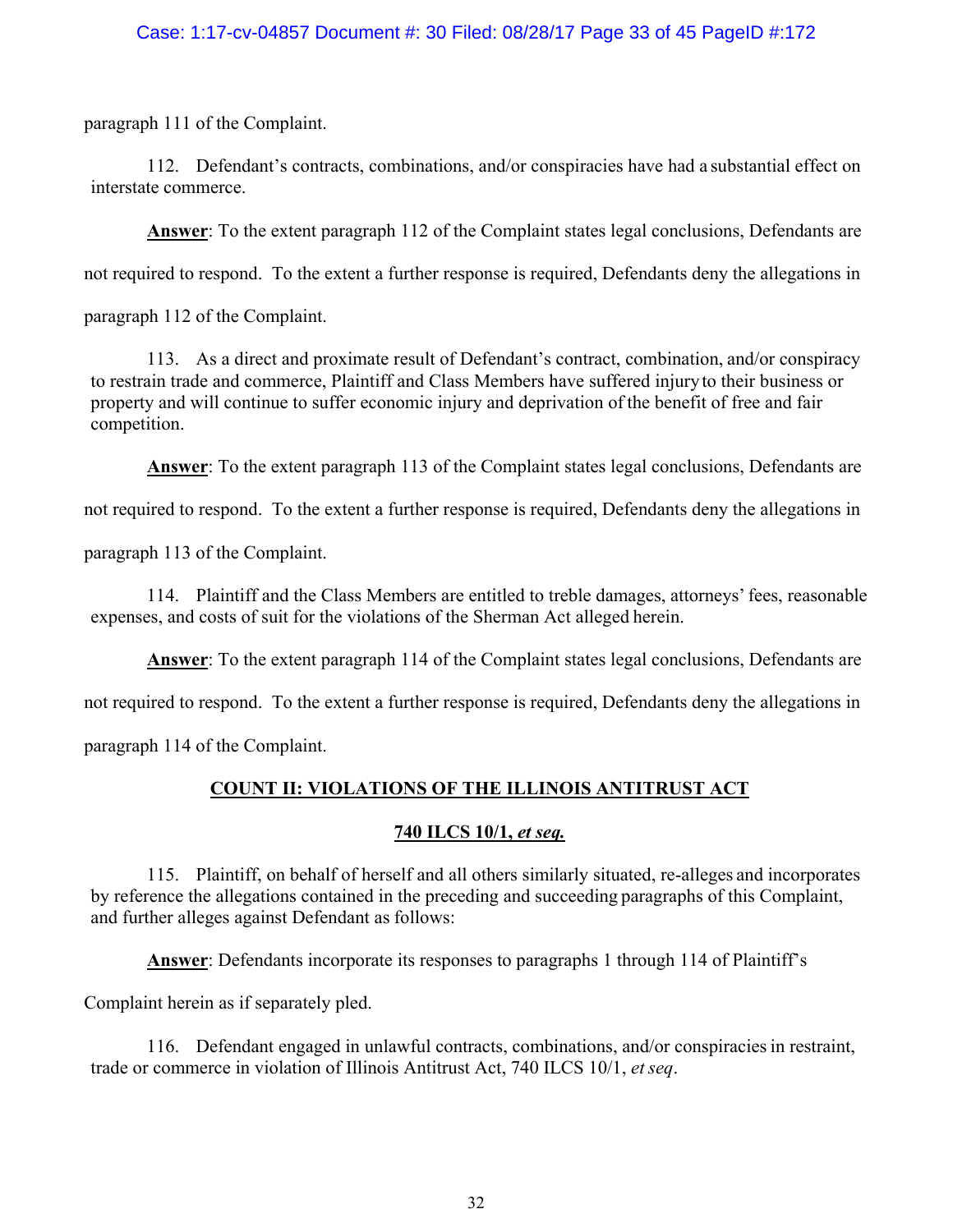### Case: 1:17-cv-04857 Document #: 30 Filed: 08/28/17 Page 34 of 45 PageID #:173

**Answer**: To the extent paragraph 116 of the Complaint states legal conclusions, Defendants are not required to respond. To the extent a further response is required, Defendants deny the allegations in paragraph 116 of the Complaint.

117. As alleged above, Defendant engaged in predatory and anticompetitive behavior to not solicit restaurant-based employees and/or managers from other McDonald's restaurants.

**Answer**: To the extent paragraph 117 of the Complaint states legal conclusions, Defendants are not required to respond. To the extent a further response is required, Defendants deny the allegations in paragraph 117 of the Complaint.

118. Defendant's specific intent has been to substantially lessen competition in the market for employee and/or manager positions among McDonald's restaurants and limit the compensation, benefits, and opportunities for such positions.

**Answer**: To the extent paragraph 118 of the Complaint states legal conclusions, Defendants are

not required to respond. To the extent a further response is required, Defendants deny the allegations in

paragraph 118 of the Complaint.

119. A substantial amount of trade and commerce has been affected and will continue to be affected, in the market for McDonald's employees and/or managers as a result of Defendant's unreasonable restraint of trade and commerce.

**Answer**: To the extent paragraph 119 of the Complaint states legal conclusions, Defendants are

not required to respond. To the extent a further response is required, Defendants deny the allegations in

paragraph 119 of the Complaint.

120. A substantial portion of Defendant's behavior constituting the violations alleged above occurred in the State of Illinois and has had a substantial impact of trade or commerce within the State of Illinois.

**Answer**: To the extent paragraph 120 of the Complaint states legal conclusions, Defendants are not required to respond. To the extent a further response is required, Defendants deny the allegations in paragraph 120 of the Complaint.

121. As alleged above, Defendant's contract, combination, and/or conspiracy constitutes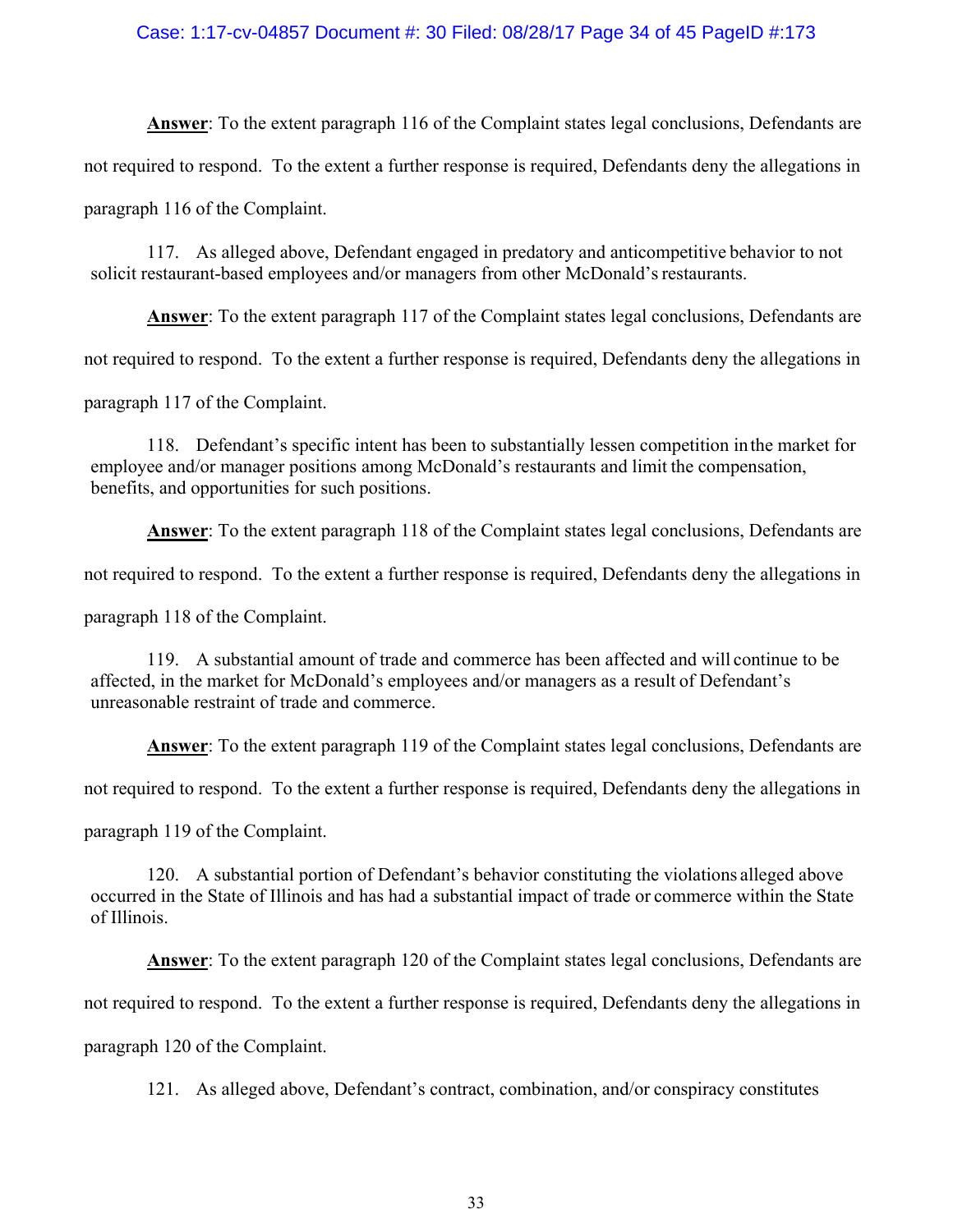# Case: 1:17-cv-04857 Document #: 30 Filed: 08/28/17 Page 35 of 45 PageID #:174

unreasonable restraints on trade and commerce, all of which are per se violations of the Illinois Antitrust Act, 740 ILCS 10/3, *et seq*., or in the alternative, violations under the rule of reason.

**Answer**: To the extent paragraph 121 of the Complaint states legal conclusions, Defendants are

not required to respond. To the extent a further response is required, Defendants deny the allegations in

paragraph 121 of the Complaint.

122. As a direct and proximate result of Defendant's contract, combination, and/or conspiracy to restrain trade and commerce, Plaintiff and Class Members have suffered injury to their business or property and will continue to suffer economic injury and deprivation of the benefit of free and fair competition.

**Answer**: To the extent paragraph 122 of the Complaint states legal conclusions, Defendants are

not required to respond. To the extent a further response is required, Defendants deny the allegations in

paragraph 122 of the Complaint.

123. Plaintiff and the Class Members are entitled to treble damages, attorneys' fees, reasonable expenses, and costs of suit for the violations of the Illinois Antitrust Act alleged herein

**Answer**: To the extent paragraph 123 of the Complaint states legal conclusions, Defendants are

not required to respond. To the extent a further response is required, Defendants deny the allegations in

paragraph 123 of the Complaint.

# **COUNT III: VIOLATIONS OF THE ILLINOIS CONSUMER FRAUD AND DECEPTIVE**

# **BUSINESS PRACTICES ACT**

# **815 ILCS 505/1,** *et seq.*

124. Plaintiff, on behalf of herself and all others similarly situated, re-alleges and incorporates by reference the allegations contained in the preceding and succeeding paragraphs of this Complaint, and further alleges against Defendant as follows:

**Answer**: Defendants incorporate its responses to paragraphs 1 through 123 of Plaintiff's

Complaint herein as if separately pled.

125. At all times relevant, Plaintiff, the Class, and Defendants are all persons within the meaning of 815 ILCS 505/1(c).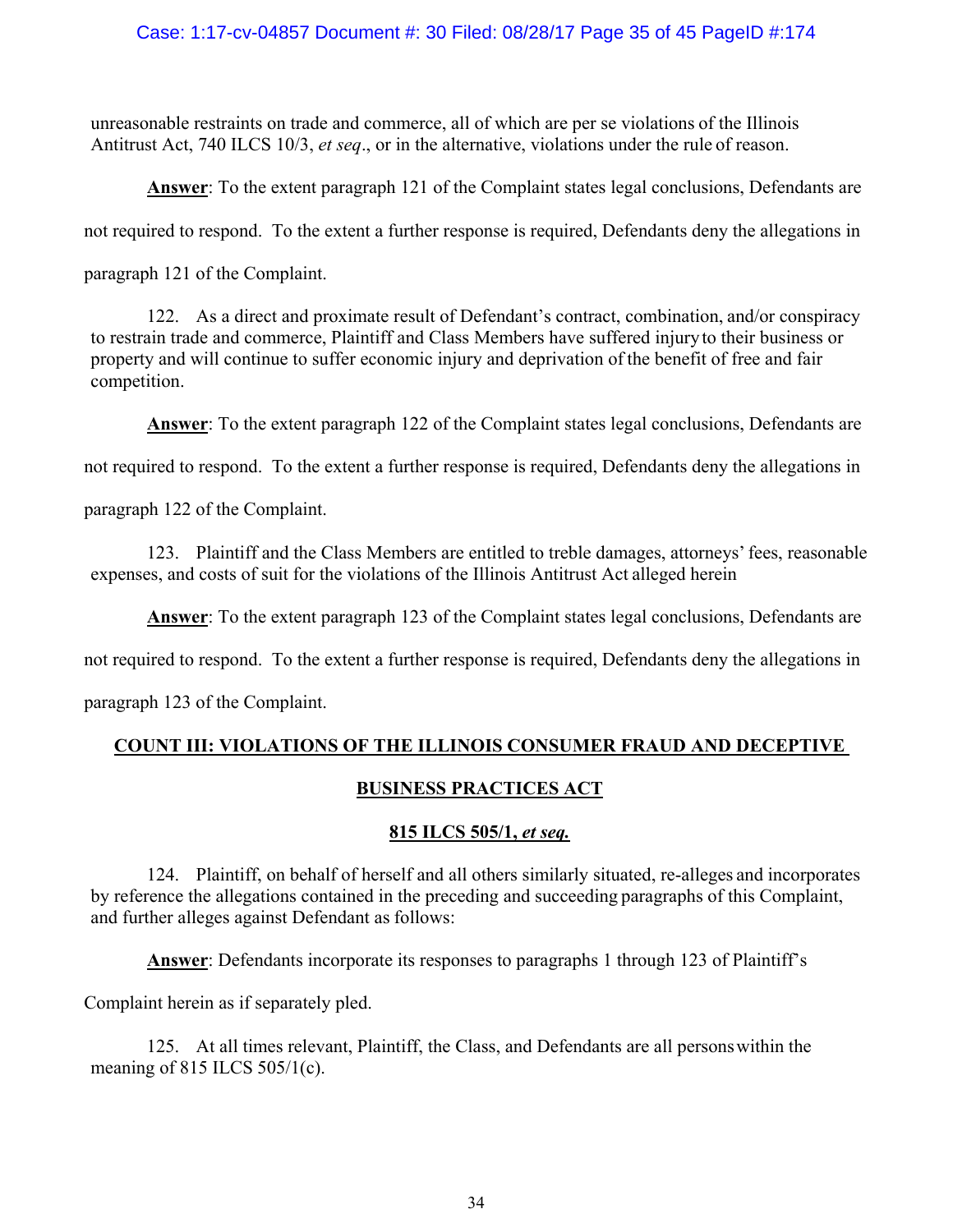# Case: 1:17-cv-04857 Document #: 30 Filed: 08/28/17 Page 36 of 45 PageID #:175

**Answer**: To the extent paragraph 125 of the Complaint states legal conclusions, Defendants are not required to respond. To the extent a further response is required, Defendants deny the allegations in paragraph 125 of the Complaint.

126. At all relevant times, Plaintiff and the Class are consumers within the meaning of 815 ILCS 505/1(e). Plaintiff and the Class are consumers within the meaning of the Illinois Consumer Fraud Act given that Defendant's practices were addressed to the market generally and/or otherwise implicate consumer protection issues.

**Answer**: To the extent paragraph 126 of the Complaint states legal conclusions, Defendants are

not required to respond. To the extent a further response is required, Defendants deny the allegations in

paragraph 126 of the Complaint.

127. At all times material, Defendant's acts and omissions occurred in the course of trade and commerce within the meaning of 815 ILCS 505/1(f).

**Answer**: To the extent paragraph 127 of the Complaint states legal conclusions, Defendants are

not required to respond. To the extent a further response is required, Defendants deny the allegations in

paragraph 127 of the Complaint.

128. Section 2 of the Illinois Consumer Fraud Act provides, in relevant part:

Unfair methods of competition and unfair or deceptive acts or practices, including but not limited to the use of or employment of any deceptive, fraud, false pretense, false promise, misrepresentation or the concealment, suppression or omission of any material fact, with intent that others rely upon the concealment, suppression or omission of such material fact, or the use of employment of any practice described in Section 2 of the "Uniform Deceptive Trade Practices Act," approved August 5, 1965, in the conduct of any trade or commerce are hereby declared unlawful whether any person has in fact been misled, deceived or damaged thereby. In construing this section consideration shall be given to the interpretations of the Federal Trade Commission and the federal courts relating to Section 5(a) of the Federal Trade Commission Act.

815 ILSC 505/1 (footnotes omitted).

**Answer**: Defendants admit that Plaintiff has correctly quoted Section 2 of the Illinois Consumer

Fraud Act, but denies that Section or Act apply in this case.

129. Defendant's actions to restrain trade and fix the total compensation of the Class Members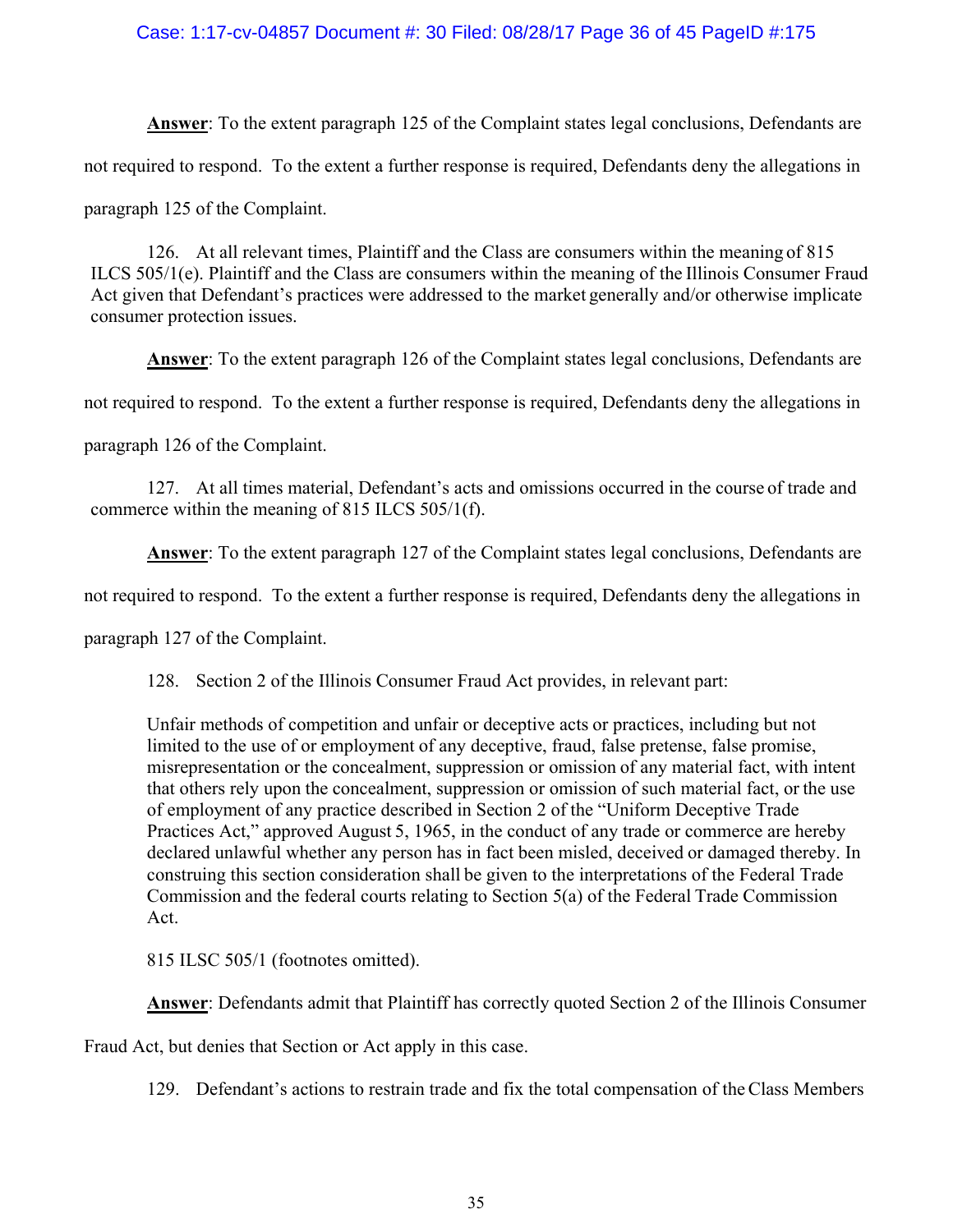# Case: 1:17-cv-04857 Document #: 30 Filed: 08/28/17 Page 37 of 45 PageID #:176

constitutes unfair competition and unlawful, unfair, and fraudulent business acts and practices in violation of the Illinois Consumer Fraud and Deceptive Business Practices Act, 815 ILCS 505/1, *et seq*.

**Answer**: To the extent paragraph 129 of the Complaint states legal conclusions, Defendants are

not required to respond. To the extent a further response is required, Defendants deny the allegations in

paragraph 129 of the Complaint.

130. Defendant illegally participated in an agreement among competitors that restrained employees from engaging in a lawful profession, trade, or business. Defendant perpetrated the scheme with the purpose of fixing lower costs to the benefit of Defendant and franchise owners.

**Answer**: To the extent paragraph 130 of the Complaint states legal conclusions, Defendants are

not required to respond. To the extent a further response is required, Defendants deny the allegations in

paragraph 130 of the Complaint.

131. Defendant has committed unfair or deceptive acts by engaging in the acts and practices alleged herein. Defendant's conduct included concerted efforts, actions and undertakings among the Defendant and franchise owners with the intent, purpose and effect of: (a) creating and carrying out restrictions in trade and commerce; (b) artificially suppressing the compensation of Plaintiff and Class Member; (c) eliminating competition among Defendant and franchise owners for skilled labor; (d) restraining employees' ability to secure better compensation, advancement, benefits, and working conditions; and (e) fixing the compensation of Class Members at artificially low levels, constituting unfair competition and unlawful, unfair, and fraudulent business acts and practices within the meaning of the Illinois Consumer Fraud and Deceptive Business Practices Act, 815 ILCS 505/1, *et seq*. Defendant's conduct violates public policy by unfairly suppressing employee wages, and unreasonably restrained trade, and Plaintiff and the Class were unaware of the "no-hire" clause and had no choice but to submit, thereby preventing Plaintiff and the Class from negotiating better wages and conditions, causing substantial injury by interfering with prospective relations and stifling competition.

**Answer**: To the extent paragraph 131 of the Complaint states legal conclusions, Defendants are

not required to respond. To the extent a further response is required, Defendants deny the allegations in

paragraph 131 of the Complaint.

132. Defendant's conduct, individually and in concert as alleged above and herein is immoral, unethical, oppressive, unjust, unconscionable and unscrupulous, and caused and continues to cause substantial economic injury to Plaintiff and the Class.

**Answer**: To the extent paragraph 132 of the Complaint states legal conclusions, Defendants are

not required to respond. To the extent a further response is required, Defendants deny the allegations in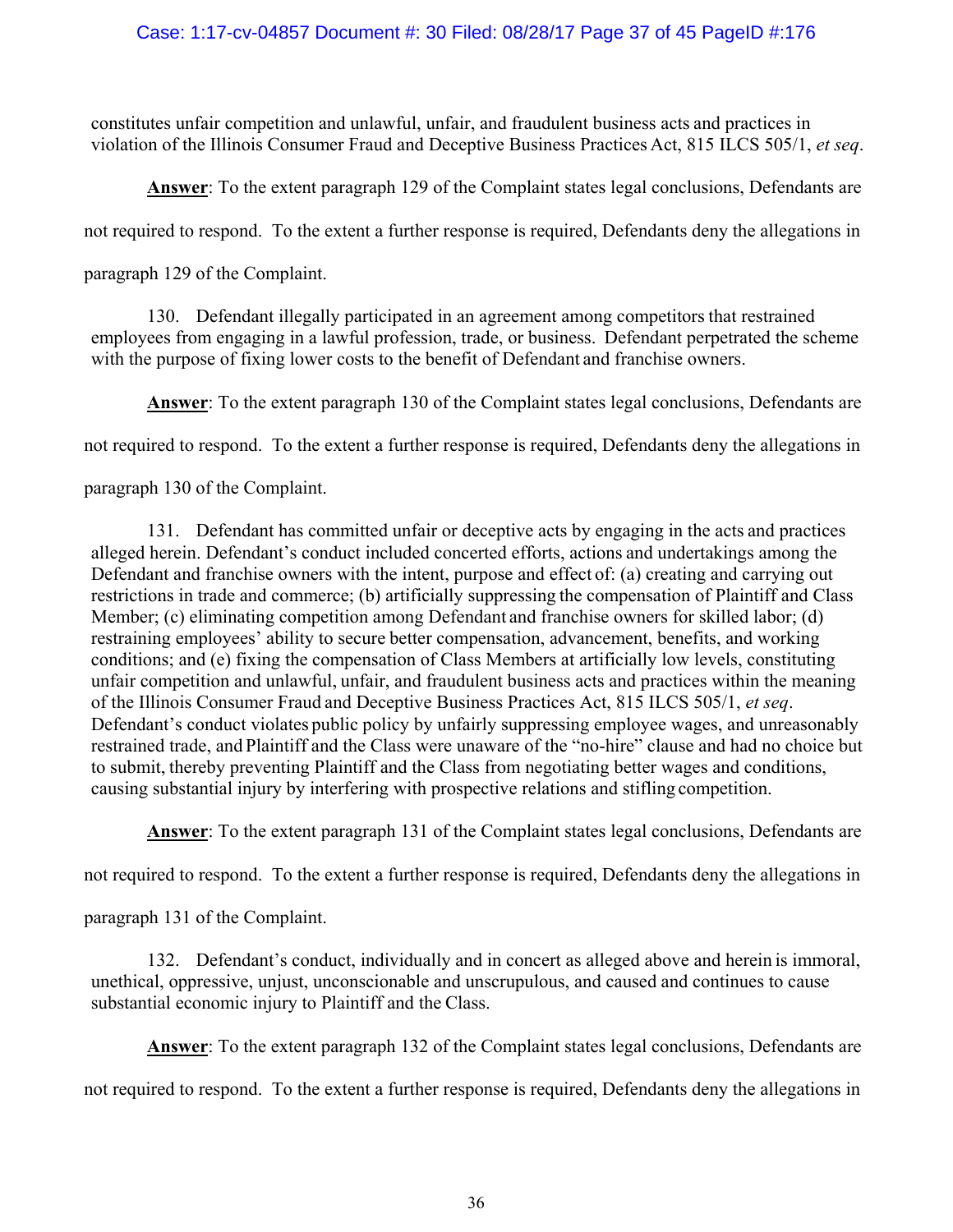# Case: 1:17-cv-04857 Document #: 30 Filed: 08/28/17 Page 38 of 45 PageID #:177

paragraph 132 of the Complaint.

133. Defendant's conduct is driven by greed, profiteering, and conspiracy to artificially suppress the supply and demand for workers to the detriment of Plaintiff and the Class as alleged herein.

**Answer**: To the extent paragraph 133 of the Complaint states legal conclusions, Defendants are

not required to respond. To the extent a further response is required, Defendants deny the allegations in

paragraph 133 of the Complaint.

134. Defendant intended that Plaintiff and the Class rely on material misrepresentations, deceptions, unfair practices, and/or omissions alleged herein.

**Answer**: To the extent paragraph 134 of the Complaint states legal conclusions, Defendants are

not required to respond. To the extent a further response is required, Defendants deny the allegations in

paragraph 134 of the Complaint.

135. Defendant's unfair and deceptive conduct are willful and wanton, constitute intentional violations of the relevant statutes.

**Answer**: To the extent paragraph 135 of the Complaint states legal conclusions, Defendants are

not required to respond. To the extent a further response is required, Defendants deny the allegations in

paragraph 135 of the Complaint.

136. As a result of Defendant's violations of the Illinois Consumer Fraud and Deceptive Business Practices Act, Defendant has unjustly enriched itself at the expense of Plaintiff and the Classes. The unjust enrichment continues to accrue as the unlawful, unfair, and fraudulent business acts and practices continue.

**Answer**: To the extent paragraph 136 of the Complaint states legal conclusions, Defendants are

not required to respond. To the extent a further response is required, Defendants deny the allegations in

paragraph 136 of the Complaint.

137. The conduct is unfair, unlawful, or unconscionable under Illinois law.

**Answer**: To the extent paragraph 137 of the Complaint states legal conclusions, Defendants are not required to respond. To the extent a further response is required, Defendants deny the allegations in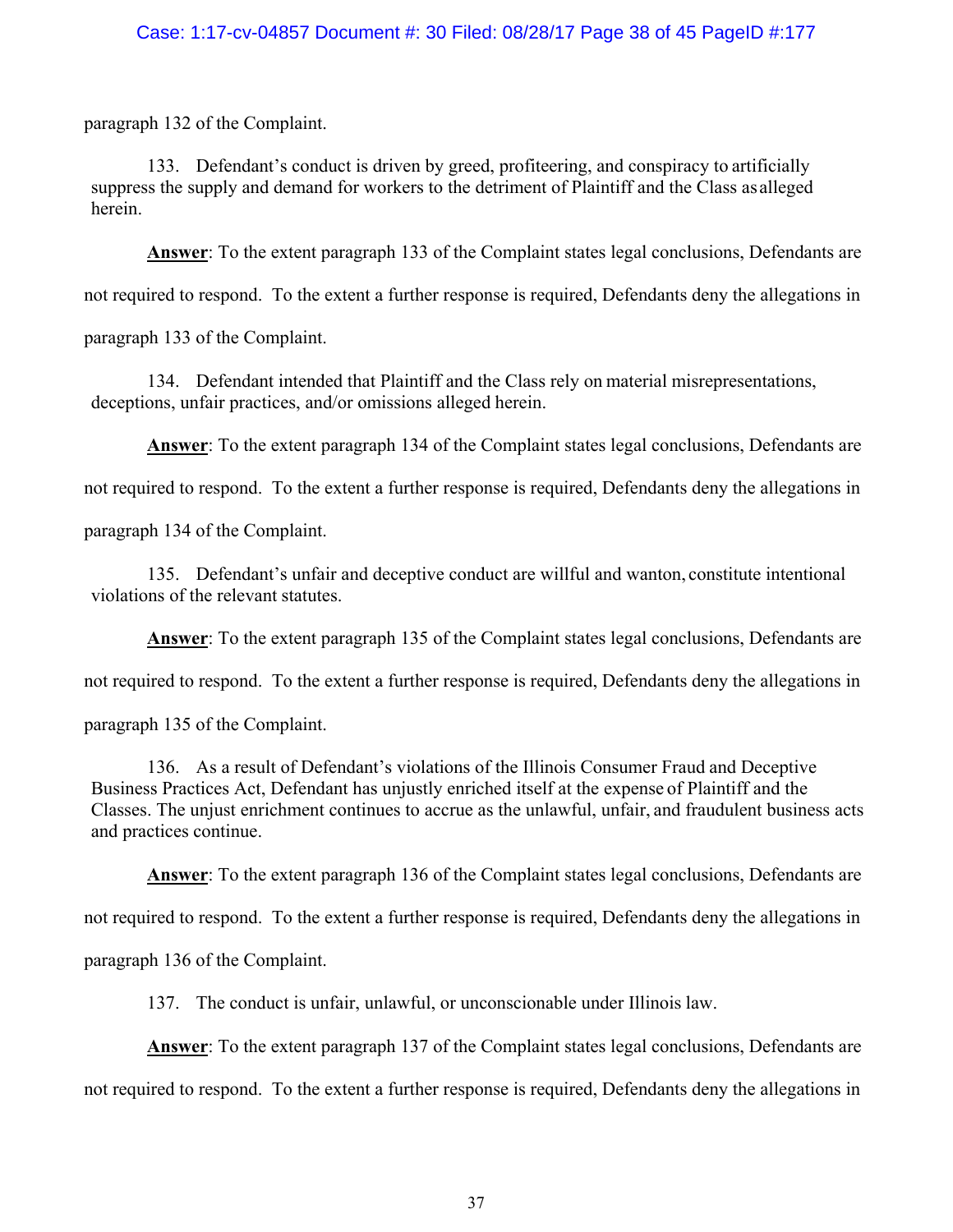# Case: 1:17-cv-04857 Document #: 30 Filed: 08/28/17 Page 39 of 45 PageID #:178

paragraph 137 of the Complaint.

138. To prevent their unjust enrichment, Defendant and its co-conspirators should be required to disgorge their illegal gains for the purpose of making full restitution to all injured Class Members identified hereinabove.

**Answer**: To the extent paragraph 138 of the Complaint states legal conclusions, Defendants are

not required to respond. To the extent a further response is required, Defendants deny the allegations in

paragraph 138 of the Complaint.

139. Defendant should also be permanently enjoined from continuing its violations of the Illinois Consumer Fraud and Deceptive Business Practices Act.

**Answer**: To the extent paragraph 139 of the Complaint states legal conclusions, Defendants are

not required to respond. To the extent a further response is required, Defendants deny the allegations in

paragraph 139 of the Complaint.

140. A substantial portion of Defendant's behavior constituting the violations alleged above occurred in the State of Illinois and has had a substantial impact of trade or commerce within the State of Illinois.

**Answer**: To the extent paragraph 140 of the Complaint states legal conclusions, Defendants are

not required to respond. To the extent a further response is required, Defendants deny the allegations in

paragraph 140 of the Complaint.

141. As a direct and proximate result of Defendant's contract, combination, and/or conspiracy to restrain trade and commerce, Plaintiff and Members of the Class have suffered and will continue to suffer economic injury and deprivation of the benefit of free and fair competition.

**Answer**: To the extent paragraph 141 of the Complaint states legal conclusions, Defendants are

not required to respond. To the extent a further response is required, Defendants deny the allegations in paragraph 141 of the Complaint.

### **PRAYER FOR RELIEF**

Defendants deny that Plaintiff is entitled to any of the relief requested in paragraphs A through N

of the Prayer for Relief contained in the Complaint. Defendants further contend that Plaintiff is not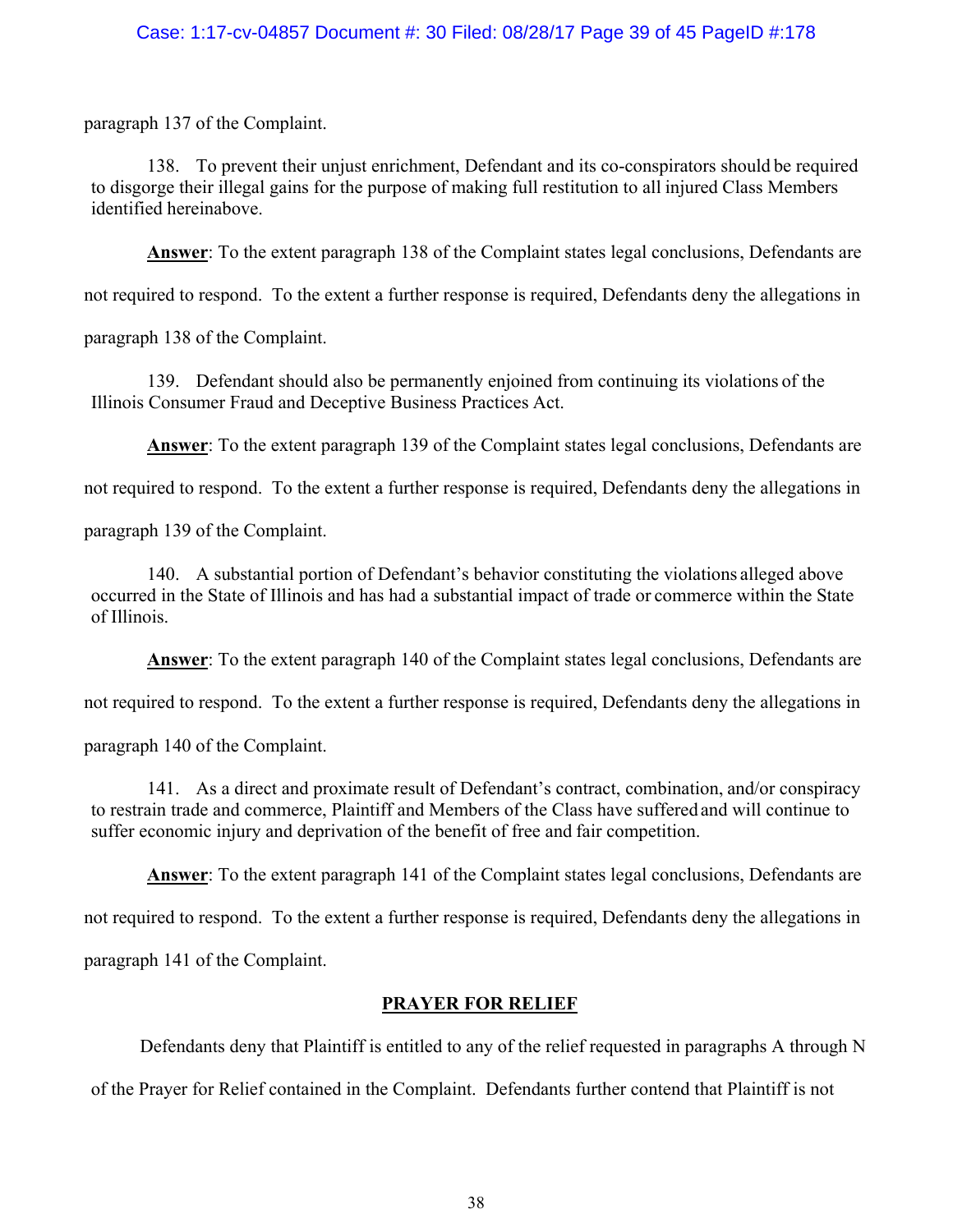#### Case: 1:17-cv-04857 Document #: 30 Filed: 08/28/17 Page 40 of 45 PageID #:179

entitled to any relief whatsoever.

#### **JURY DEMAND**

 Plaintiff's request for a jury trial contained in the Complaint is not an allegation of fact for which a response is required.

#### **SEPARATE AND ADDITIONAL DEFENSES**

Without assuming any burden that they would not otherwise bear, and reserving their right to amend their Answer to assert additional defenses as they may become known during discovery or otherwise, Defendants assert the separate and additional defenses set forth below. All allegations of the Complaint not heretofore admitted or denied are here and now denied as though specifically denied herein.

### **FIRST SEPARATE AND ADDITIONAL DEFENSE**

 The claims of Plaintiff and the members of the putative class are barred, in whole or in part, by the applicable statutes of limitations. Plaintiff alleges that members of the putative class were injured because they earned depressed wages. Upon information and belief, members of the alleged putative class were employed at McDonald's-brand restaurants and paid their final wages before June 28, 2013 and/or June 28, 2014. Therefore, the purported claims of these members of the putative class accrued outside the applicable three-year and four-year statutes of limitation. *See* 15 U.S.C. § 15(b); 740 ILCS 10/6(2); 815 ILCS 505/10a.

### **SECOND SEPARATE AND ADDITIONAL DEFENSE**

 The claims of Plaintiff and the members of the putative class are barred, in whole or in part by the doctrines of laches, waiver, unclean hands, and/or estoppel. Upon information and belief, Plaintiff was employed at a McDonald's franchise restaurant in 2009. Upon information and belief, Plaintiff was aware of her wages and the relevant, alleged hiring practices. Plaintiff therefore knew, or should have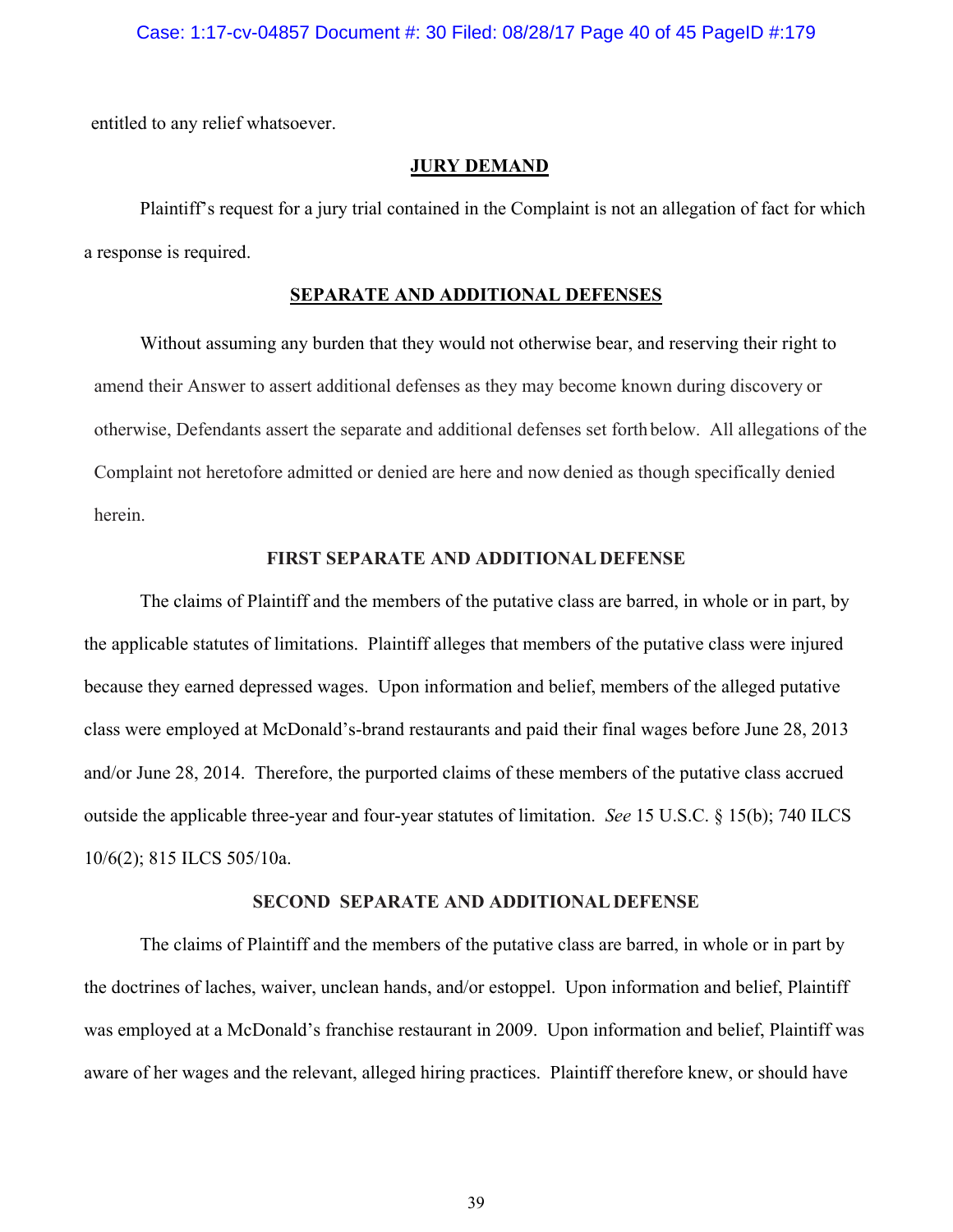#### Case: 1:17-cv-04857 Document #: 30 Filed: 08/28/17 Page 41 of 45 PageID #:180

known, of the allegedly relevant provisions of the standard franchise agreement and alleged employment practices. Yet Plaintiff failed to file suit until well after she learned of the alleged hiring practices and allegedly relevant provision of the franchise agreement. This delay prejudiced Defendants.

#### **THIRD SEPARATE AND ADDITIONAL DEFENSE**

 The claims of Plaintiff and the members of the putative class are barred, in whole or in part, because recovery on such claims would result in unjust enrichment to Plaintiff. Plaintiff prays for relief that is duplicative and exceeds the injuries alleged in the Complaint. Therefore, awarding Plaintiff the relief requested would unjustly enrich Plaintiff.

#### **FOURTH SEPARATE AND ADDITIONAL DEFENSE**

 The claims of Plaintiff and the members of the putative classes are barred, in whole or in part, because some members of the putative class are citizens of and/or reside in jurisdictions that do not permit actions based on, or analogous to, the causes of action specified in the Complaint. To the extent that Plaintiff or the members of the putative classes seek to assert claims or obtain relief under the laws of a state of which they are not a citizen and/or resident, those claims are barred, in whole or in part, by (i) constitutional rights of due process, (ii) choice of law principles, and (iii) the laws of the states under which Plaintiff and the members of the putative classes assert their claims.

#### **FIFTH SEPARATE AND ADDITIONAL DEFENSE**

 The claims of Plaintiff and the members of the putative classes are barred, in whole or in part, due to settlement and release. Upon information and belief, members of the putative class may have executed a settlement and release of the claims asserted in the Complaint. Upon information and belief, the terms of those settlements and releases bar, in whole or in part, the claims asserted in the Complaint.

#### **SIXTH SEPARATE AND ADDITIONAL DEFENSE**

The claims of Plaintiff and the members of the putative classes are barred, in whole or in part,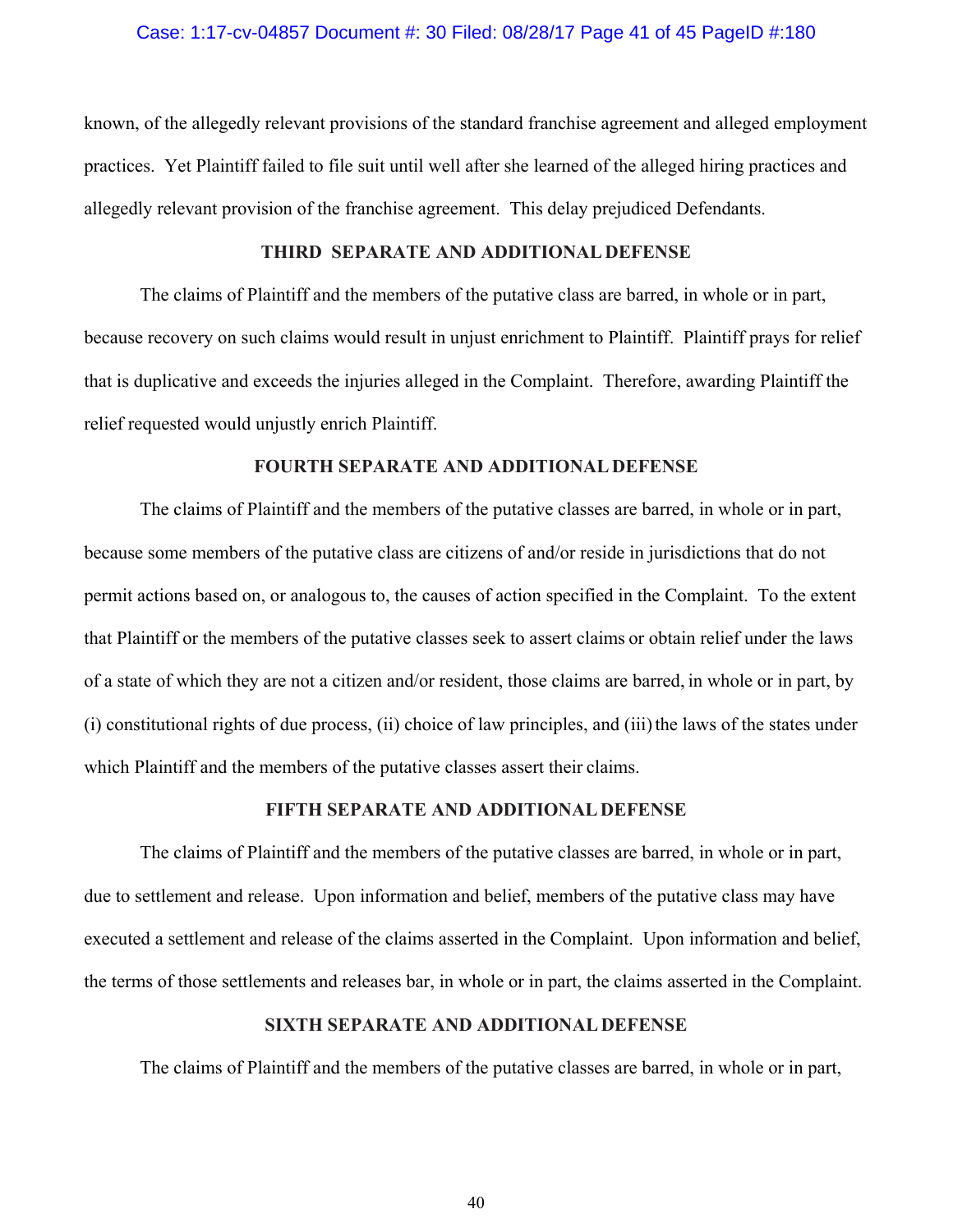#### Case: 1:17-cv-04857 Document #: 30 Filed: 08/28/17 Page 42 of 45 PageID #:181

because Defendants withdrew from the alleged conspiracy. Defendants had no intent to agree to restrain competition. Instead, Defendants engaged in conduct inconsistent with the purpose of the alleged conspiracy, including, but not limited, to not enforcing or otherwise maintaining use of the alleged nohire provision. McOpCo restaurants also compensated its employees in a manner that promoted wagebased and other forms of competition in the properly defined labor markets. This and other conduct would have communicated withdrawal from any alleged conspiracy to other alleged co-conspirators.

#### **SEVENTH SEPARATE AND ADDITIONAL DEFENSE**

 The claims of Plaintiff and the members of the putative classes are barred, in whole or in part, because Plaintiff and the putative class failed to mitigate their alleged damages at or within a reasonable time after the occurrence of the violations alleged in the Complaint. Upon information and belief, Plaintiff began working at a McDonald's-brand restaurant in 2009. Under Plaintiff's theory of injury, Plaintiff was injured once she began earning wages in that job. Yet Plaintiff did not seek alternate employment or additional wages within a reasonable time. Upon information and belief, Plaintiff failed to seek higher compensation from the McDonald's at which she worked. Moreover, upon information and belief, Plaintiff eventually took a job with another company paying less than she could have obtained had she undertaken a reasonable job search.

#### **EIGHTH SEPARATE AND ADDITIONAL DEFENSE**

 The claims of Plaintiff and the members of the putative classes are barred, in whole or in part, because federal law preempts some or all of Plaintiff's claims asserted under state law.

#### **NINTH SEPARATE AND ADDITIONAL DEFENSE**

 The relief sought by Plaintiff and the putative class—including compensatory damages, treble damages, attorney's fees and expenses—is grossly excessive, inequitable, punitive, duplicative and arbitrary so as to violate the Due Process Clauses of the Fifth and Fourteenth Amendments and the Eighth Amendment of the United States Constitution.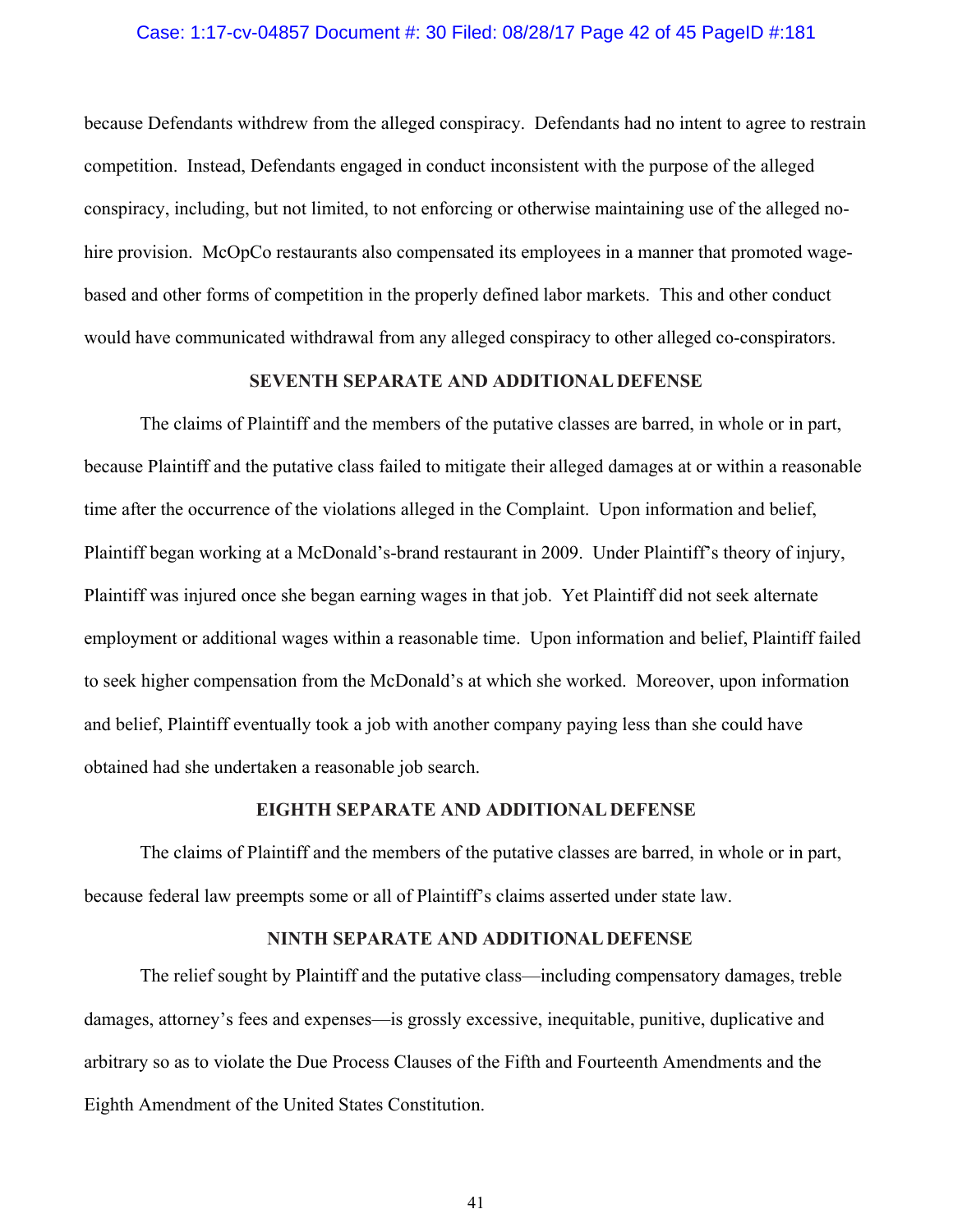### **TENTH SEPARATE AND ADDITIONAL DEFENSE**

Any finding of liability under 815 ILCS 505/1 would violate the Due Process Clause of the Fourteenth Amendment to the United States Constitution as well as the Due Process Section of the Illinois Constitution because the standards of liability under these statutes are unduly vague and subjective, and permit retroactive, random, arbitrary, and capricious punishment that serves no legitimate governmental interest.

#### **ELEVENTH SEPARATE AND ADDITIONAL DEFENSE**

Defendants have insufficient knowledge or information upon which to form a basis as to whether they may have additional, as yet unstated, separate defenses available. Defendants reserve the right to amend this Answer to add, delete, or modify defenses based upon legal theories that may be or will be divulged through clarification of the Complaint, through discovery, or through further legal analysis of Plaintiff's position in this litigation.

**WHEREFORE**, Defendants pray for the following relief:

- a. That Plaintiff and members of the putative class take nothing by the Complaint;
- b. That the Complaint and each and every allegation and subpart contained therein be dismissed with prejudice;
- c. That Defendants recover their costs of suit incurred herein, including reasonable attorneys' fees; and
- d. For such other and further relief as the Court may deem just and proper.

Dated: August 28, 2017 Respectfully submitted,

# **McDONALD'S USA, LLC and McDONALD'S CORPORATION.**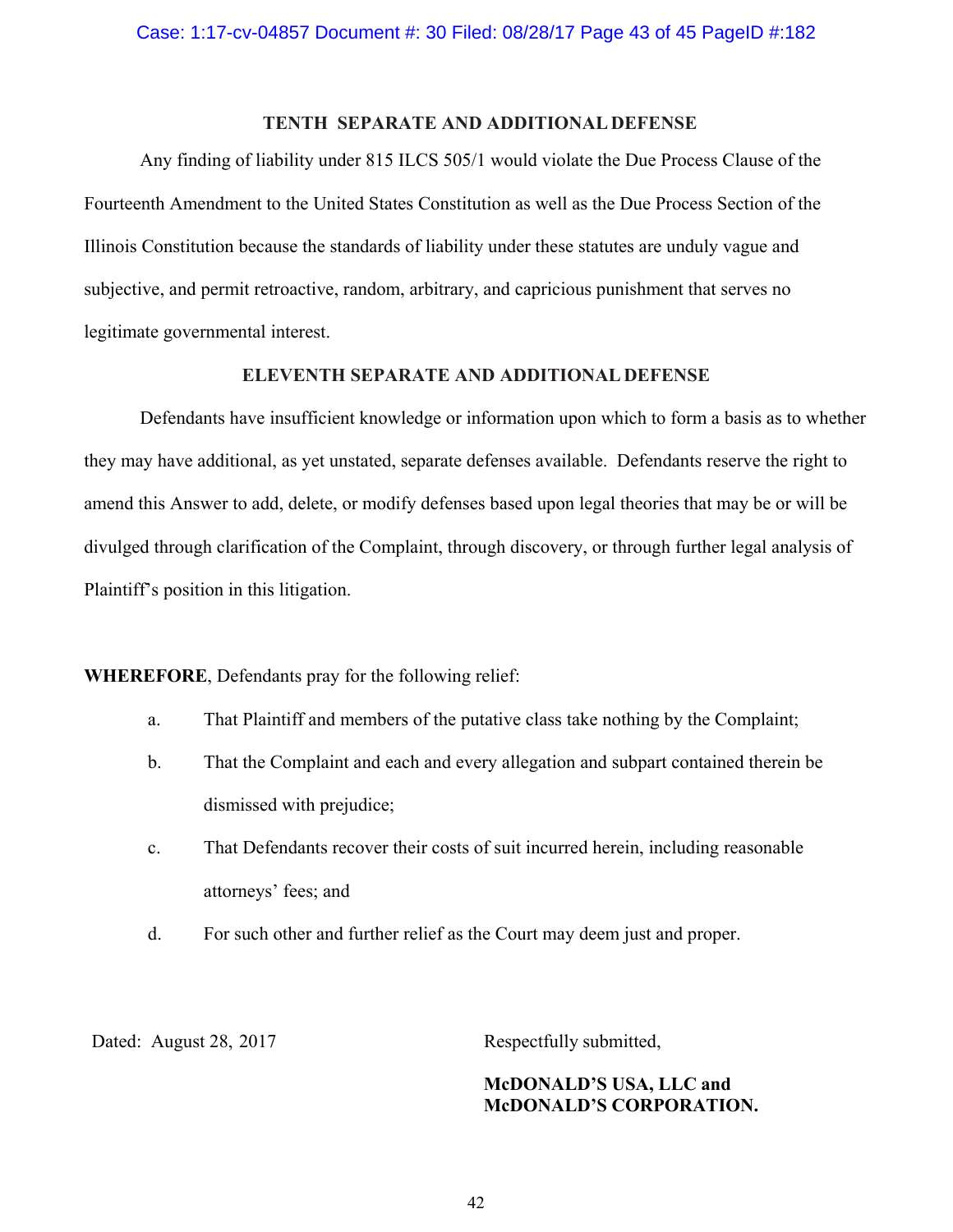Case: 1:17-cv-04857 Document #: 30 Filed: 08/28/17 Page 44 of 45 PageID #:183

By: /s/ Rachel S. Brass

Rachel S. Brass

### GIBSON DUNN & CRUTCHER LLP

D. Jarrett Arp (admitted pro hac vice) 1050 Connecticut Ave., N.W. Washington, D.C. 20036 Telephone: (202) 955-8500 Facsimile: (202) 467-0539 Email: JArp@gibsondunn.com Rachel S. Brass (admitted pro hac vice) 555 Mission St., Suite 3000 San Francisco, California 94105 Telephone: (415) 393-8200 Facsimile: (415) 374-8458 Email: RBrass@gibsondunn.com Matthew C. Parrott (admitted pro hac vice) 3161 Michelson Dr. Irvine, CA 92612 Telephone: (949) 451-3800 Facsimile: (949) 451-4220

### A&G LAW LLC

Robert M. Andalman (Atty. No. 6209454) Rachael Blackburn (Atty. No. 6277142) 542 S. Dearborn St.;  $10^{th}$  Floor Chicago, IL 60605 Tel.: (312) 341-3900 Fax: (312) 341-0700

Email: MParrott@gibsondunn.com